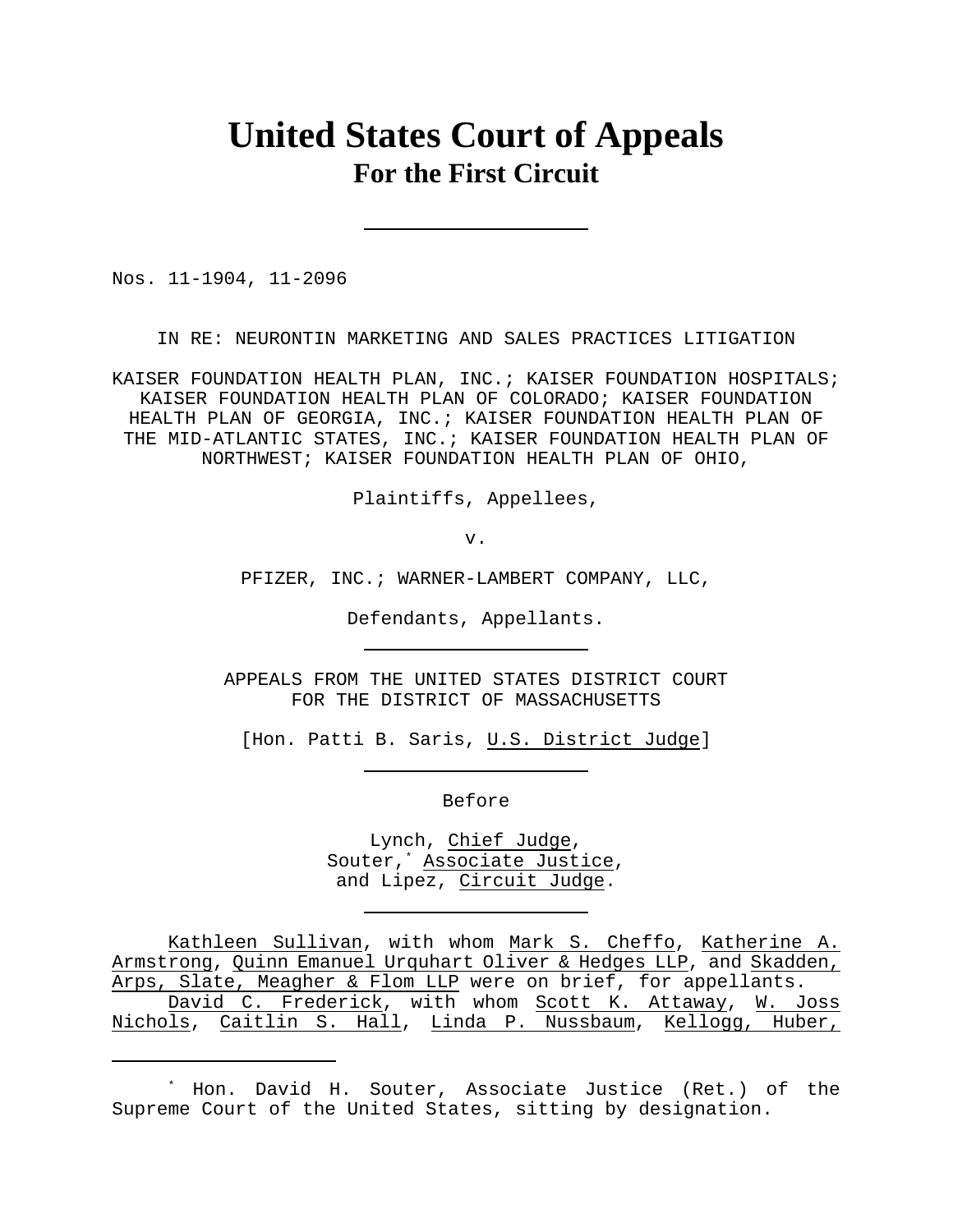Hansen, Todd, Evans & Figel, P.L.L.C. and Grant & Eisenhofer, P.A. were on brief, for appellees.

April 3, 2013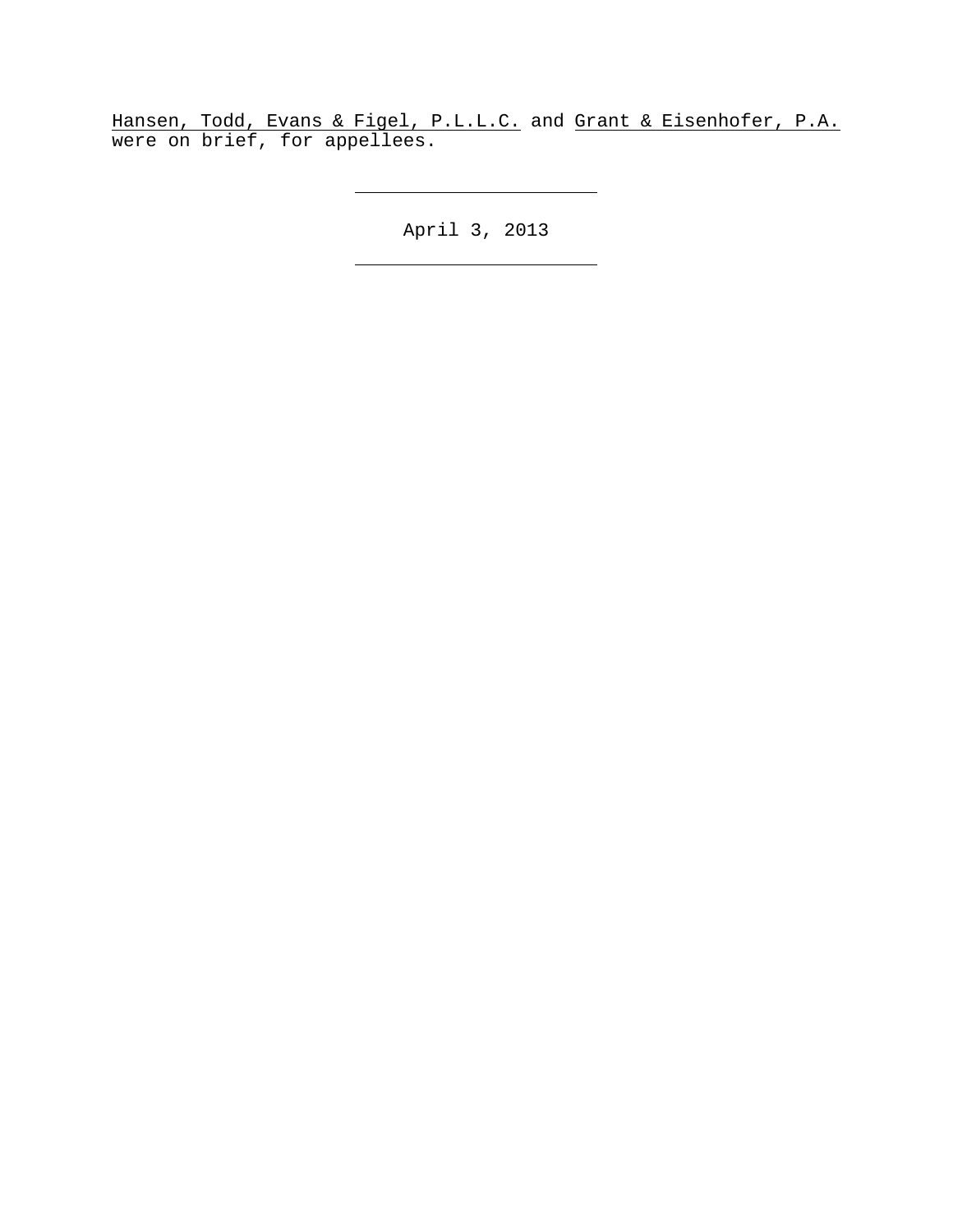**LYNCH, Chief Judge**. This is an appeal from verdicts of over \$140 million, reached by both a jury and a court, compensating Kaiser, a major health plan provider and insurer, for the injury Kaiser suffered by its payment for four categories of off-label Neurontin prescriptions which had been induced by a fraudulent scheme by Pfizer, the manufacturer of Neurontin. These verdicts followed a settlement that Warner-Lambert, a subdivision of Pfizer, had reached in a criminal case brought by the United States, in which Warner-Lambert pled guilty to two counts and agreed to pay a \$240 million criminal fine concerning the off-label marketing of Neurontin; Pfizer agreed to pay an additional \$190 million in civil fines. This is one of several related appeals regarding Neurontin, which result in separate opinions, of which this is the lead. We affirm the verdicts for Kaiser.

## I.

On February 1, 2005, Kaiser Foundation Health Plan, Inc. and Kaiser Foundation Hospitals (together, "Kaiser"), Aetna, Inc. ("Aetna"), and The Guardian Life Insurance Company of America ("Guardian") filed a coordinated complaint in the U.S. District Court in Massachusetts against Pfizer, Inc. and Warner-Lambert Company (together, "Pfizer"), asserting injury from the fraudulent marketing of Neurontin for off-label uses. The coordinated plaintiffs asserted violations of, inter alia, the Racketeer Influenced and Corrupt Organizations Act ("RICO"), 18 U.S.C.

 $-3-$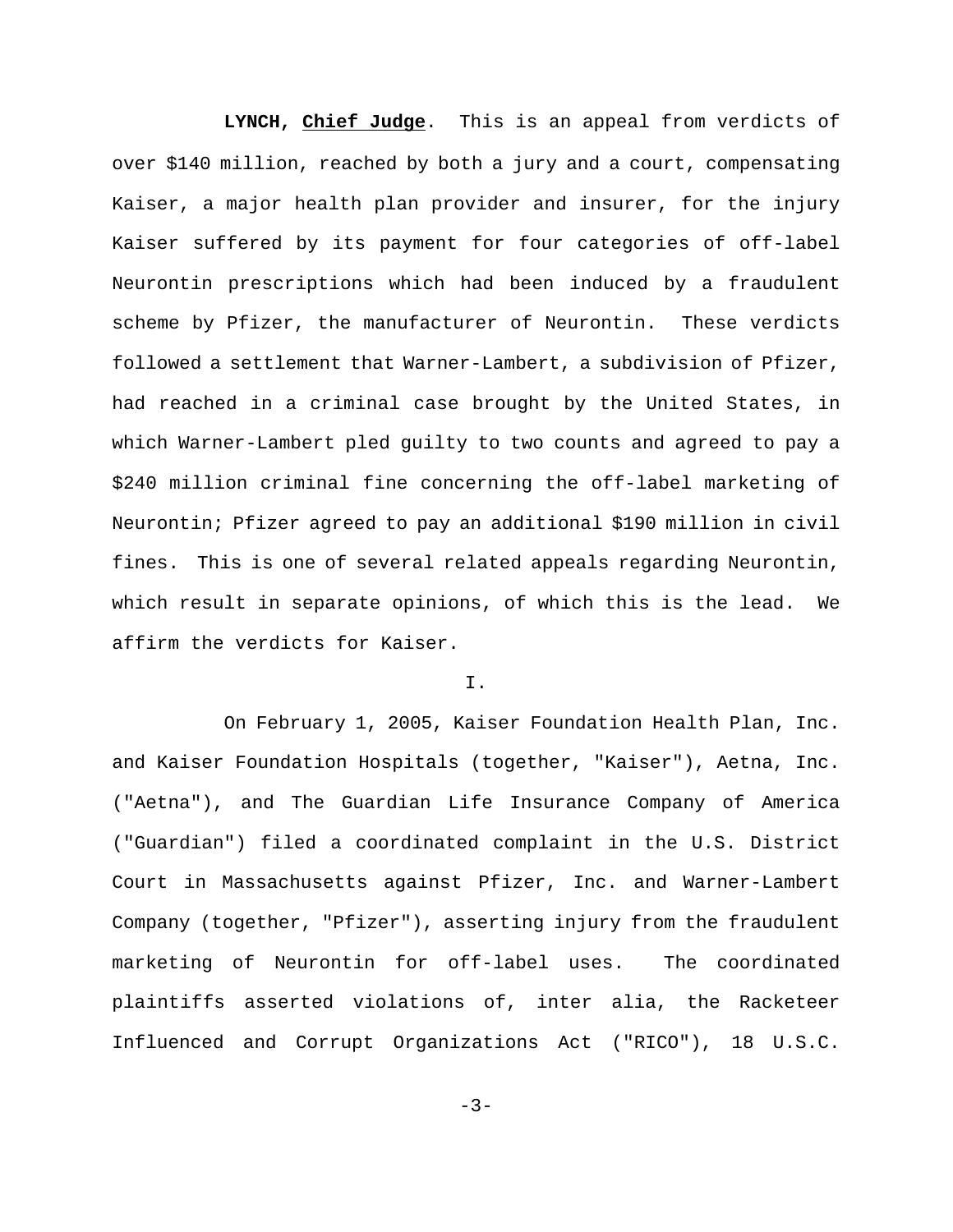§ 1962, and the California Unfair Competition Law ("UCL"), Cal Bus. & Prof. Code § 17200. Ultimately, Kaiser prevailed, but Aetna and Guardian's claims were dismissed on summary judgment, and Aetna's dismissal is the subject of a separate appeal.

In a related case in which we issue a separate opinion, Harden Manufacturing Corporation ("Harden") filed a class action complaint on May 14, 2004, in the same court, against Pfizer and Parke-Davis (as a division of Warner-Lambert) on behalf of a broad purported class consisting of "[a]ll entities throughout the United States and its territories who, for purposes other than resale, purchased, reimbursed and/or paid for Neurontin for indications not approved by the FDA ('the Class') during the period from January 1, 1994 through the present ('the Class Period')." Harden asserted claims under RICO, as well as state-law claims for common law fraud, violation of consumer protection statutes, and unjust enrichment.

Both the class complaint and the coordinated complaint were part of a larger multidistrict litigation ("MDL") concerning the marketing and sale of Neurontin, which was consolidated in the District of Massachusetts in November 2004. In each case, the defendants moved for summary judgment. On January 8, 2010, on defendants' motion the district court dismissed the claims of Guardian and Aetna; the court denied summary judgment as to Kaiser's claims. See In re Neurontin Mktg. & Sales Practices

 $-4-$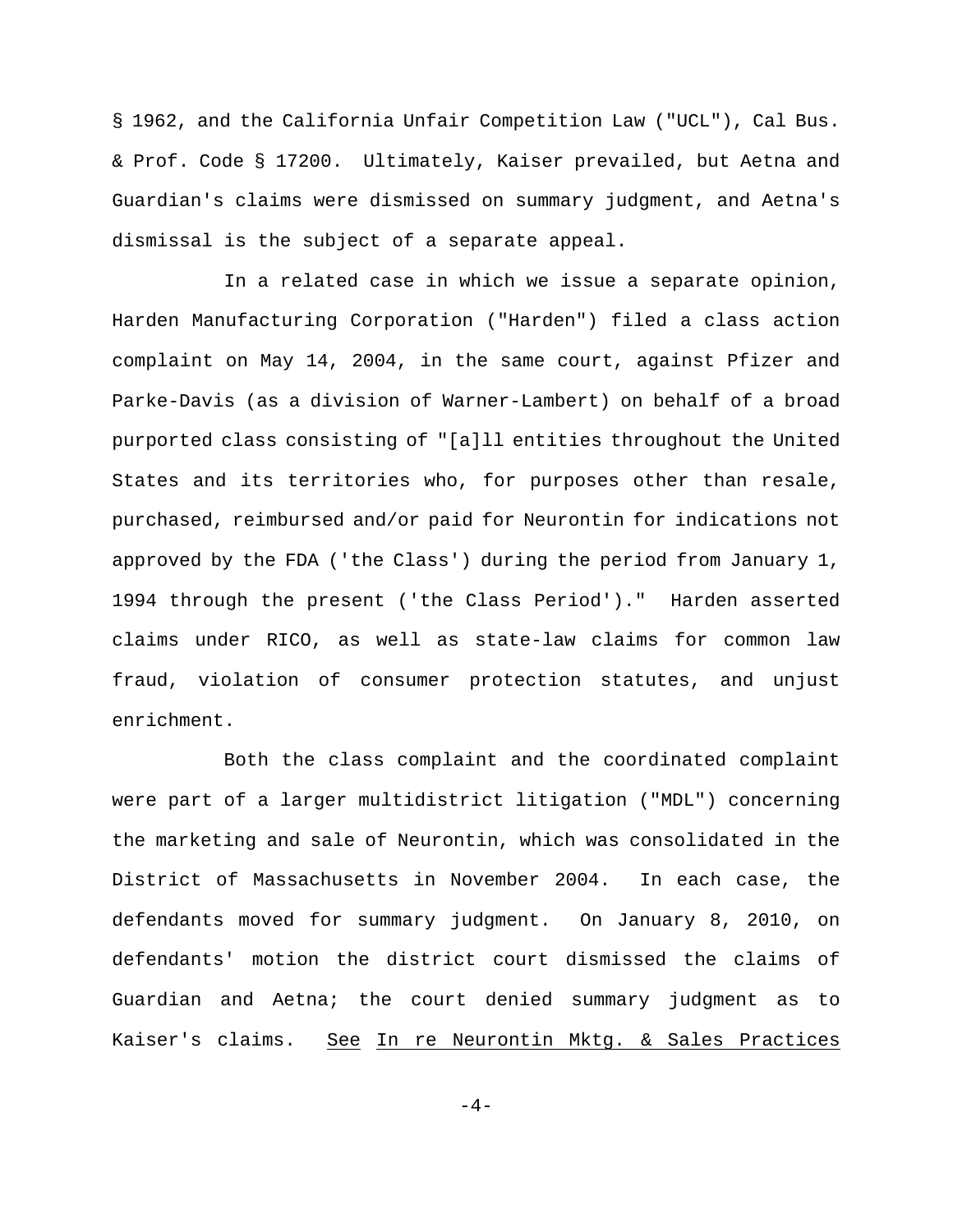Litig. (Neurontin Coordinated SJ), 677 F. Supp. 2d 479 (D. Mass. 2010). On December 10, 2010, the court granted summary judgment against all of the Harden purported class plaintiffs except two, whose claims are not relevant to this appeal. See In re Neurontin Mktg. & Sales Practices Litig. (Neurontin Class SJ), 754 F. Supp. 2d 293, 311 & n.4 (D. Mass. 2010).

Beginning on February 22, 2010, the district court held a jury trial on Kaiser's RICO claims against the defendants. On March 25, 2010, after a five-week trial, the jury concluded that "Kaiser prove[d] that Pfizer violated RICO with respect to its promotion of Neurontin for" bipolar disorder, migraine, neuropathic pain,<sup>1</sup> and dosages exceeding 1800 mg per day, and that these "violation[s] of RICO cause[d] Kaiser injury." See In re Neurontin Mktg. & Sales Practices Litig. (Kaiser Findings), No. 04-cv-10739- PBS, 2011 WL 3852254, at \*1 (D. Mass. Aug. 31, 2011). The jury awarded Kaiser damages in the amount of \$47,363,092, which the court trebled to \$142,089,276. Id. The jury also rendered an advisory verdict in favor of Kaiser on its state UCL claim, finding that Pfizer had engaged in fraudulent business acts or practices which caused Kaiser damages with respect to bipolar disorder,

 $1$  Neuropathic pain is pain caused by damage to the nerves, as opposed to nociceptive pain, which is pain caused by an injury. In re Neurontin Mktg. & Sales Practices Litig. (Kaiser Findings), No. 04-cv-10739-PBS, 2011 WL 3852254, at \*38, \*1 n.1 (D. Mass. Aug. 31, 2011).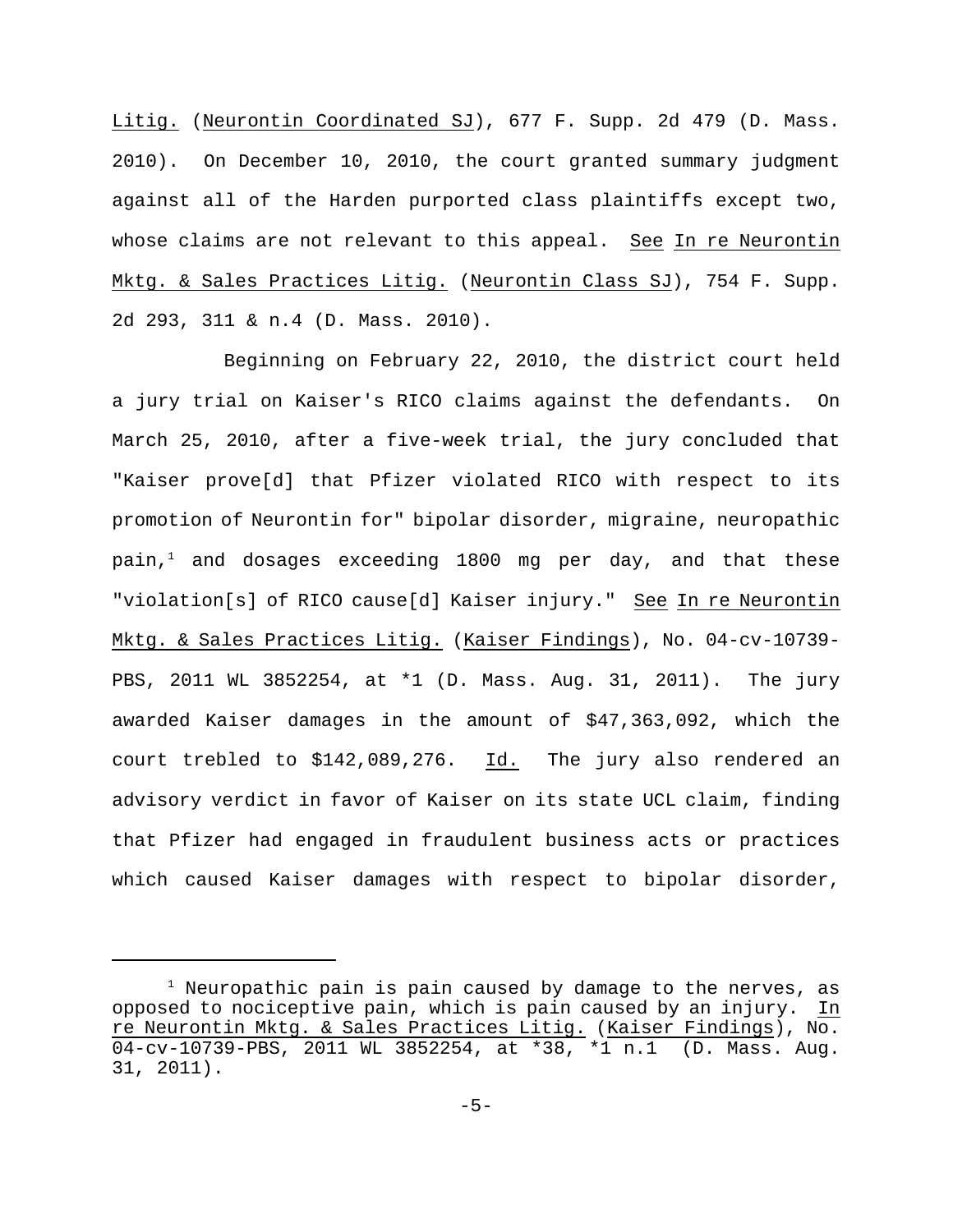migraine, neuropathic pain, and doses over 1800 mg, but no liability with respect to nociceptive pain.

On November 3, 2010, the district court found in Kaiser's favor on its claims under the UCL, issuing extensive findings of fact and conclusions of law. In re Neurontin Mktg. & Sales Practices Litig., 748 F. Supp. 2d 34 (D. Mass. 2010), amended and superseded by Kaiser Findings, 2011 WL 3852254. The district court ordered defendants to pay \$95,286,518 in restitution, Kaiser Findings, 2011 WL 3852254, at \*2, but because this figure reflected the same damage claims encompassed by the jury verdict on Kaiser's RICO claim, the court did not add it to the jury award, id. at \*60 n.25. On February 22, 2011, the court entered judgment in favor of Kaiser on its RICO and UCL claims, and on July 27, 2011, the court denied Pfizer's motion for a new trial or, in the alternative, to alter or amend judgment.

On September 20, 2011, Pfizer filed a notice of appeal as to the court's entry of judgment in favor of Kaiser on its RICO and UCL claims, and as to the court's denial of Pfizer's motion for a new trial. This opinion concerns only that appeal.

## II.

We review de novo defendants' contention that Kaiser's RICO and UCL claims failed as a matter of law, taking the evidence in the light most favorable to the verdict. Tuli v. Brigham & Women's Hosp., 656 F.3d 33, 38 (1st Cir. 2011). Where defendants

 $-6-$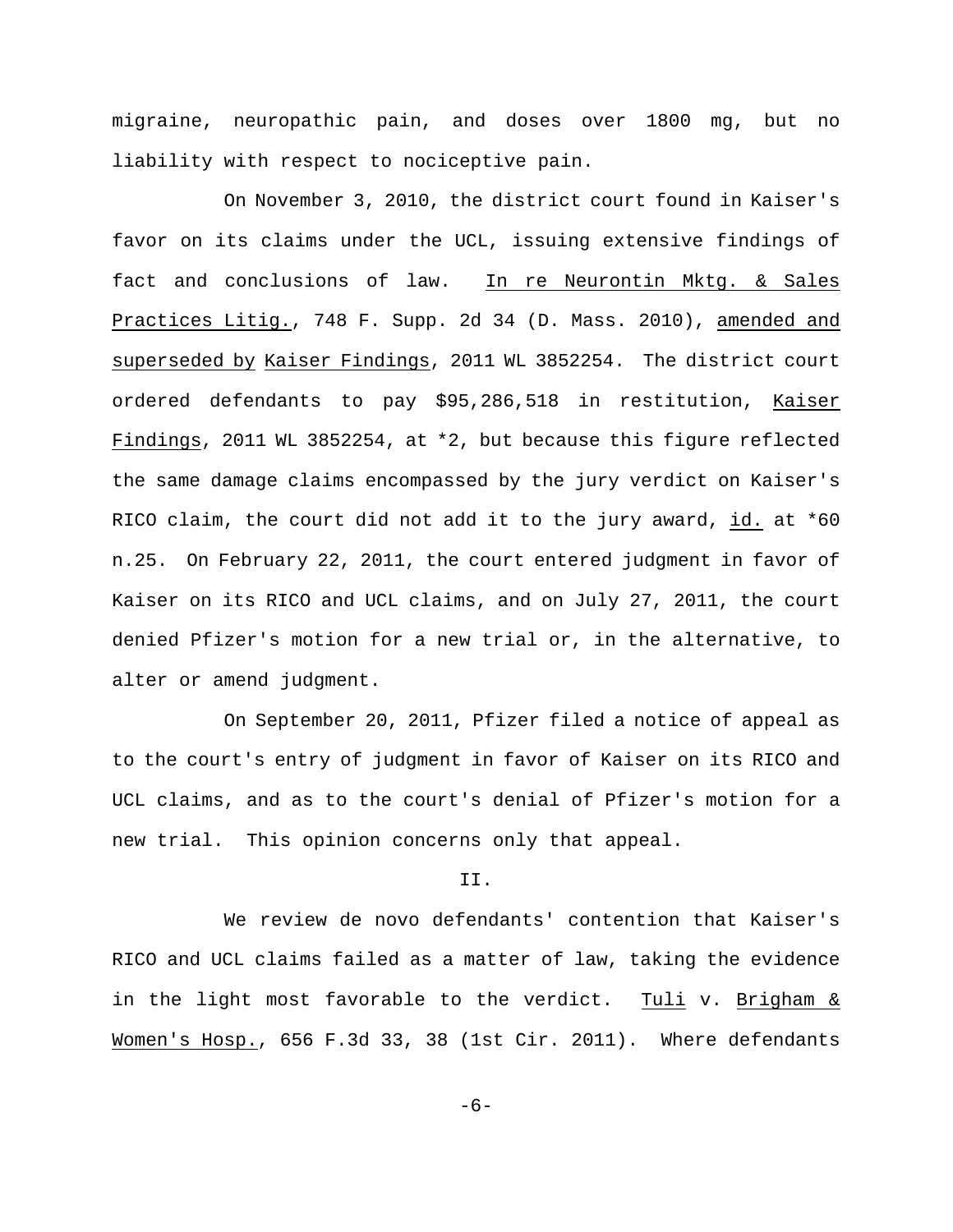challenge the district court's findings of fact, we review these findings for clear error. Fed. R. Civ. P. 52(a)(6). We begin by setting out the district court's findings of fact and the jury's conclusions.

# A. The Defendants' Fraudulent Marketing Campaign

Parke-Davis, an operating division of Warner-Lambert Company, developed Neurontin<sup>2</sup> during the 1980s and early 1990s as an anti-epileptic drug. Kaiser Findings, 2011 WL 3852254, at \*5. To secure approval from the Food and Drug Administration ("FDA") for a drug for a particular indication, a drug manufacturer must submit two favorable double-blind randomized controlled trials ("DBRCTs"). Id. On December 30, 1993, the FDA approved Neurontin as an adjunctive therapy in the treatment of partial seizures in adults with epilepsy, setting the maximum dose at 1800 mg/day. Id. The FDA found that certain patients taking Neurontin experienced depressive side effects, and the FDA issued a warning to physicians in January 2008 to "[b]e aware of the possibility of the emergence or worsening of depression, suicidality, or any unusual changes in behavior" resulting from the use of anti-epileptic drugs including Neurontin. Id. (alteration in original) (internal quotation marks omitted). In 1996, Parke-Davis applied to the FDA for approval of Neurontin as a monotherapy for the treatment of seizures, and

 $2$  Neurontin's generic name is gabapentin. Kaiser Findings, 2011 WL 3852254, at \*5.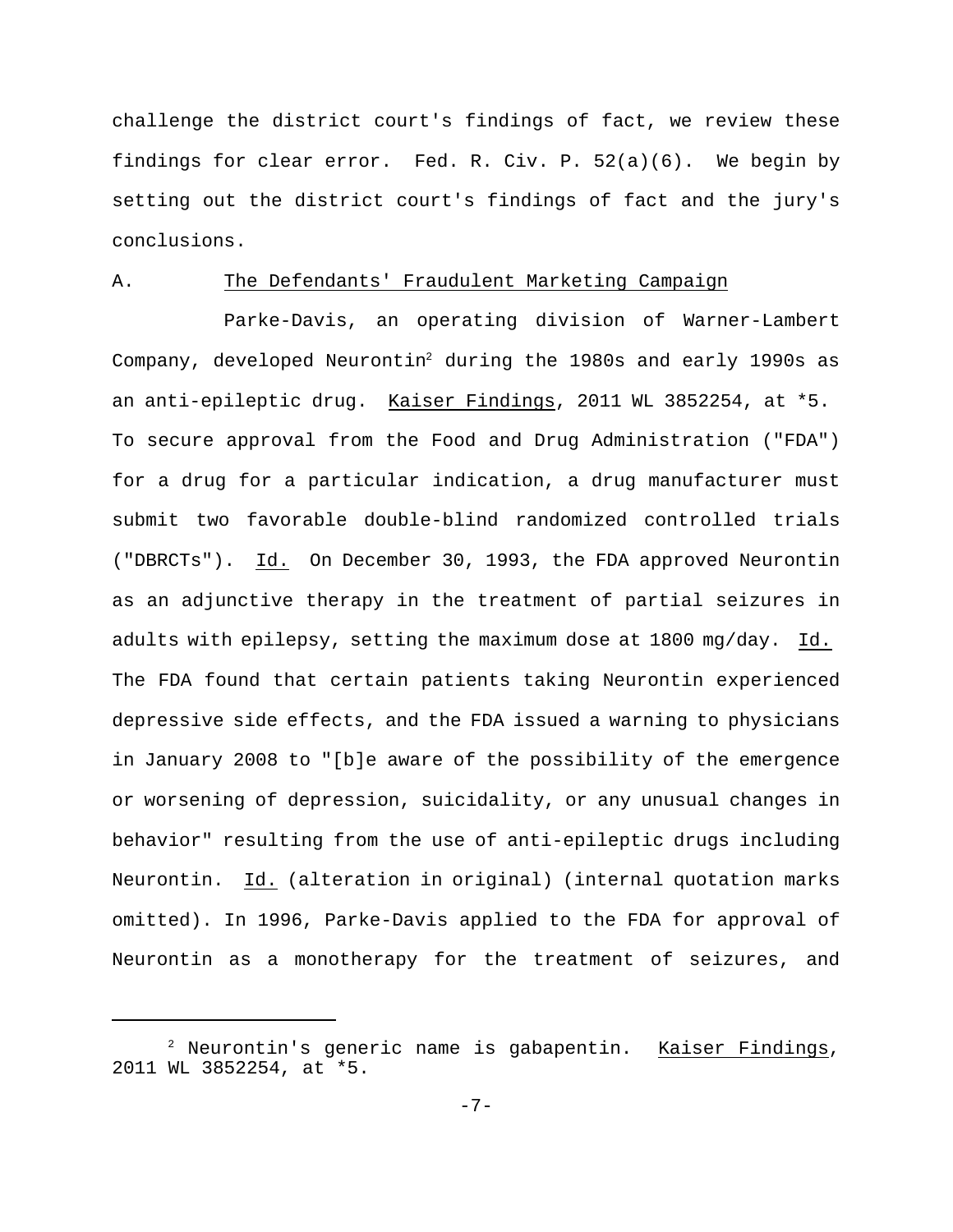sought an increase in Neurontin's effective dose range and maximum recommended dose; the FDA rejected this application. Id. at \*6.

Pfizer acquired Warner-Lambert in 2000. Id. at \*5. In 2001, Pfizer filed an application with the FDA seeking approval of Neurontin for the broad indication of neuropathic pain; after receiving negative feedback from the FDA and non-FDA experts, Pfizer withdrew its application. Id. at \*10. The FDA did approve Neurontin for the treatment of post-herpetic neuralgia ("PHN"), a type of neuropathic pain associated with shingles, in 2002. Id.

In 1994, Parke-Davis had estimated that Neurontin would generate \$500 million in profits over the duration of its patent. Id. at \*6. In order to increase Neurontin's earning potential, Parke-Davis began in 1995 to develop strategies to market Neurontin for off-label conditions -- that is, conditions not included on the official label approved by the FDA. Id. As Parke-Davis was implementing these strategies, Pfizer acquired Warner-Lambert, and so, Parke-Davis. Id. at \*5. These marketing strategies apparently worked; in the year 2003, Neurontin sales exceeded \$2 billion. Id. at \*6. Pfizer's Neurontin team estimated that only about ten percent of Neurontin prescriptions that year were for the FDAapproved on-label uses for epilepsy or PHN, and that more than a third of prescriptions were for the off-label uses of neuropathic pain, migraine or headache, or bipolar disorder.

-8-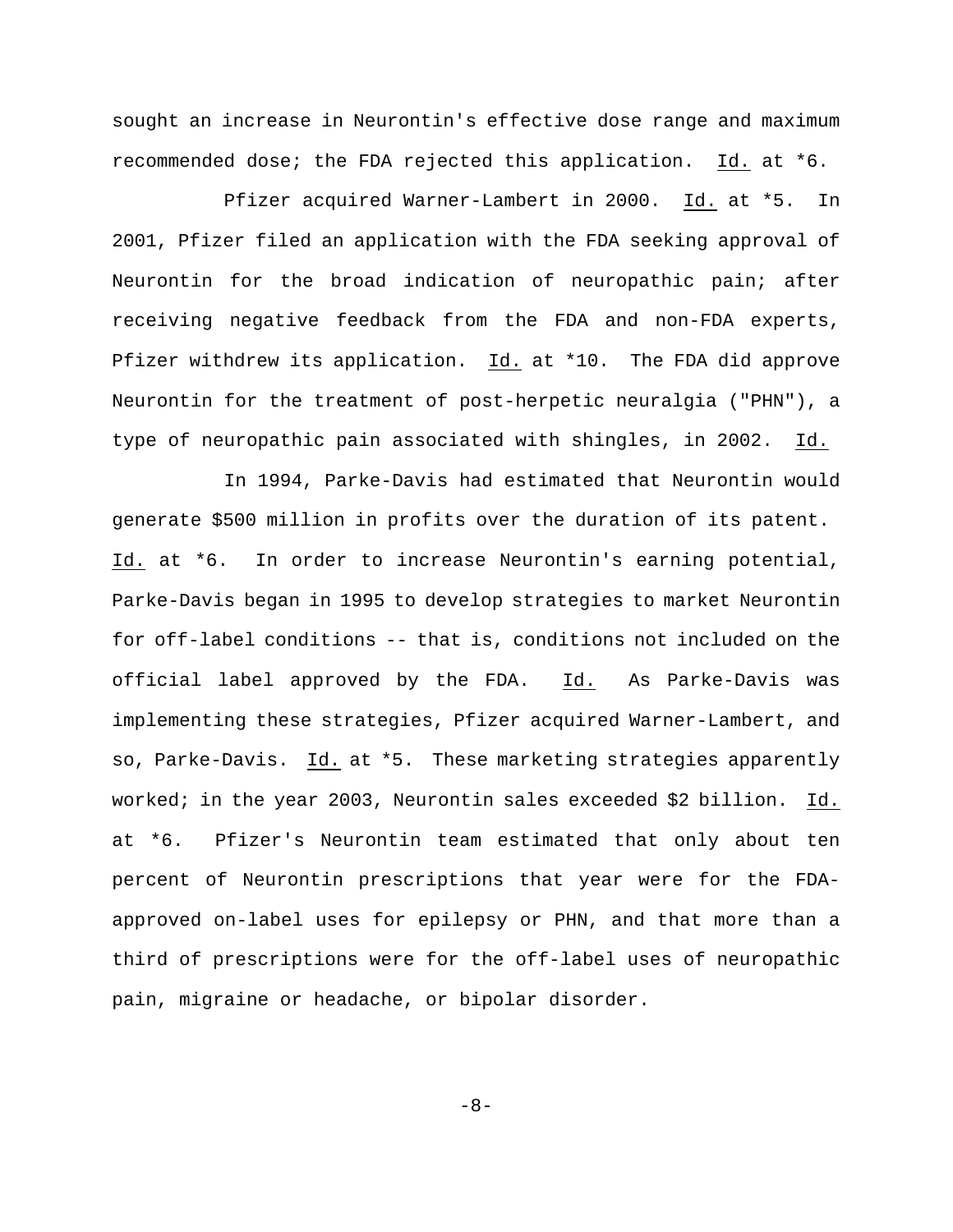Both the jury and the district court found that Parke-Davis, Warner-Lambert, and Pfizer had "engaged in the fraudulent marketing of Neurontin" for the treatment of bipolar disorder, beginning in July 1998, id. at \*17; for the treatment of neuropathic pain, beginning in November 1997, id. at \*23; for the treatment of migraines, beginning in April 1999, id. at \*25; and for doses greater than 1800 mg/day, beginning in November 1997, id. at  $*28.3$  This fraudulent marketing included, but was not limited to, three strategies, each of which included subcomponents: (1) direct marketing (or "detailing") to doctors, which misrepresented Neurontin's effectiveness for off-label indications; (2) sponsoring misleading informational supplements and continuing medical education ("CME") programs; and (3) suppressing negative information about Neurontin while publishing articles in medical journals that reported positive information about Neurontin's offlabel effectiveness. See id. at \*12, \*17, \*18, \*25, \*28.

The defendants' fraudulent marketing campaign also targeted third-party payors ("TPPs"), including Kaiser, a nonprofit healthcare provider which is also one of the largest health maintenance organizations ("HMOs") in the United States. Id. at \*2. As to these targets, additional mechanisms were used to influence both formulary decisions and prescribing decisions. In

 $3$  The court and the jury found that Kaiser had not proven that Pfizer fraudulently marketed Neurontin for nociceptive pain. Kaiser Findings, 2011 WL 3852254, at \*26.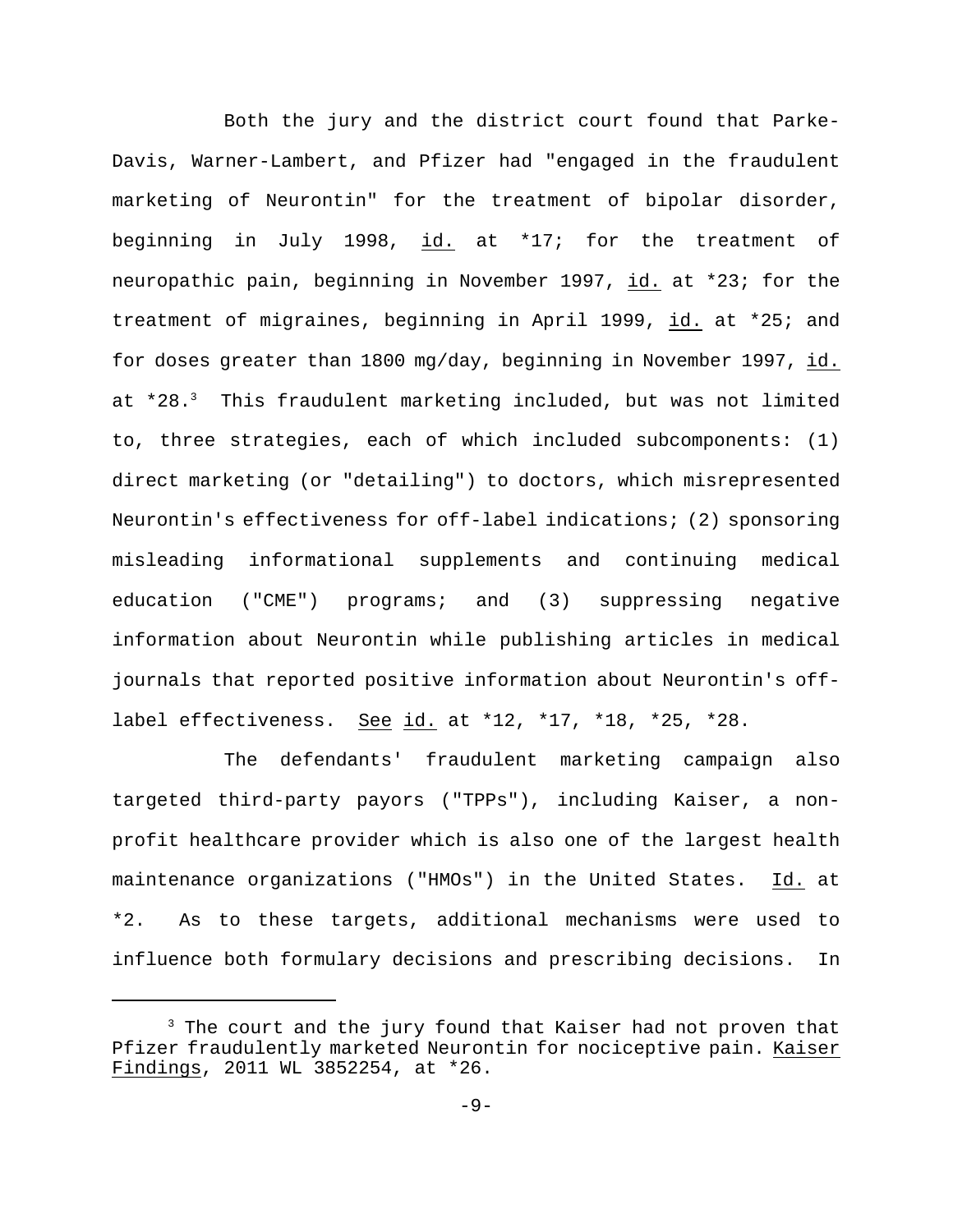1994, in a memo discussing the promotion of Neurontin as an anticonvulsant, Parke-Davis's marketing team listed Kaiser as second on its list of "Top 10 HMOs Targeted for Neurontin." Id. at \*11. In 2004, Pfizer developed an "Operating Plan" for marketing a number of drugs, including Neurontin, to Kaiser; tellingly, the plan featured, as a strategy, "develop[ing] relationships with [decisionmakers affiliated with Kaiser] who are not considered whistle blowers." Id. (emphasis added) (internal quotation marks omitted). Pfizer also employed physicians associated with Kaiser to serve on speakers' bureaus and publish misleading articles about Neurontin. Id.

# B. Kaiser's Management of Neurontin on Its Formularies

Kaiser is composed of two separate corporations: the Kaiser Foundation Health Plan, which owns six regional health plans and directly provides medical coverage to beneficiaries in California and Hawaii, providing medical insurance to about 8.6 million members; and Kaiser Foundation Hospitals, which operates health care facilities and pharmacies. Id. at \*2. The Kaiser Foundation Health Plan and its subsidiaries do not employ physicians themselves, but have exclusive contractual relationships with regional Permanente Medical Groups ("PMGs"). Id. at \*3.

Each PMG has its own Pharmacy and Therapeutics ("P & T") Committee which manages each PMG's formulary, or list of medications that treating physicians may prescribe. Id.

 $-10-$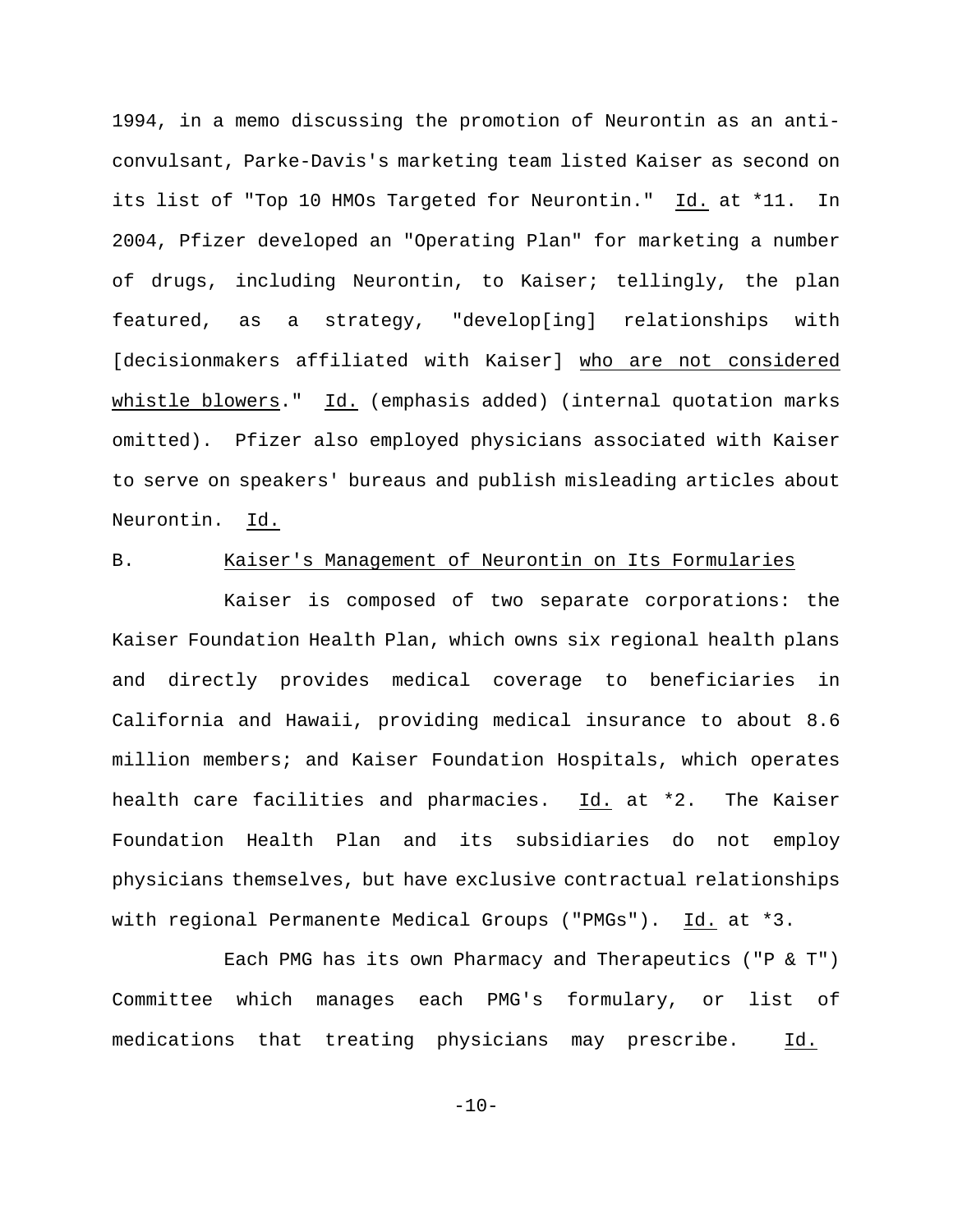Representatives from both entities sit on the P & T Committees and participate in formulary management. Kaiser Foundation Hospitals has a Drug Information Service ("DIS") that researches and communicates information about drugs, including monographs about new drugs or new drug uses, to physicians and P & T Committees. Id. DIS monographs summarize available evidence -- including publicly available evidence and unpublished information obtained from pharmaceutical manufacturers -- on drug safety and efficacy, and P & T Committees rely heavily on these monographs in making formulary decisions. Id.

PMG formularies may list drugs (1) without restrictions; (2) with restrictions limiting prescribing to a particular group of physicians; or (3) with guidelines for appropriate prescribing. Id. at \*4. Kaiser will pay for off-formulary prescriptions and no prior authorization is required for any prescription. Nonetheless, an internal Kaiser study found that 95% of prescriptions written by PMG physicians comply with formularies. Id.

After the FDA approved Neurontin for epilepsy in 1993, the P & T Committee of each regional PMG added Neurontin to its formulary, with one regional PMG -- Hawaii -- not adding Neurontin to its formulary until 2000. Id. The Southern California PMG initially restricted prescribing of Neurontin to neurologists. Id. In September of 1997, however, its P & T Committee permitted anesthesiologists to prescribe Neurontin for reflex sympathetic

-11-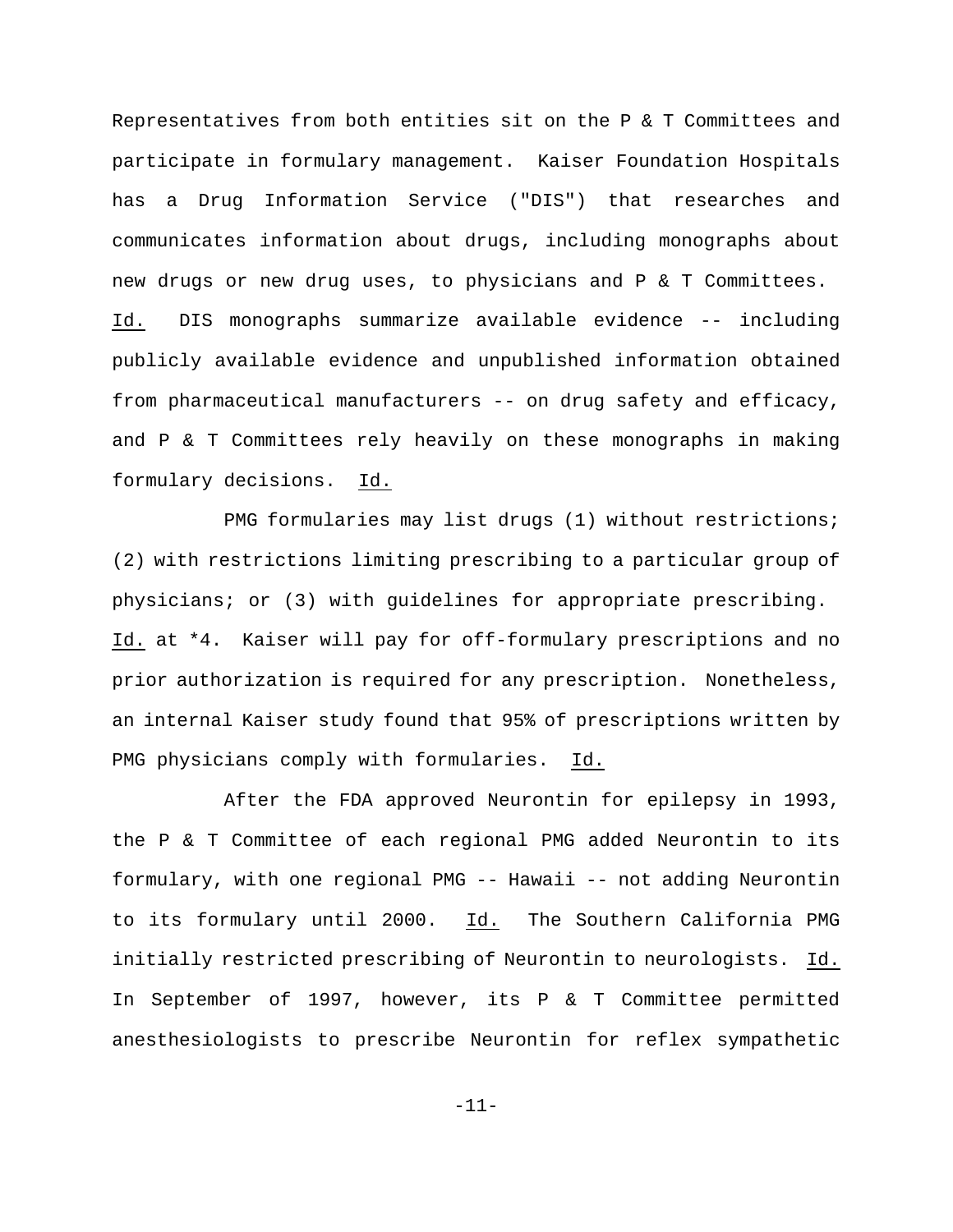dystrophy, a particular pain syndrome. Id. In June of 1999, the Committee removed prescribing restrictions on Neurontin and added guidelines reserving its use for neuropathic pain patients who were unresponsive to or intolerant of other treatments. Id. Then, in September of 1999, the P & T Committee removed all remaining formulary restrictions on Neurontin. Id. at \*5. Prescriptions of Neurontin increased dramatically thereafter. Id. at \*31.

The district court found that "Kaiser relied on Pfizer's misrepresentations and omissions during the development of drug monographs in both June and September 1999," id. at \*29, and that Pfizer's misrepresentations "directly affected decisions about Neurontin's placement on formulary without restrictions," id. at \*30.

# C. Physicians' Prescribing Behavior as to Neurontin

The jury and court found that the prescribing of Neurontin had in fact been causally affected by the fraudulent marketing scheme, which included the sponsorship of CME events attended by physicians and direct marketing to physicians. Id. at \*12. Defendants stress that no physician in this case, or in the Neurontin MDL as a whole, testified that he or she prescribed Neurontin because of defendants' fraudulent off-label marketing. Id. at \*32. But Kaiser presented other evidence as to causation, and evidence as to why such individual testimony was unreliable.

-12-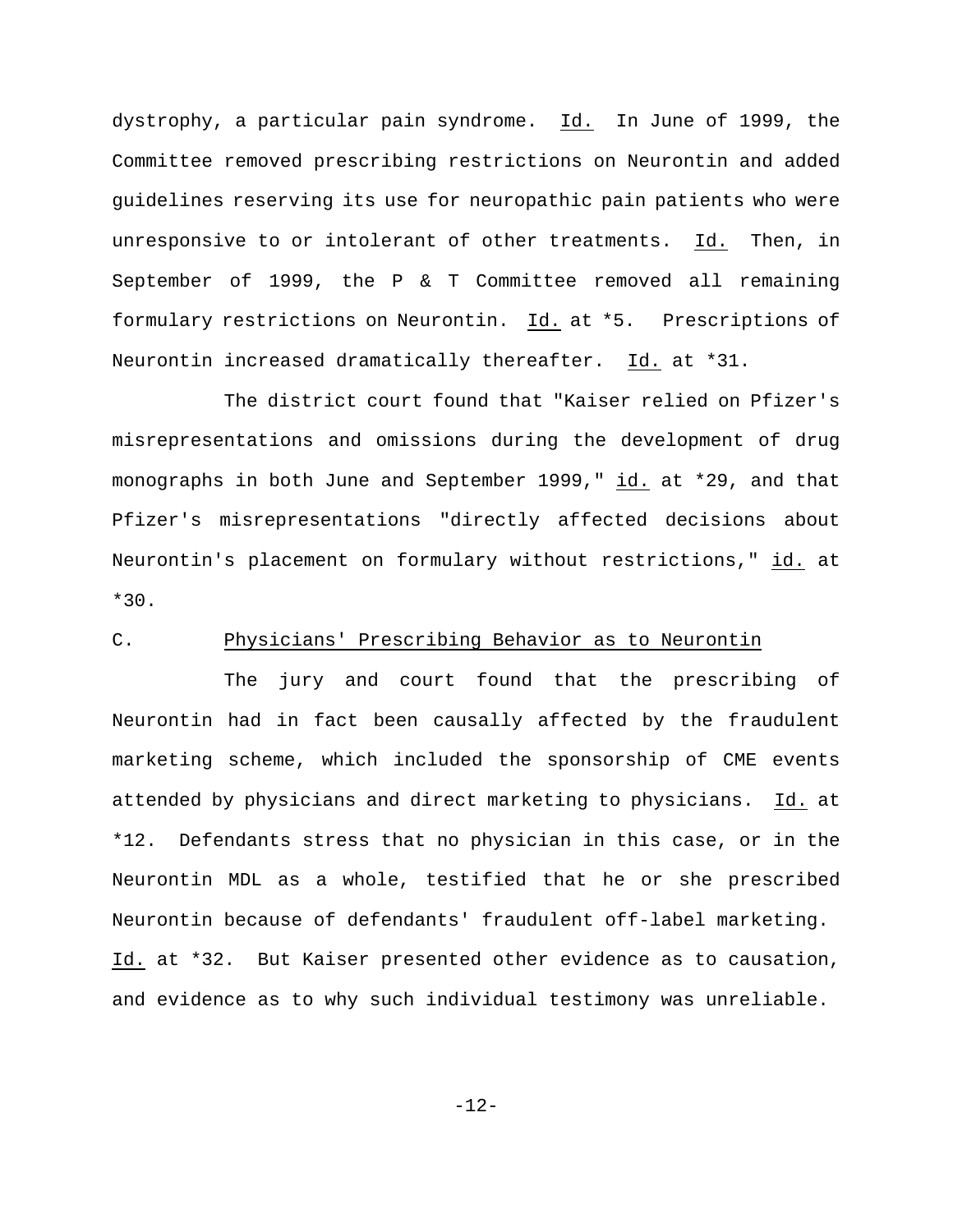The primary evidence was the expert testimony of Dr. Meredith Rosenthal, who holds a Ph.D. in health economics from Harvard University and is a professor at the Harvard School of Public Health. Id. Dr. Rosenthal "use[d] aggregate data and statistical approaches to link patterns in promotional spending[<sup>4</sup>] to patterns in prescribing for the drug." Id. (internal quotation mark omitted). Her regression analysis found a causal connection between the fraudulent marketing and the quantity of prescriptions written for off-label indications. She also testified as to why Pfizer's proposed physician-by-physician analysis of causation was not a scientifically valid approach to causation.

Dr. Rosenthal used "gold standard" national data on Neurontin prescriptions, and employed the assumptions that (1) "Kaiser's patient population and physician distribution are similar to the national mix," and (2) "promotional spending on off-label marketing was the same as the promotional spending on fraudulent off-label marketing." Id. at \*32-33. The district court found both assumptions to be reasonable. Id. at \*32-33.

As is customary for such experts, Dr. Rosenthal testified that she "assumed that the allegations in the complaint are true" for purposes of conducting her analysis, but offered no view as to

 $4$  Dr. Rosenthal's promotional spending data included "spending on detailing of doctors, advertisements in professional journals, and the retail value of samples." Kaiser Findings, 2011 WL 3852254, at \*32 n.19.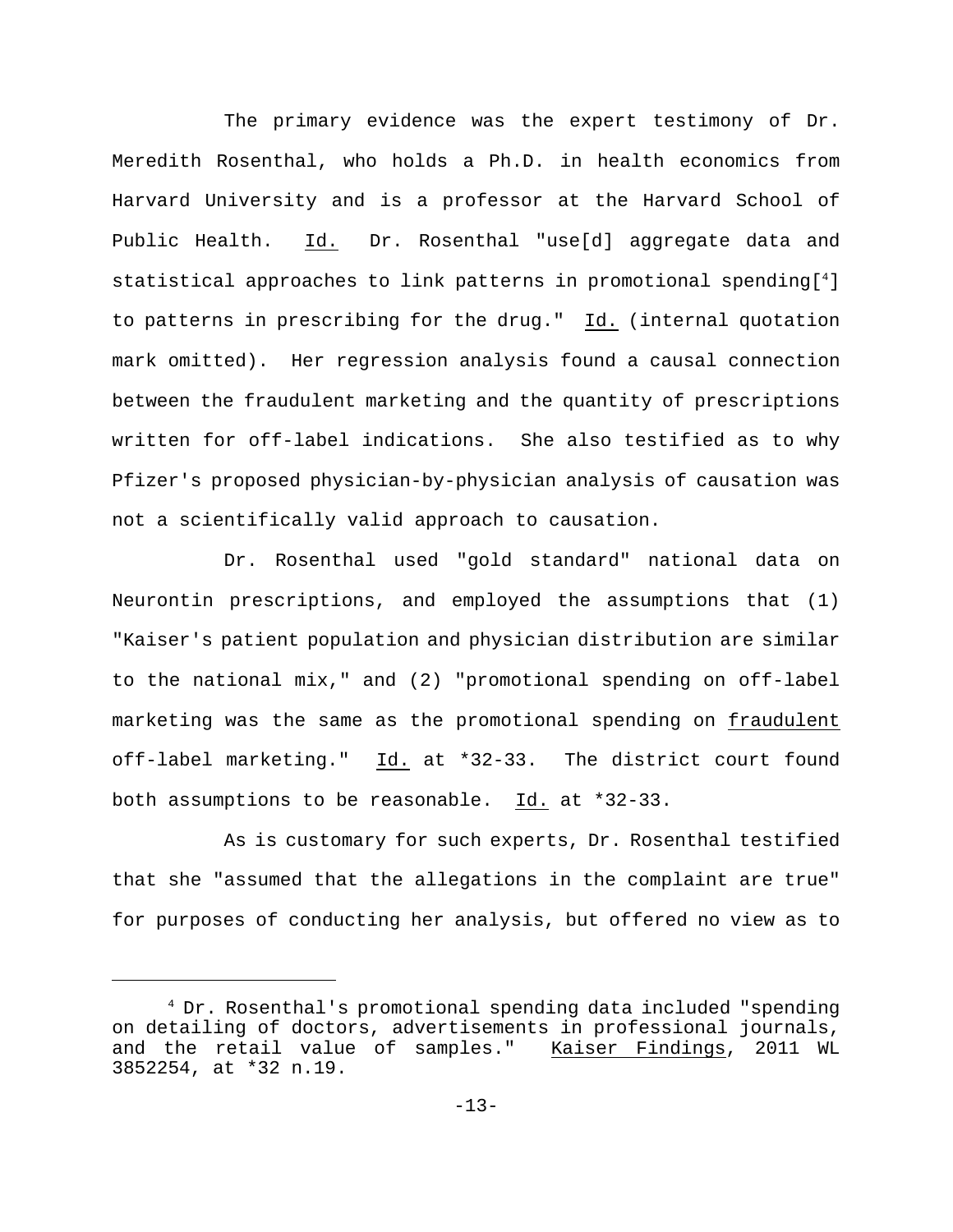whether or not there had been a fraudulent marketing scheme. She further explained that her assignment was only to calculate the percentage of prescriptions caused by Pfizer's fraudulent off-label marketing and not to convert that percentage into a damages number for Kaiser, which was the task of another expert witness, Dr. Raymond Hartman, Ph.D.

Dr. Rosenthal explained the difference between correlation and causation and stated that her analysis established causation by performing a regression analysis on sales information against promotional spending on detailing, professional journal advertising, and the retail value of samples, while controlling for other variables. Her analysis excluded the many off-label prescriptions by physicians who received legitimate on-label promotion. She concluded that the "percentage[s] of Neurontin prescriptions that were caused by Pfizer's fraudulent marketing of Neurontin" were, by off-label indication, as follows: 99.4% of prescriptions for bipolar disorder; 70% of prescriptions for neuropathic pain; 27.9% of prescriptions for migraine; and 37.5% of prescriptions for doses over 1800 mg/day. Id. at \*33. Thus, three out of ten Neurontin prescriptions written by neurologists for migraine would not have been written or filled but for the alleged misconduct. As for Neurontin prescriptions written by psychiatrists for bipolar disorder between November 1995 and December 2004, 99.4% would not have been written had there been no

 $-14-$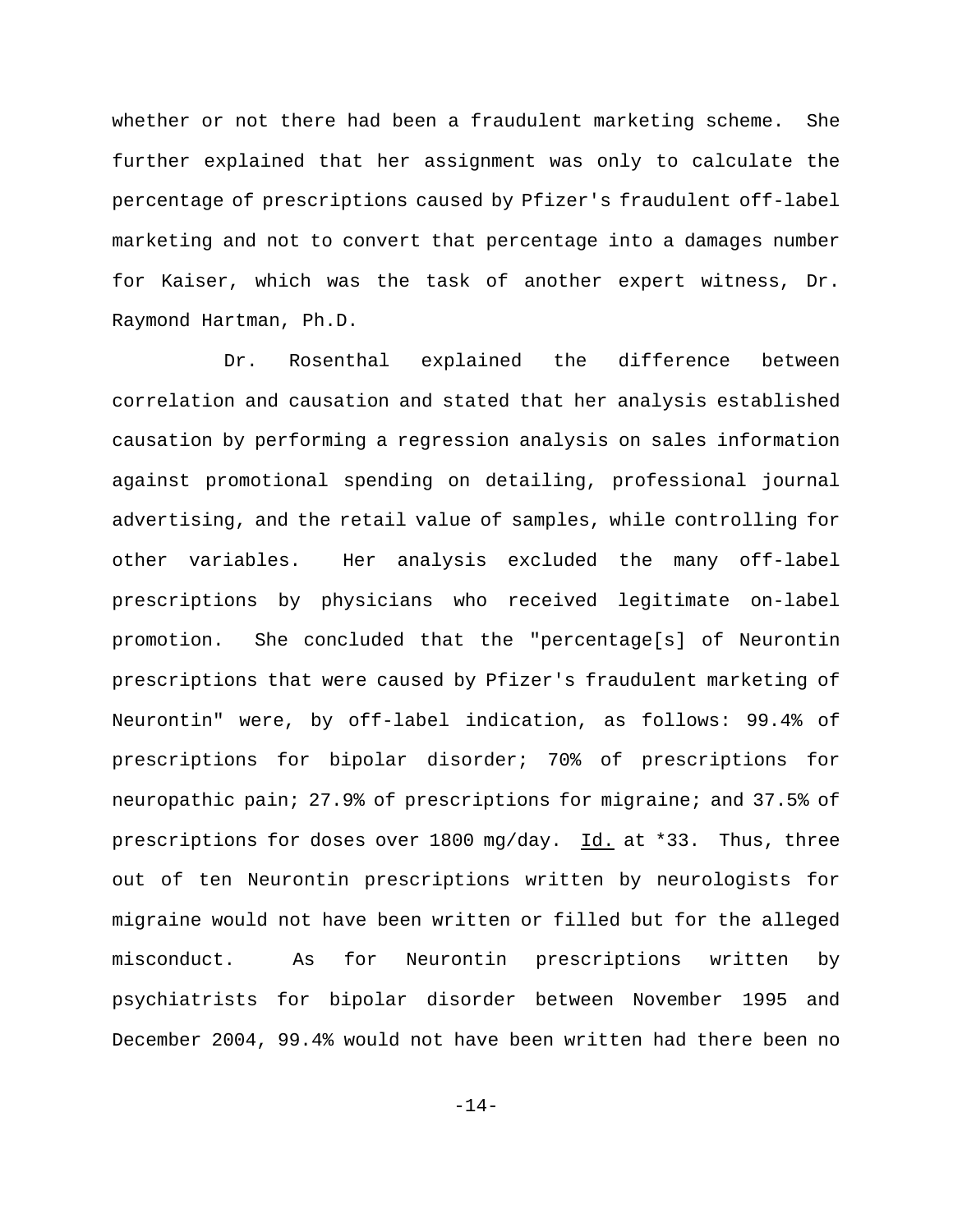fraud. Dr. Rosenthal testified that it was her opinion "to a reasonable degree of scientific certainty that these calculations are the best way to estimate the number of prescriptions and the share of prescriptions that were affected by the alleged misconduct."<sup>5</sup>

Turning to Pfizer's insistence that only doctor-by-doctor evidence could prove causation, Dr. Rosenthal testified as to the well-recognized unreliability in the field of healthcare economics of asking doctors individually whether they were influenced by the many methods of off-label marketing. She said that self-reporting from physicians about patterns of practice that may be controversial shows both conscious reluctance and unconscious bias, which lead them to deny being influenced. As a result, it is preferable "[t]o examine objectively the causal association between promotion and sales using . . . econometric models." Dr. Rosenthal utilized the standard practice of using "aggregate data and . . . statistical approaches to link patterns in promotional spending to patterns in prescribing for the drug." Dr. Rosenthal testified that it was "neither standard nor appropriate to look physician by physician."

In opposition to Dr. Rosenthal's expert testimony, Pfizer introduced the expert testimony of Dr. Michael C. Keeley, Ph.D.,

 $5$  These calculations applied to Kaiser as well as to other payors across the country.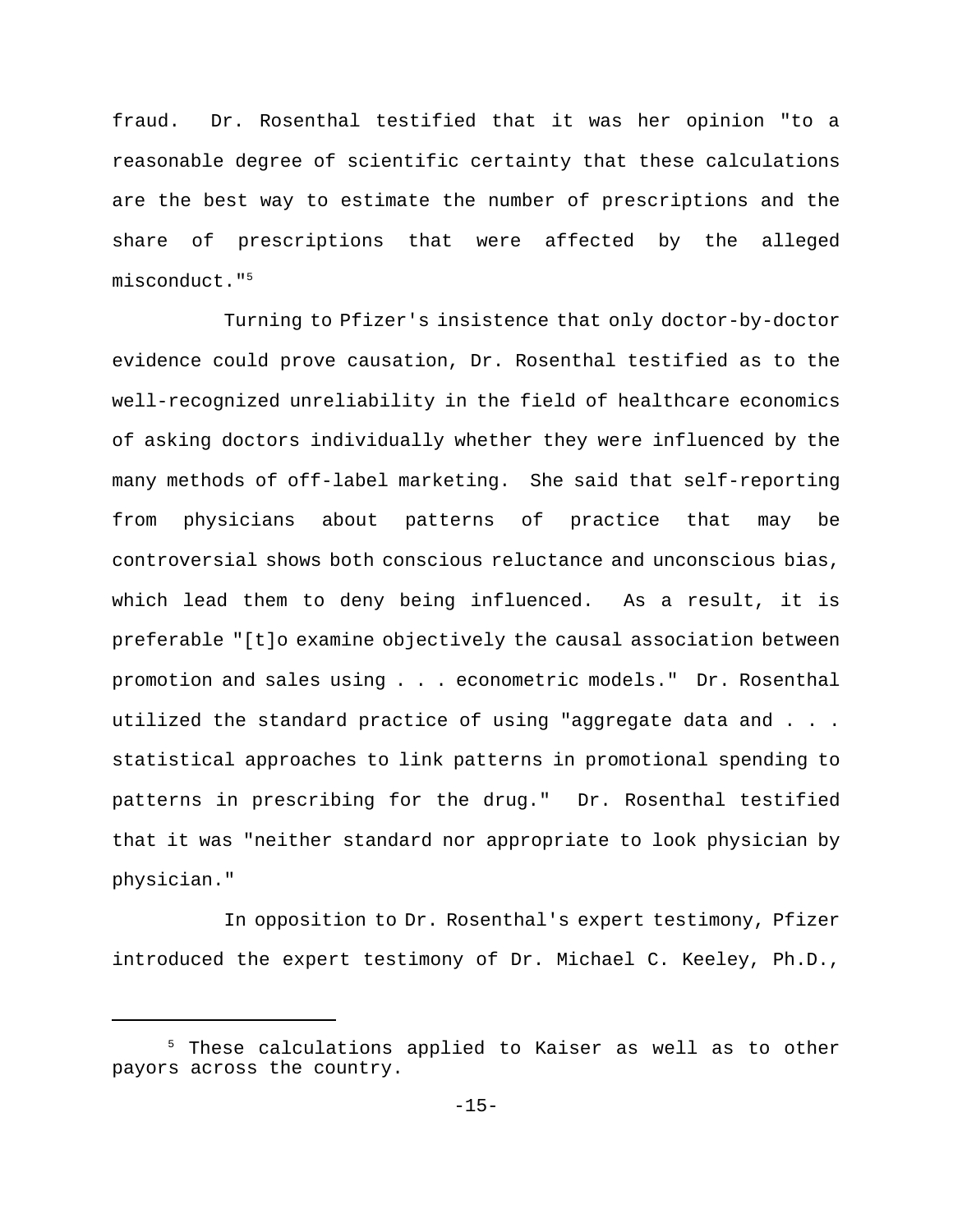who testified as to alleged flaws in Dr. Rosenthal's methodology. Dr. Keeley testified that when he re-ran Dr. Rosenthal's regression analysis with different assumptions, he did not find a statistically significant relationship between Pfizer's promotion of Neurontin and prescriptions of Neurontin. Dr. Keeley did not present his own causation or damages model, however. The court rejected Dr. Keeley's criticisms and accepted Dr. Rosenthal's calculations. Id. at \*58.

The court also found that subsidiary evidence tended to show a causal link. For example, PMG physicians attended conferences where Neurontin was promoted for off-label uses, and after one such conference, in May 1999, new starts of Neurontin increased by 62%. Id. at \*30.

# D. Criminal Proceedings and Related Proceedings Against the Defendants Concerning Neurontin

Dr. David Franklin was employed as a medical liaison at Parke-Davis for about five months in 1996; on August 13, 1996, he filed a sealed qui tam action against Parke-Davis under the False Claims Act ("FCA"), 31 U.S.C. §§ 3729-3733. United States ex rel. Franklin v. Parke-Davis, Div. of Warner-Lambert Co., 147 F. Supp. 2d 39, 43-44, 46 (D. Mass. 2001). Franklin alleged that Parke-Davis engaged in a fraudulent scheme to promote off-label uses of Neurontin, and that this campaign caused false claims to be submitted to the Veterans Administration and to the federal government for Medicaid reimbursement. Id. at 43. Franklin's suit

-16-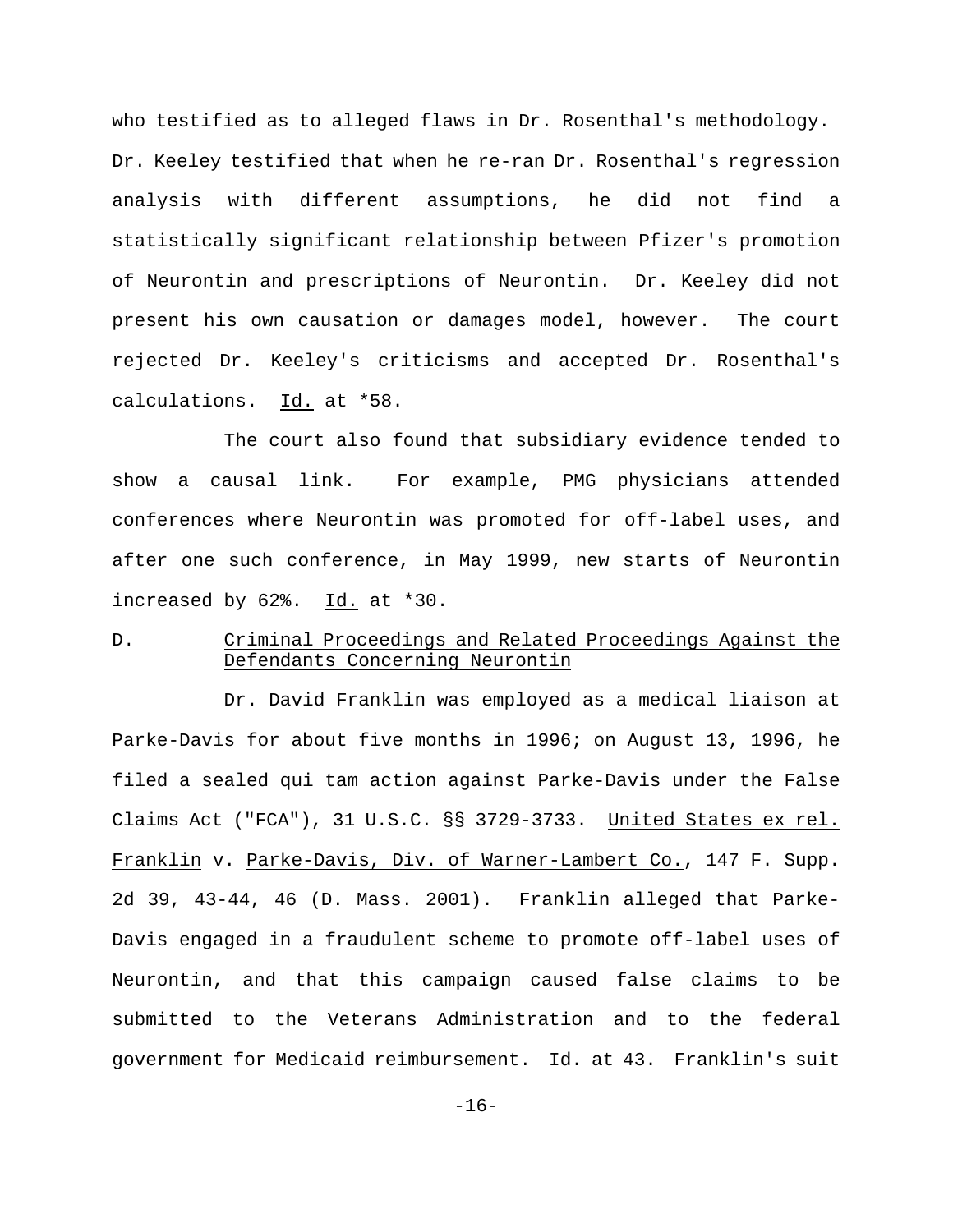remained under seal for more than three years, as the government considered whether to intervene, and was then unsealed on December 21, 1999, with the government participating only as an amicus curiae. Id. at 46. On June 16, 2004, Franklin, Parke-Davis, Pfizer, and the United States entered into a stipulation of dismissal, under which Franklin received a relator's share of \$24,640,000.

On May 13, 2004, the U.S. Department of Justice filed a criminal information charging Warner-Lambert with illegal off-label promotion of Neurontin. Kaiser Findings, 2011 WL 3852254, at \*11. Pfizer caused Warner-Lambert to plead guilty to two felony counts of marketing Neurontin for unapproved uses, with Warner-Lambert "expressly and unequivocally admit[ting]" that it promoted the sale and use of Neurontin for neuropathic pain, bipolar disorder, and migraine. Id. To be clear, this plea did not admit to fraudulent marketing. Warner-Lambert agreed to pay a \$240 million criminal fine, and Pfizer paid \$190 million in additional civil fines. Id. News of this action, plea, and settlement caused Kaiser to take certain steps, as described below.

#### E. Kaiser's Actions To Reduce Neurontin Prescriptions

Neurontin prescriptions written by PMG physicians increased dramatically after September 1999 (the fraudulent marketing campaign began in 1997). This notable increase led some Kaiser regions to "examine their members' use of Neurontin" and

-17-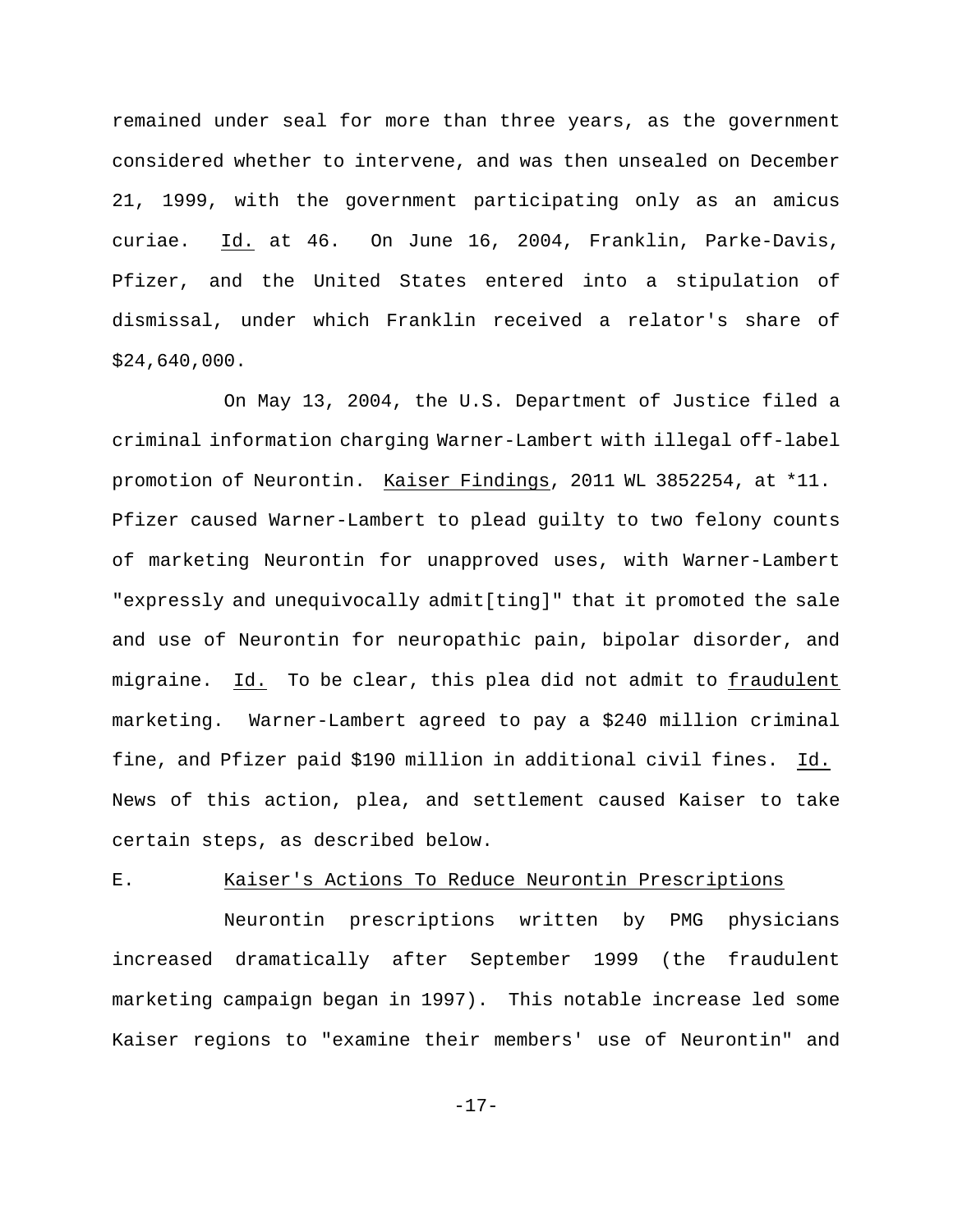make efforts to limit it. Id. at \*31. By the spring of 2002, the Northern California PMG had barred Pfizer drug representatives from detailing its physicians regarding Neurontin, and the same PMG's Drug Utilization Group ("DRUG") began a campaign to promote only the appropriate use of Neurontin, which other regional PMGs joined. Id.

In late 2002, Kaiser learned about Franklin's qui tam action and escalated its efforts to limit prescribing of Neurontin for neuropathic pain, bipolar disorder, migraine, and nociceptive pain. Id. Kaiser shared materials about Neurontin produced by DRUG and the Southern California PMG's Drug Utilization Action Team ("DUAT") with all regional PMGs. The district court found that though Neurontin use continued to increase nationally, Kaiser's efforts to limit its use "result[ed] in a 33-34% decrease in new starts of Neurontin." Id.

The P & T Committees did not remove Neurontin from their formularies or impose restrictions on its use after learning about the allegations of defendants' fraudulent off-label marketing of Neurontin. Favorable information about using Neurontin to treat neuropathic pain remained on Kaiser's website until the eve of trial. Id. at \*30. The district court found, however, that Kaiser employees did not know about the full scope of defendants' fraud. Rather, they learned of the full scope of the fraud through (1) discovery in this suit, and (2) the publication, in November of

-18-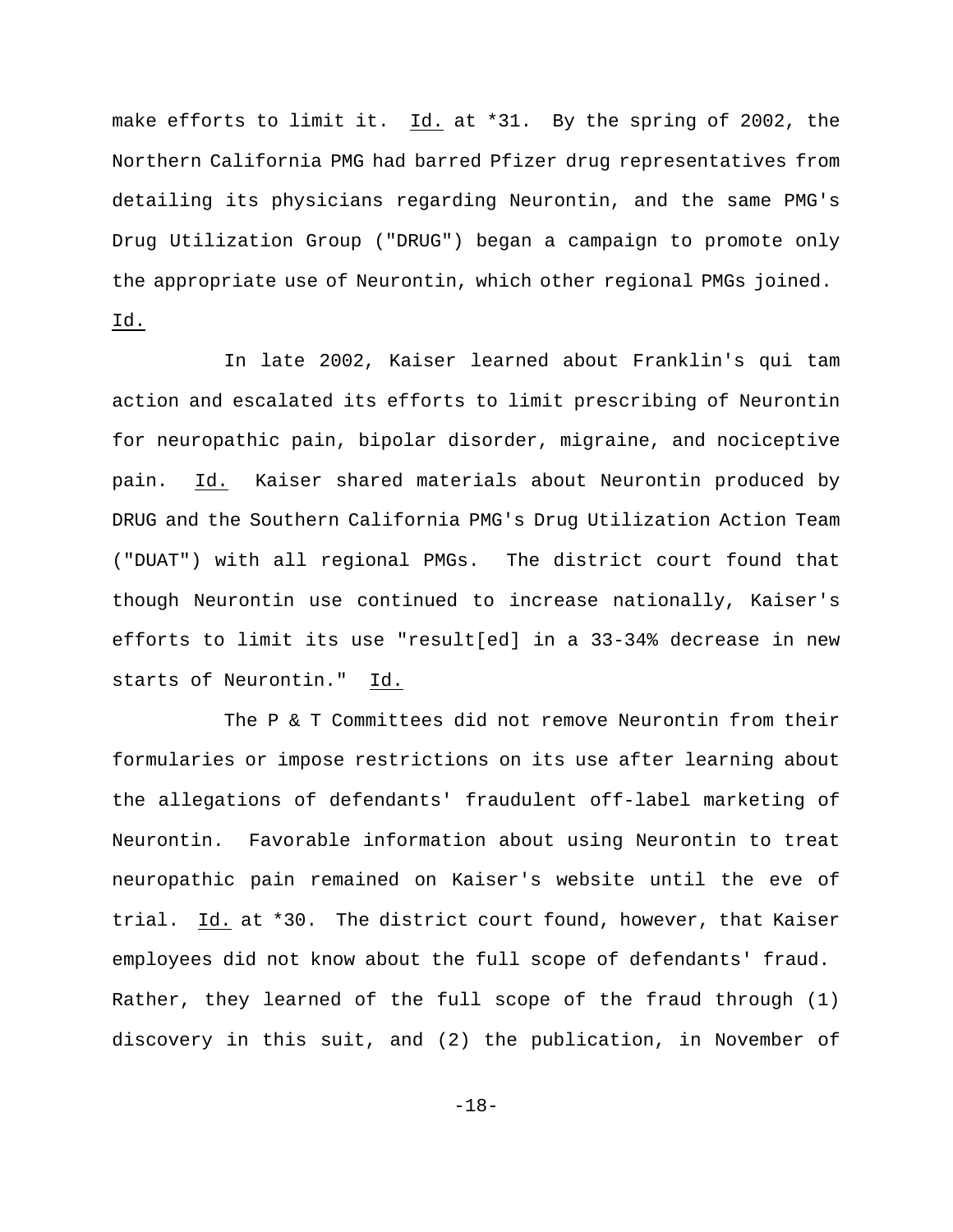2009, of an article in the New England Journal of Medicine reporting defendants' use of scholarly publications to disseminate misleading information about Neurontin. Id. at \*31, \*7 & n.4.

# F. Injury and Damages Sustained by Kaiser Due to Defendants' Fraud

The court and the jury found that Kaiser had suffered both injury and quantifiable damages as a result of defendants' actions.

After reviewing the evidence at trial -- including the results of DBRCTs and other clinical trials, anecdotal accounts of clinical success, regulatory approval in other countries, and expert opinions, id. at \*34-45 -- the district court found that "there is no reliable scientific evidence that Neurontin is effective for bipolar disorder, migraine, or at high doses," and that although there was evidence that Neurontin was effective in treating some kinds of neuropathic pain, "there is no reliable scientific evidence to support a broad indication of neuropathic pain," id. at \*34. The court also found that "PMG physicians would have almost certainly prescribed alternative medication to their patients had they not prescribed Neurontin." Id. at \*33.

In addition to Dr. Rosenthal's expert testimony on causation and injury, Kaiser presented testimony by a second expert, Dr. Hartman, who provided evidence as to the damages

-19-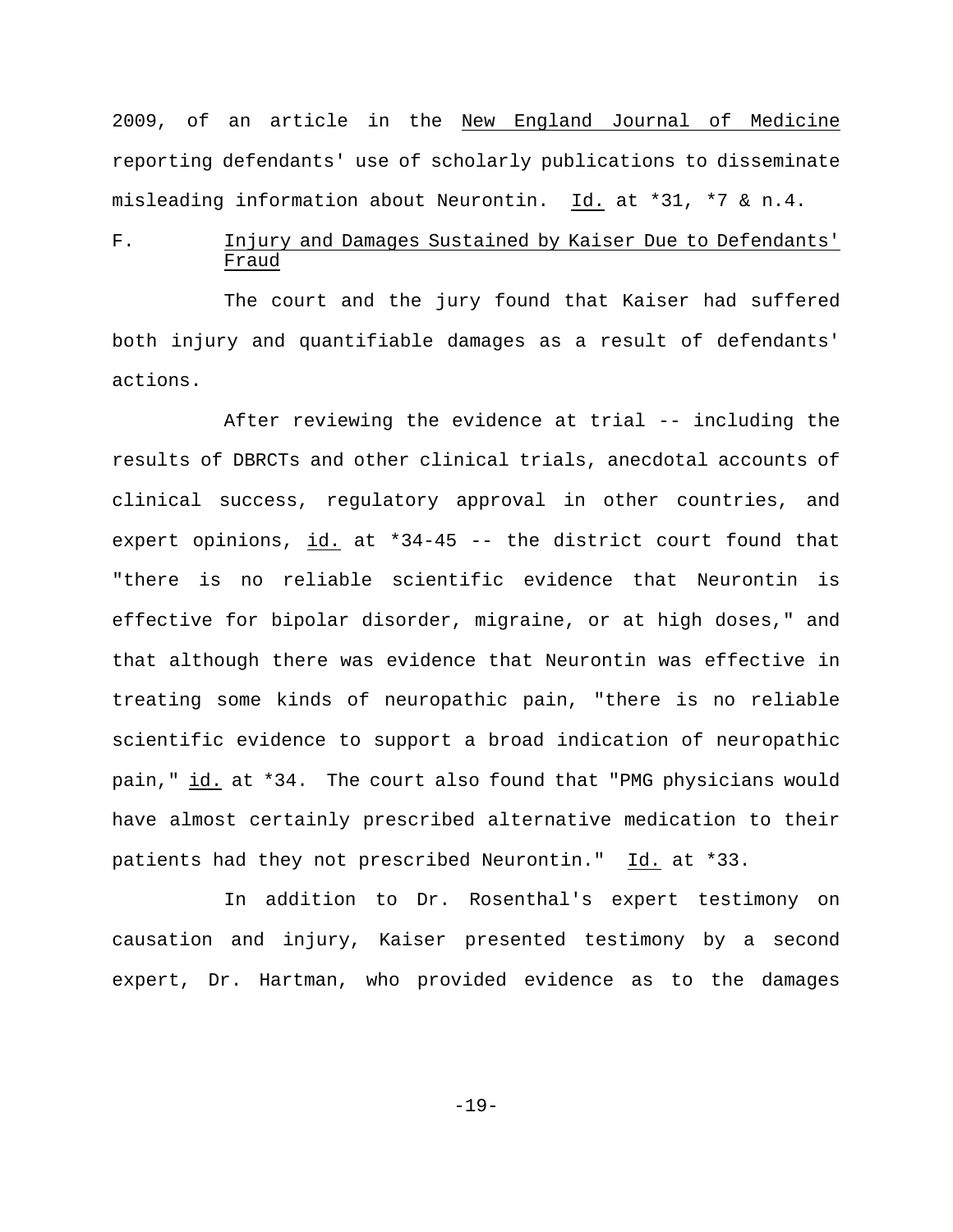incurred by Kaiser. His analysis used a list<sup>6</sup> of alternative drugs that "were more appropriate for each off-label indication than Neurontin" in order to determine the average cost of the alternative medications that would have been prescribed in the absence of defendants' fraud. Id. Dr. Hartman then multiplied the quantity of affected prescriptions (as determined by Dr. Rosenthal) by the average excess cost of each Neurontin prescription as compared to alternative medications. Id. He concluded that Kaiser's damages from defendants' fraud totaled \$62,457,082, with Kaiser sustaining the following damages from fraud-induced prescriptions for each off-label indication: \$17,822,647 for bipolar disorder; \$39,774,623 for neuropathic pain; \$1,260,464 for migraine; and \$3,599,348 for doses over 1800 mg/day. Id. at \*34. In fact, the total awarded by the jury was less than this sum.

Dr. Keeley, Pfizer's expert, testified that Dr. Hartman's calculations were flawed because he did not have data that permitted him to determine which alternative drugs would have been prescribed in place of Neurontin. Dr. Keeley did not present his own estimate of Kaiser's damages, however.

Pfizer argued to the jury that Neurontin was effective for the off-label uses at issue, and that as a result, (1) Pfizer's promotional campaign involved no misrepresentations about

 $6$  This list had been developed by the chairperson of Kaiser's DIS, Dr. Marta Millares. Kaiser Findings, 2011 WL 3852254, at \*33.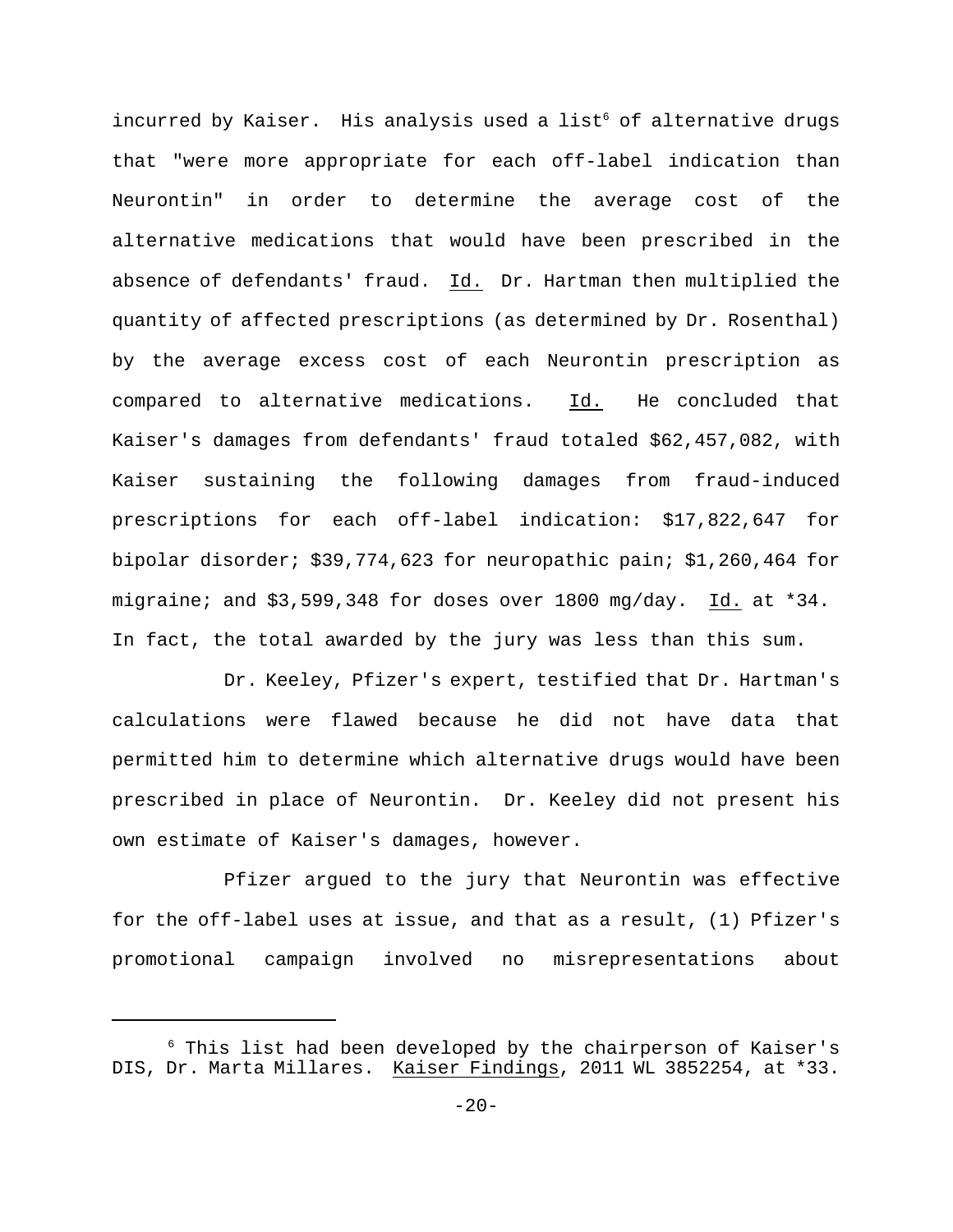Neurontin's effectiveness; (2) even if Pfizer made misrepresentations, Kaiser doctors prescribed Neurontin for offlabel uses because it was effective in their clinical experience, not because of Pfizer's misrepresentations; and (3) because Kaiser's damages theory was based on Neurontin's complete ineffectiveness for off-label uses, Kaiser's damages calculations were invalid if Neurontin was sometimes effective for these uses. The jury rejected Pfizer's arguments and awarded Kaiser \$47,363,092 in damages, which the court trebled to \$142,089,276. Id. at \*1.

Pfizer argued to the district court that since doctors consider "multiple sources, types, and levels of scientific evidence" in making treatment decisions, and the effectiveness of a drug is a patient-specific inquiry, the court should not confine its analysis of Neurontin's effectiveness for off-label uses to whether DBRCTs demonstrated efficacy. Kaiser responded that DBRCTs were the "gold-standard for determining efficacy" and that "[l]ower-tier evidence is insufficient, especially in place of existing DBRCTs."

Pfizer further argued to the court that because Neurontin was not "completely and categorically ineffective" for off-label uses, Pfizer had not misled Kaiser about Neurontin's efficacy and Kaiser had not proved that it suffered economic injury. Pfizer also argued that Dr. Rosenthal's and Dr. Hartman's testimony was flawed and hence not probative of causation or damages. The court

-21-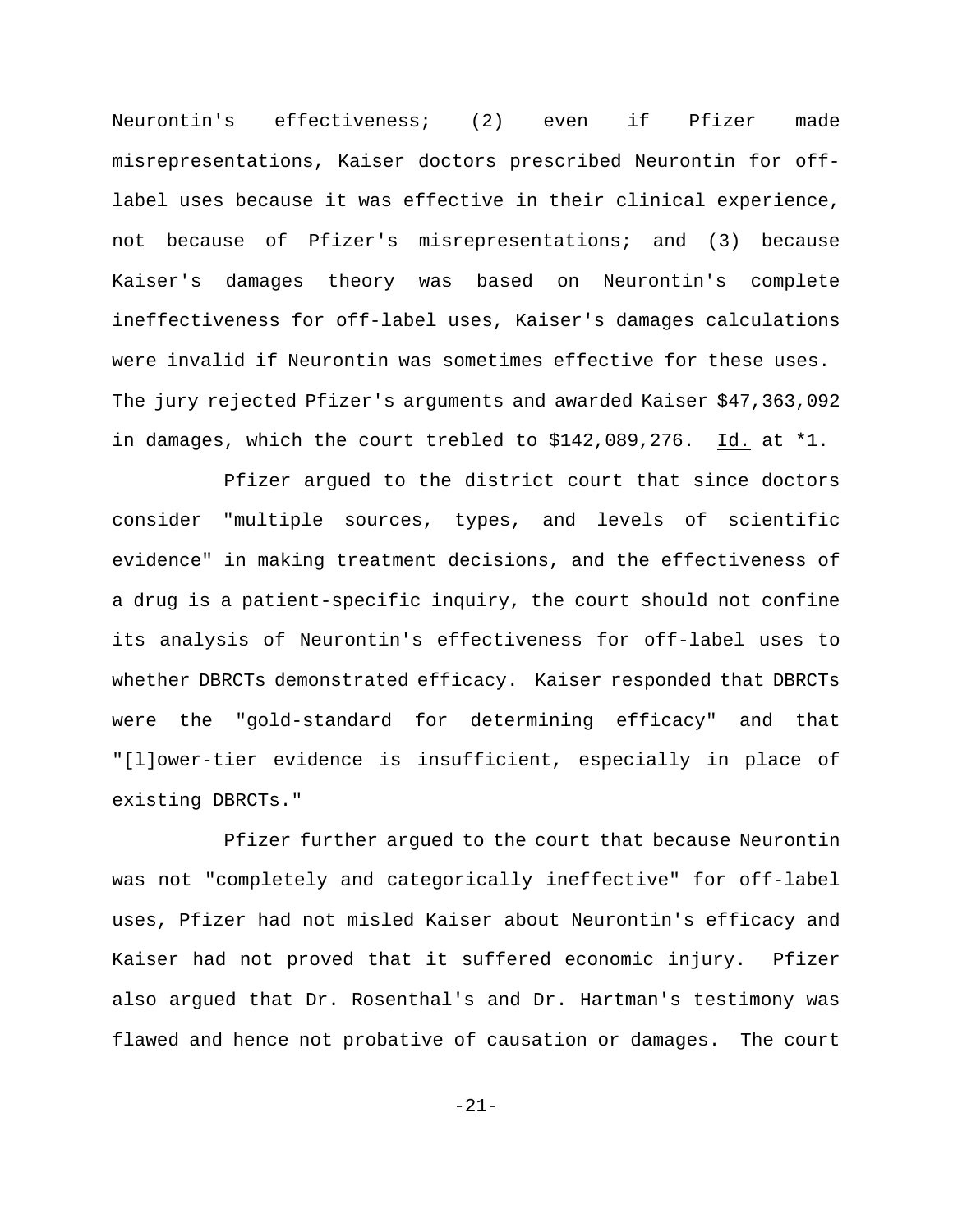rejected Pfizer's arguments and accepted Dr. Rosenthal's and Dr. Hartman's calculations as the basis for its own damages award of \$95,286,518. Id. at \*58-60.

#### III.

Pfizer seeks to vacate the court and jury findings of liability and damages on a number of theories. It argues that Kaiser's claims fail as a matter of law, that the evidence was insufficient, and that there were trial errors. At the heart of the appeal is the claim that, as a matter of law, Kaiser cannot meet the RICO or UCL causation requirements, and so Pfizer was entitled to a directed verdict. On appeal, Pfizer does not challenge the conclusions of the jury and district court that it engaged in a fraudulent scheme with respect to its promotion of Neurontin for off-label uses. $7$ 

#### A. RICO Causation

The civil damages provision of RICO provides that "[a]ny person injured in his business or property by reason of a violation of section 1962 of this chapter may sue therefor . . . and shall

 $^7$  As noted, Pfizer argued to the jury and the district court that Neurontin was effective for off-label uses and that Pfizer therefore made no material misrepresentations. It does not make this argument on appeal. Instead, it argues on appeal only that Neurontin's effectiveness means Kaiser did not prove that it suffered economic injury from paying for off-label prescriptions of Neurontin. Pfizer does state on appeal, in passing, that Kaiser "presented no evidence of fraudulent detailing (sales calls) to PMG doctors," but it does not squarely challenge the district court's contrary finding and, in any event, makes this argument only to attack the "fit" of Kaiser's expert testimony.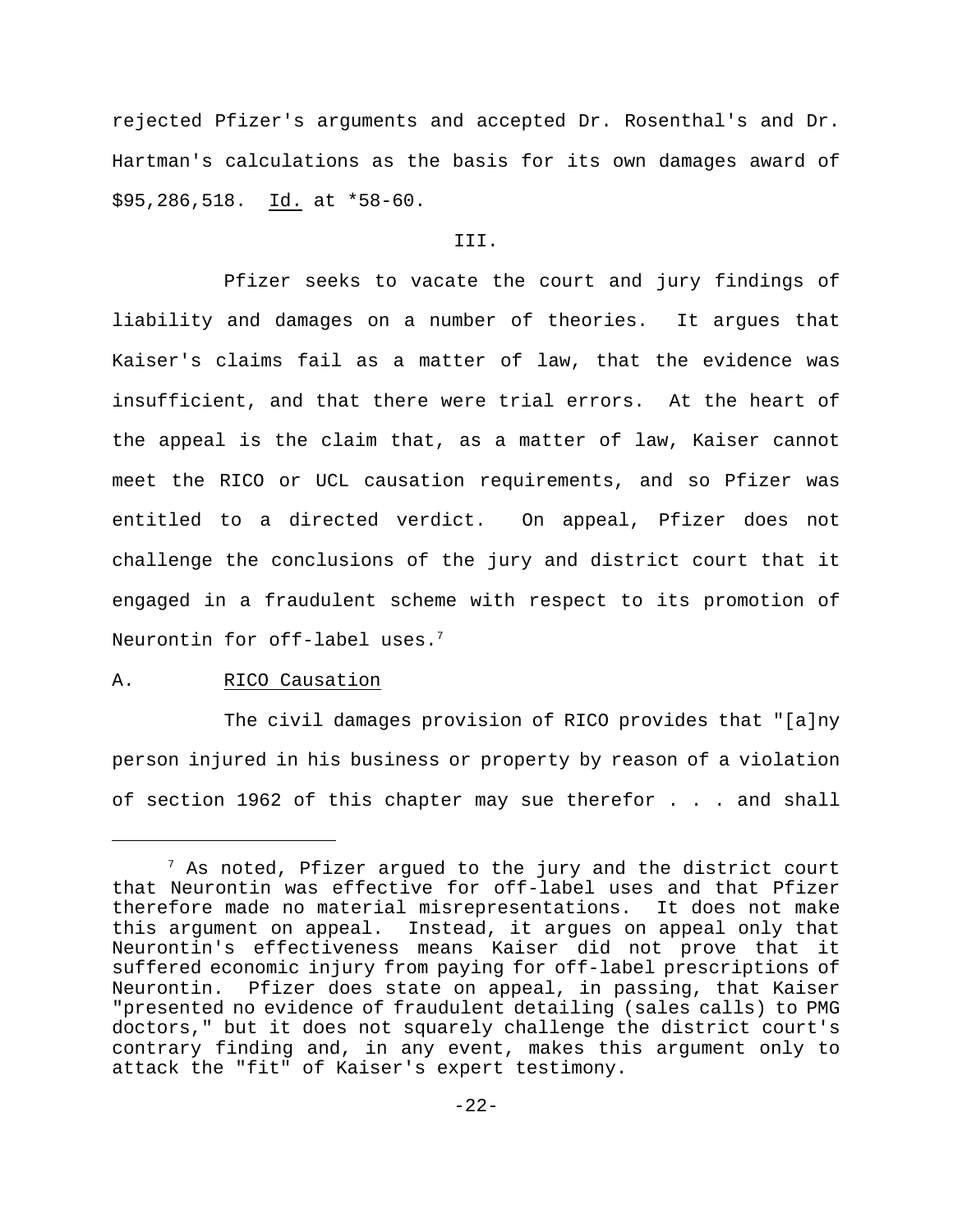recover threefold the damages he sustains and the cost of the suit, including a reasonable attorney's fee." 18 U.S.C. § 1964(c). In relevant part, section 1962 prohibits "any person employed by or associated with any enterprise engaged in, or the activities of which affect, interstate or foreign commerce" from "conduct[ing] or participat[ing], directly or indirectly, in the conduct of such enterprise's affairs through a pattern of racketeering activity." Id. § 1962(c). A "racketeering activity" can consist of a wide range of predicate offenses, including, as alleged in this case, mail and wire fraud, see id. § 1961(1), and a "pattern" of such activity requires at least two racketeering acts, id. § 1961(5).

Our RICO causation analysis is controlled by the Supreme Court's decisions in Holmes v. Securities Investor Protection Corp., 503 U.S. 258 (1992), and its progeny.<sup>8</sup> See Anza v. Ideal Steel Supply Corp., 547 U.S. 451 (2006); Bridge v. Phoenix Bond & Indem. Co., 128 S. Ct. 2131 (2008); Hemi Grp., LLC v. City of New York, 130 S. Ct. 983 (2010). In Holmes, the Supreme Court held that the civil RICO provision's "by reason of" language contains both but-for causation and proximate causation requirements. 503 U.S. at 268. In our view, these are two quite distinct questions. Here, the harm to Kaiser plainly was foreseeable, and foreseeability is needed for, but does not end the inquiry as to,

 $8$  The parties apply the same analysis on the proximate causation questions to both Kaiser's RICO claim and its UCL claim, so we proceed on the assumption that this approach is correct.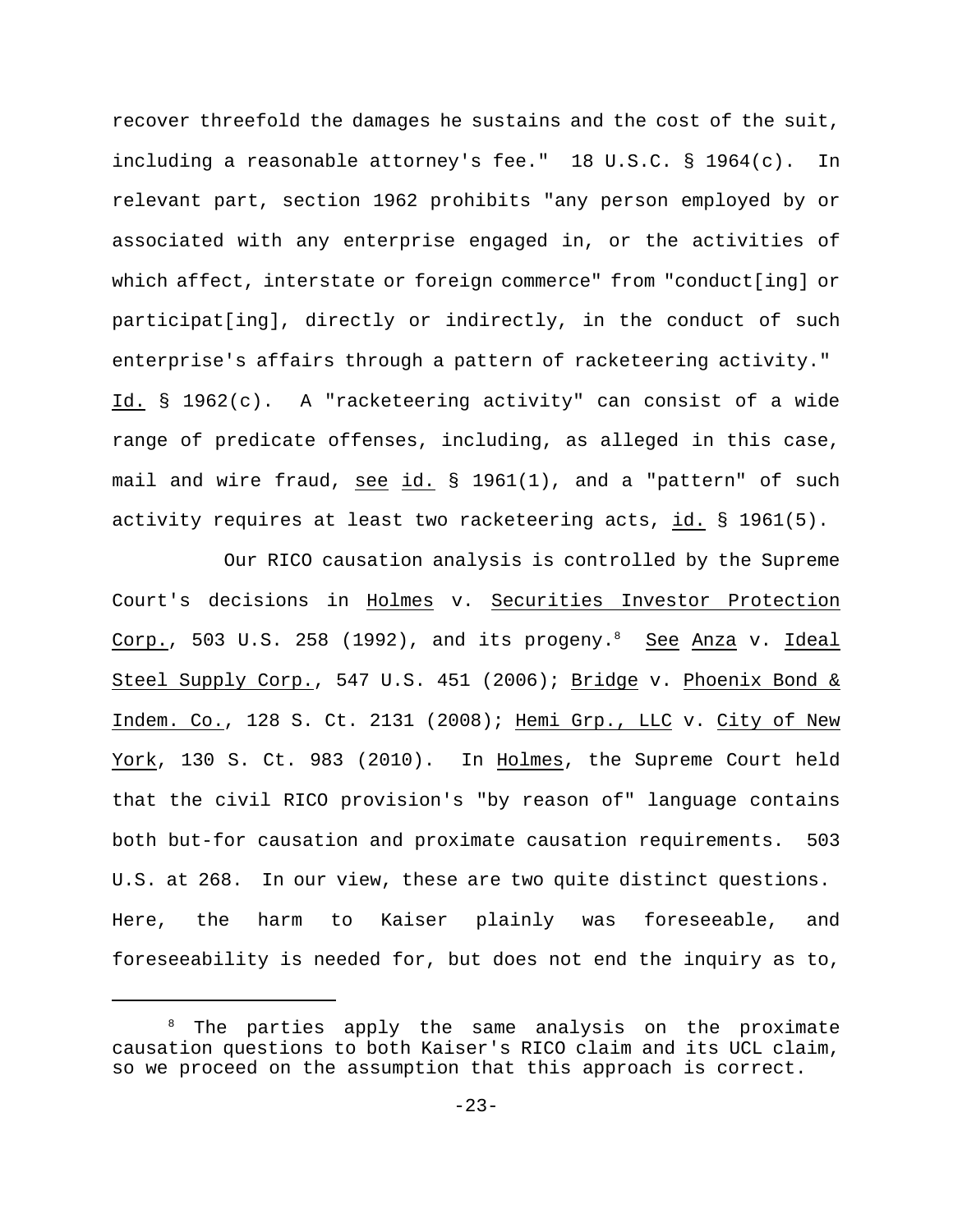proximate causation. The proximate causation question in this appeal concerns whether the chain of events between Pfizer's misrepresentations and Kaiser's payment for the prescriptions is so attenuated that, for legal and policy reasons, Kaiser's claim for recovery should be denied. The but-for causation question, in contrast, is whether, absent Pfizer's fraud, Kaiser would have paid for fewer off-label Neurontin prescriptions.

Pfizer's primary argument is that, as a matter of law, there is no proximate causation in this case because there are too many steps in the causal chain connecting its misrepresentations to the injury to Kaiser, particularly because that injury rests on the actions of independent actors -- the prescribing doctors. As to but-for causation, Pfizer argues that its evidence at trial "falsified" Kaiser's theories of causation, and that some of the evidence Kaiser presented to prove but-for causation was inadmissible. We take these arguments in sequence.

## B. Proximate Causation

In Holmes, the Supreme Court upheld entry of summary judgment for the defendant on RICO claims brought by a plaintiff who was subrogated to the rights of others, based on the plaintiff's failure to meet the proximate cause requirement. Id. at 262-64, 271-74. The Holmes plaintiff alleged that the defendant had engaged in an enterprise to manipulate the prices of certain stocks, id. at 261, and complained that this conduct caused the

 $-24-$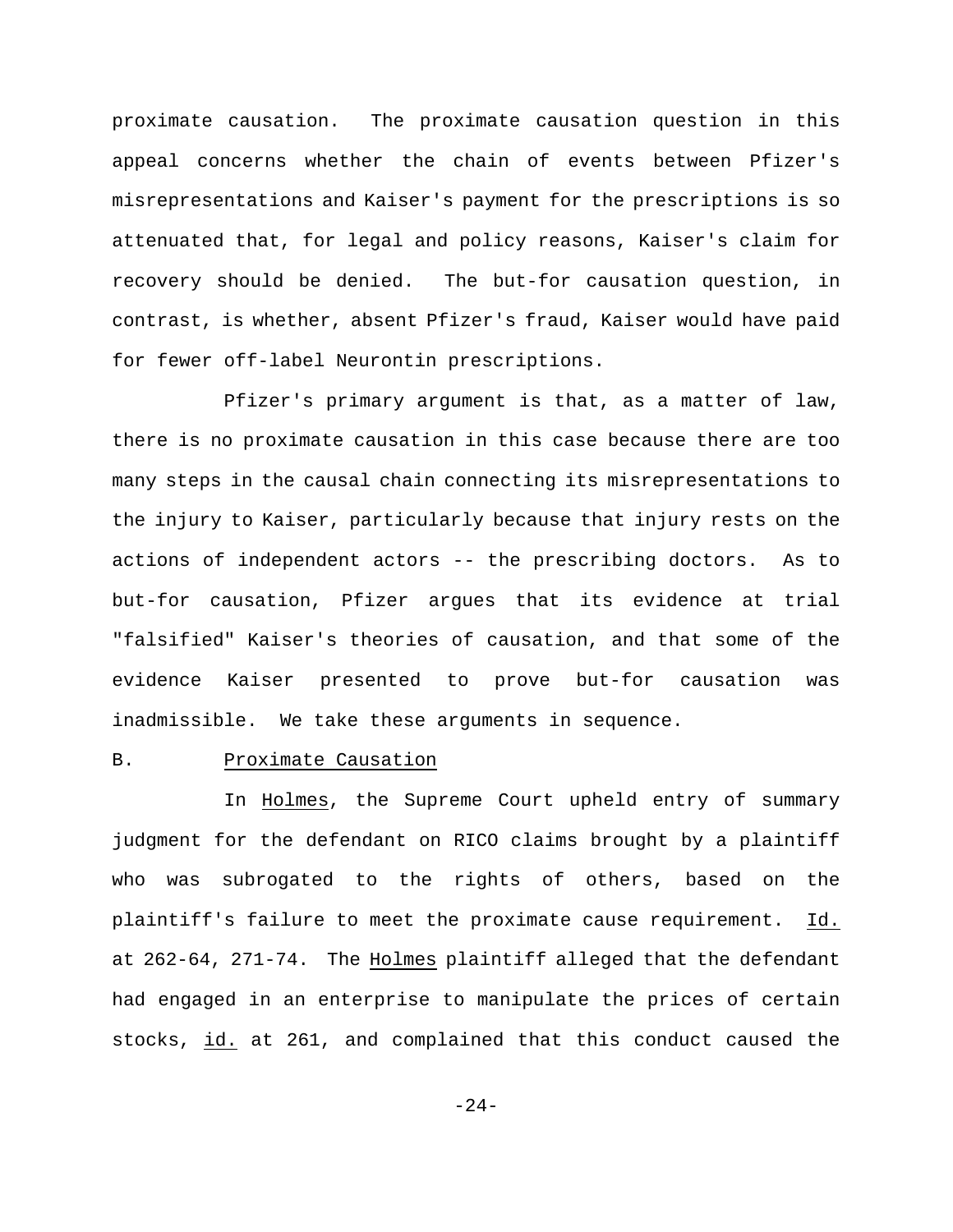plaintiff to have to pay the claims of customers of two brokerdealers that had become insolvent once the fraud was revealed, see id. at 262-63. The Court determined that, even if this plaintiff were allowed to stand in the shoes of a better-situated plaintiff (namely, the customers), the link was too remote between the alleged stock manipulation scheme and the harm to the customers, because that harm was itself contingent on the harm suffered by the broker-dealers who had purchased the manipulated stock. See id. at 271. The only connection between the RICO conduct and the claimed harm was the broker-dealers' insolvency. Id.

The Holmes Court stated that, "[a]t bottom, the notion of proximate cause reflects 'ideas of what justice demands, or of what is administratively possible and convenient.'" Id. at 268 (quoting W. Keeton, et al., Prosser & Keeton on Law of Torts § 41, at 264 (5th ed. 1984)). As a result, the Court explained, it was "us[ing] 'proximate cause' to label generically the judicial tools used to limit a person's responsibility for the consequences of that person's own acts." Id.

Because of "the infinite variety of claims that may arise" in which a court must analyze proximate causation, it is "virtually impossible to announce a black-letter rule that will dictate the result in every case." Id. at 272 n.20 (quoting Associated Gen. Contractors of Cal., Inc. v. Cal. State Council of Carpenters, 459 U.S. 519, 536 (1983)) (internal quotation marks

 $-25-$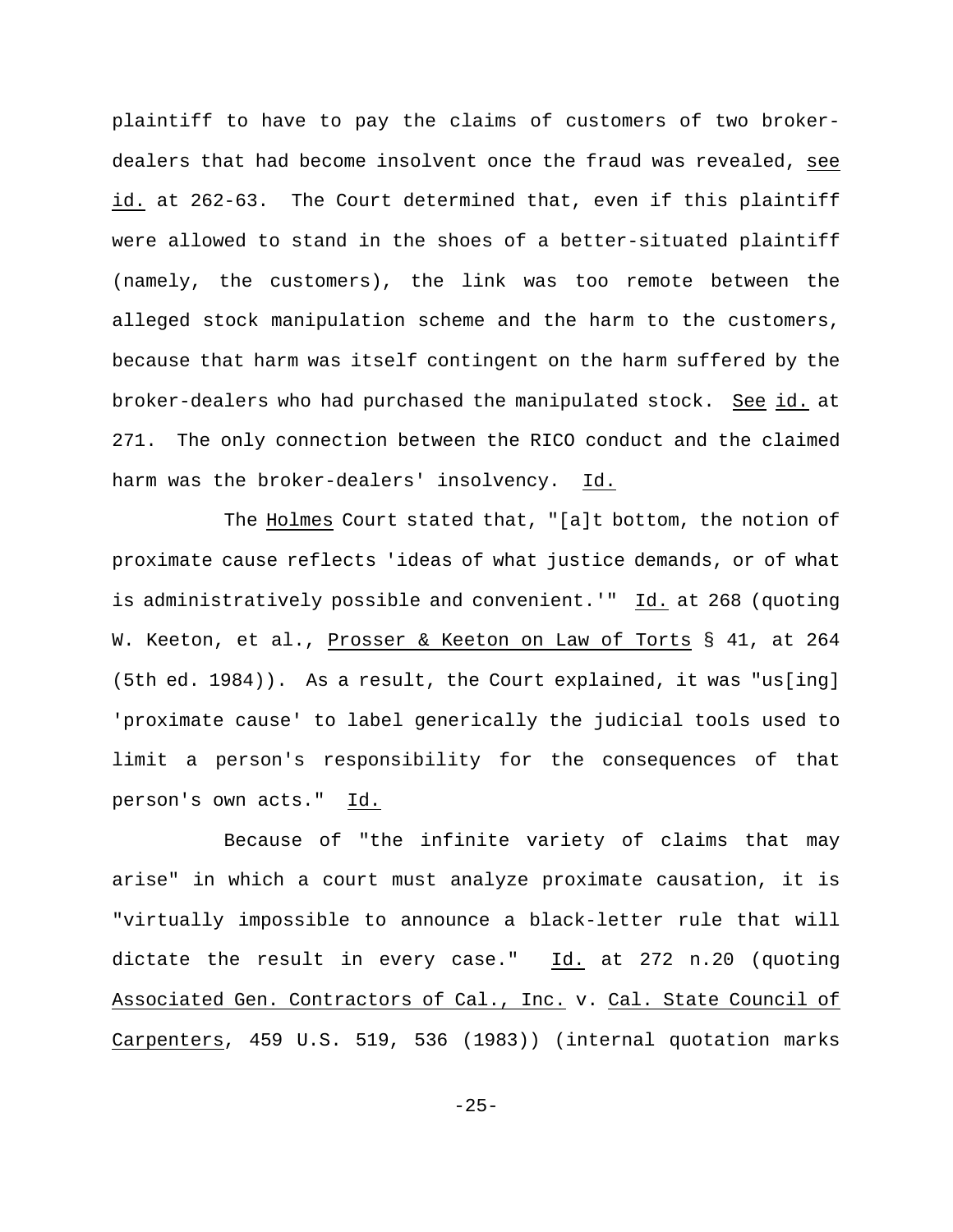omitted). Instead, the Court set out certain principles, derived from the common law and from interpretations of analogous statutes, to govern the proximate cause inquiry under RICO.

The Court noted that RICO's civil provision drew its language directly from the Clayton and Sherman Acts, which had for decades been interpreted as incorporating proximate cause requirements. Id. at 267-68; see Associated Gen. Contractors, 459 U.S. at 531-34. In the antitrust context, the Court had identified a number of factors that bear on the proximate cause question, including whether the injury was of the sort that the statutes sought to redress, Associated Gen. Contractors, 459 U.S. at 538; the "directness or indirectness of the asserted injury," including whether the "links" in the "chain of causation" were clear or were only "vaguely defined," id. at 540; the identity of the "immediate victims" of the antitrust conduct,  $id.$  at 541; whether the injuries complained of may have been caused by "independent factors," id. at 542; and whether the plaintiffs were part of "an identifiable class of persons whose self-interest would normally motivate them to vindicate the public interest in antitrust enforcement," id.

The Holmes Court used various phrases to define what it takes to meet RICO's proximate cause standard, such as "some direct relation between the injury asserted and the injurious conduct alleged," 503 U.S. at 268, and whether "the link is too remote" between the conduct and the harm suffered, id. at 271. The Court

 $-26-$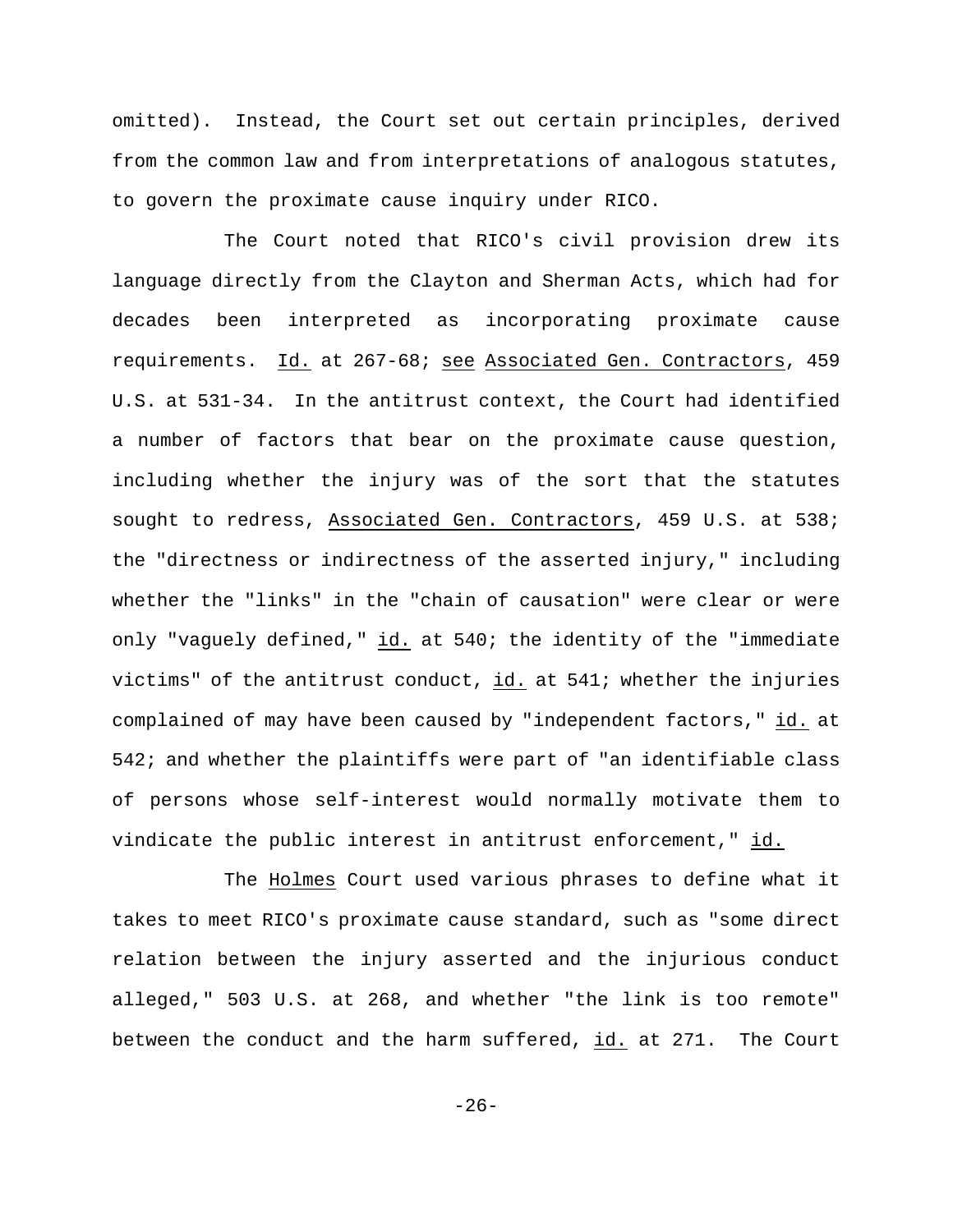noted that the proximate cause analysis at common law often included such a "demand for some direct relation"; that is, proximate cause would be lacking if, as in Holmes, the plaintiff "complained of harm flowing merely from the misfortunes visited upon a third person by the defendant's acts."  $Id.$  at 268. Later, in Anza v. Ideal Steel Supply Corp., 547 U.S. 451, the Court similarly found proximate cause lacking where the RICO conduct alleged had directly harmed a party other than the plaintiff and the plaintiff's alleged injury was only a collateral result of the direct harm. In that case, the defendant's scheme to underpay sales taxes had directly injured the state by depriving it of tax revenue, whereas the plaintiff's alleged harm related to the competitive effects of the defendant charging lower prices without sales tax. See id. at 458.

Importantly, the Holmes Court also provided three functional factors with which to assess whether proximate cause exists under RICO. First, the Court noted concerns about proof, reasoning that "the less direct an injury is, the more difficult it becomes to ascertain the amount of a plaintiff's damages attributable to the violation, as distinct from other, independent, factors." 503 U.S. at 269. Second were concerns about administrability and the avoidance of multiple recoveries: "[R]ecognizing claims of the indirectly injured would force courts to adopt complicated rules apportioning damages among plaintiffs

 $-27-$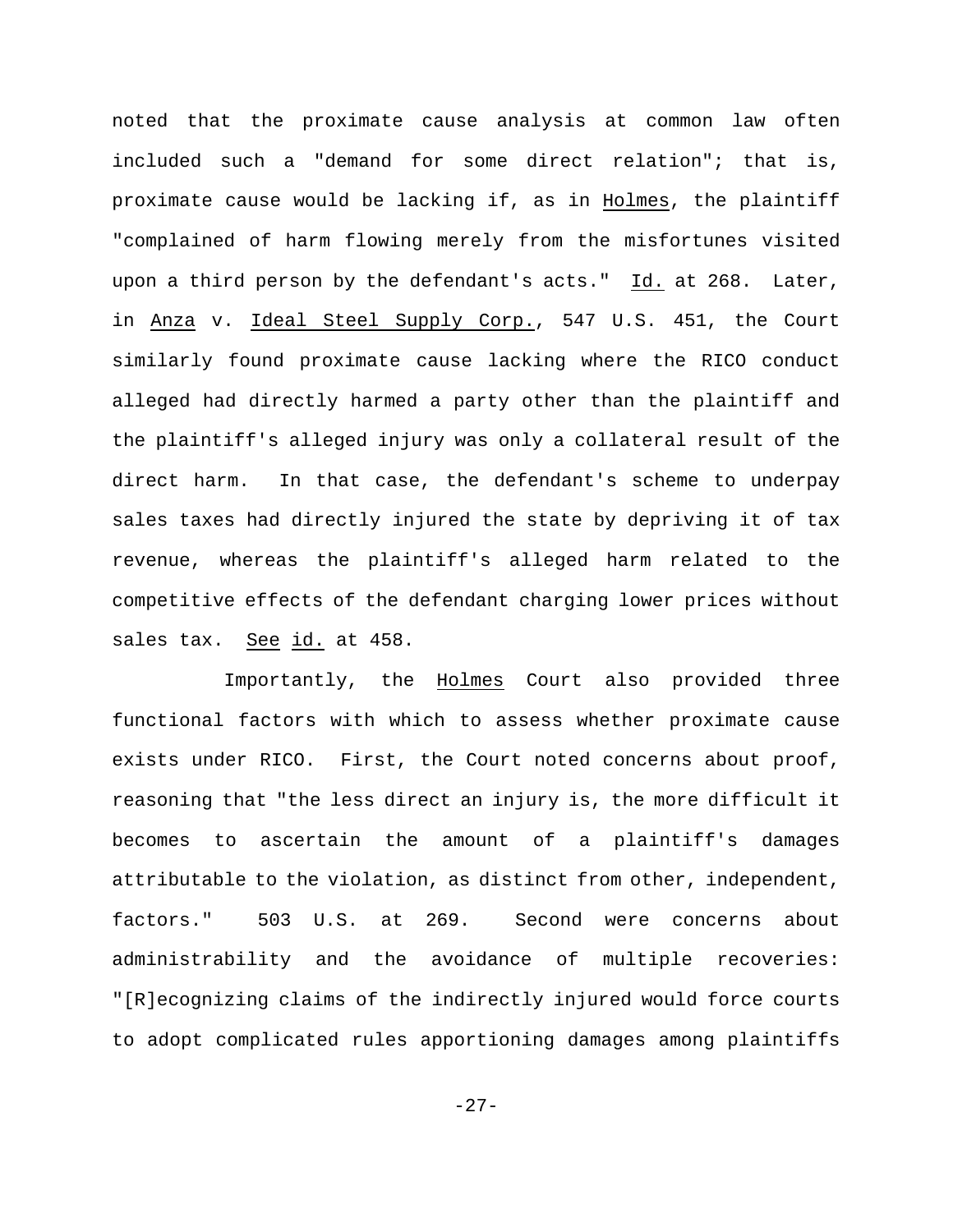removed at different levels of injury from the violative acts, to obviate the risk of multiple recoveries." Id. Third, the Court focused on the societal interest in deterring illegal conduct and whether that interest would be served in a particular case: "[T]he need to grapple with [the previous two] problems [may be] simply unjustified by the general interest in deterring injurious conduct, since directly injured victims can generally be counted on to vindicate the law as private attorneys general, without any of the problems attendant upon suits by plaintiffs injured more remotely." Id. at 269-70.

Holmes makes it clear that both the directness concern and the three functional factors are part of the proximate cause inquiry. See id. at 271-74. Indeed, the Court warned that its "use of the term 'direct' should merely be understood as a reference to the proximate-cause enquiry that is informed by the concerns" of justice and administrability. Id. at 272 n.20; see id. at 268. Holmes and its successor, Anza, both found a lack of proximate cause when examining the attenuated relationship between the plaintiffs and the direct victim or victims of the alleged fraud.

In Bridge v. Phoenix Bond & Indemnity Co., 128 S. Ct. 2131, the Court considered the RICO claims of such direct victims. It also relatedly addressed the question of whether first-party

-28-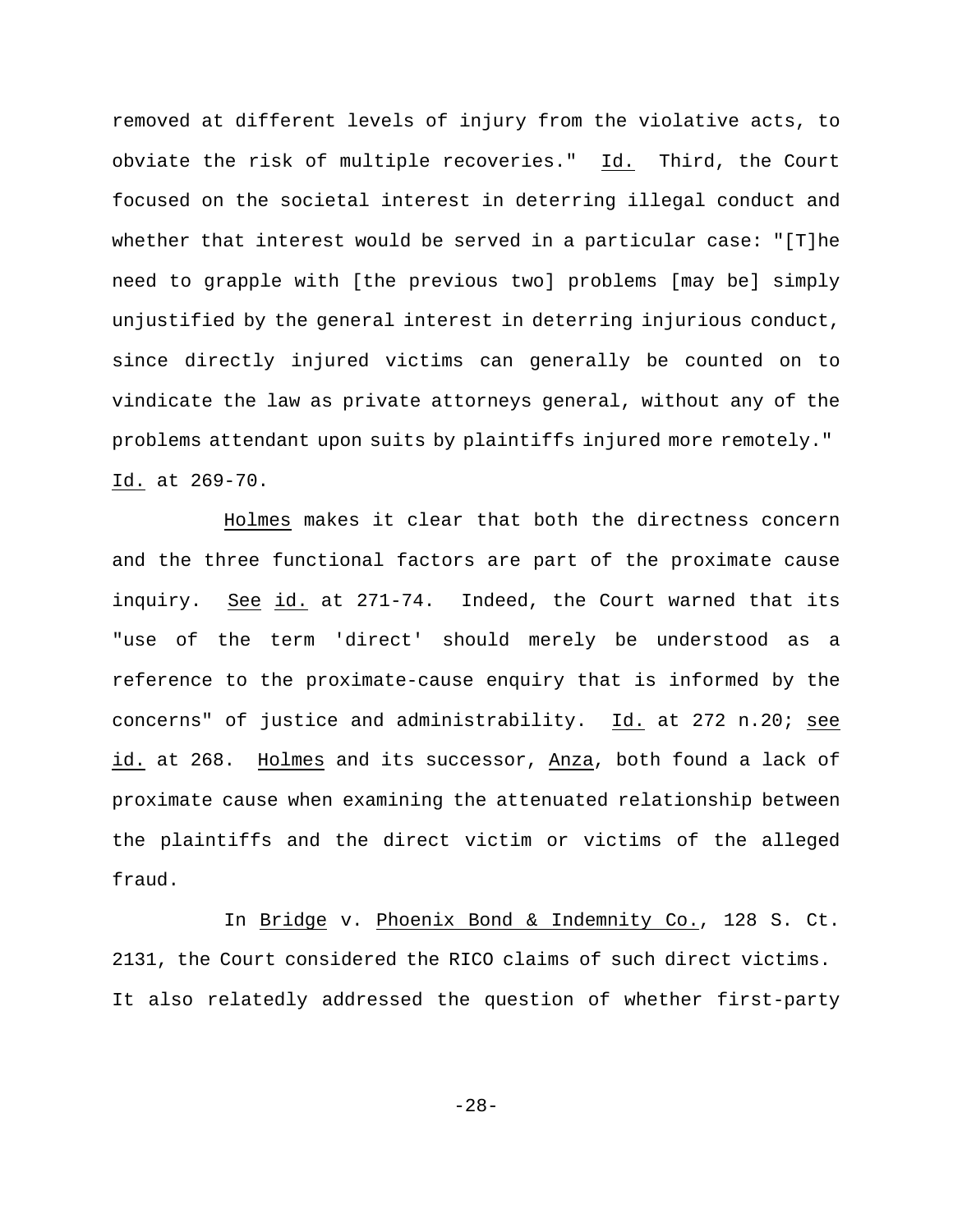reliance on a defendant's misrepresentations is required under RICO, and answered that question "no."<sup>9</sup>

In Bridge, the plaintiffs alleged that the defendants had engaged in a scheme to make misrepresentations to county tax authorities in order to win more bids at tax lien auctions than they would have been able to win absent the fraud. See id. at 2135-36. The plaintiffs were other bidders at the auctions whose bids had tied with defendants' bids, and whose claimed injury was the deprivation of their fair share of winning bids. Id. at 2136.

A unanimous Court held that first-party reliance is not an element of proximate cause in a private RICO claim predicated on mail fraud. Id. at 2134. Thus, even where the plaintiffs did not receive the misrepresentations at issue -- the county was the party that had relied on the misrepresentations -- the plaintiffs had sufficiently alleged proximate causation under RICO. Id. at 2138,

 $9$  We disagree with Pfizer's argument that "attempting to prove non-party doctors' reliance through inferences from aggregate sales data invokes the 'fraud on the market' doctrine." The fraud-on-the-market doctrine, utilized in securities law, "relieves the plaintiff of the burden of proving individualized reliance on a defendant's misstatement, by permitting a rebuttable presumption that the plaintiff relied on the 'integrity of the market price' which reflected that misstatement." In re PolyMedica Corp. Sec. Litig., 432 F.3d 1, 7 (1st Cir. 2005) (discussing Basic Inc. v. Levinson, 485 U.S. 224 (1988)). While reliance "is an essential element of the § 10(b) private cause of action," Amgen Inc. v. Conn. Retirement Plans & Trust Funds, \_\_\_ S. Ct. \_\_\_, 2013 WL 691001, at \*4 (2013) (internal quotation marks omitted), first-party reliance is not an element of a private RICO claim predicated on mail fraud, Bridge, 128 S. Ct. at 2134, so the analogy is inapt.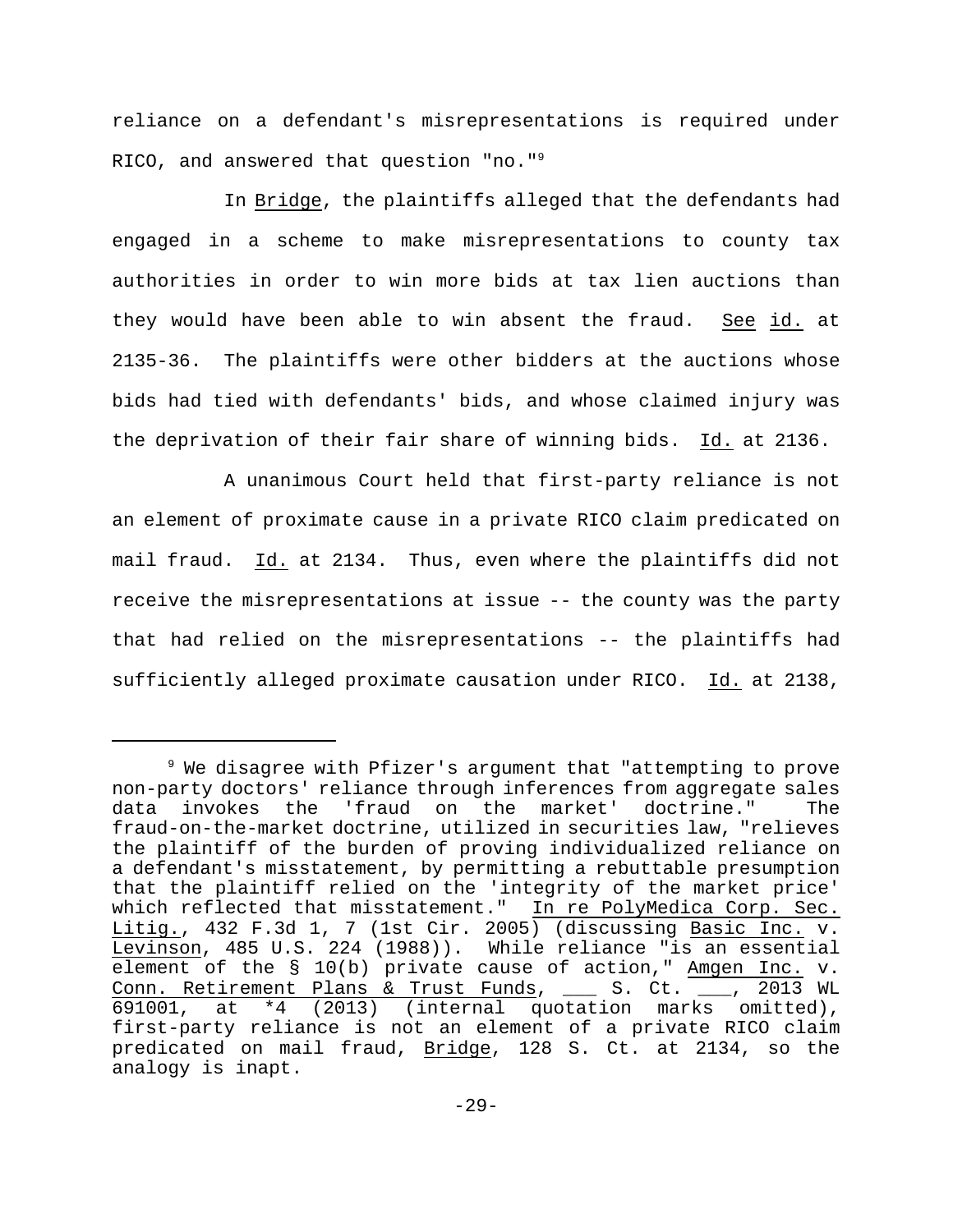2143-44. Here, like the defendants in Bridge, Pfizer argues that its supposed misrepresentations went to prescribing doctors, and so the causal link to Kaiser must have been broken. Even putting aside the evidence of Pfizer's direct communications to Kaiser, we think Bridge forecloses this argument. The Bridge Court rejected the attempt to impose a direct reliance requirement on top of the statutory language providing a private right of action under RICO, finding no support for it in the common law. See id. at 2139-41. We likewise find none here.

Bridge also supports the conclusion that Kaiser meets the proximate cause requirement for several additional reasons. First, Bridge held that the plaintiffs there "clearly were injured by [defendants'] scheme," as they lost valuable property they would not otherwise have lost. Id. at 2139. In so holding, the Court analogized to a business being harmed by misrepresentations made by a rival to its suppliers and competitors but not to the business itself. See id. The Court rejected the argument that no RICO injury could exist in such circumstances. In doing so, it commented on the fact that a business so injured would be "the primary and intended victim[] of the scheme to defraud." Id. Here, Kaiser was likewise a "primary and intended victim[] of [Pfizer's] scheme to defraud."<sup>10</sup> Its injury was a "foreseeable and

 $10$  In using this language, we do not suggest that a defendant can escape RICO liability to a foreseeably and actually injured plaintiff by saying it did not "intend" such a result. Pfizer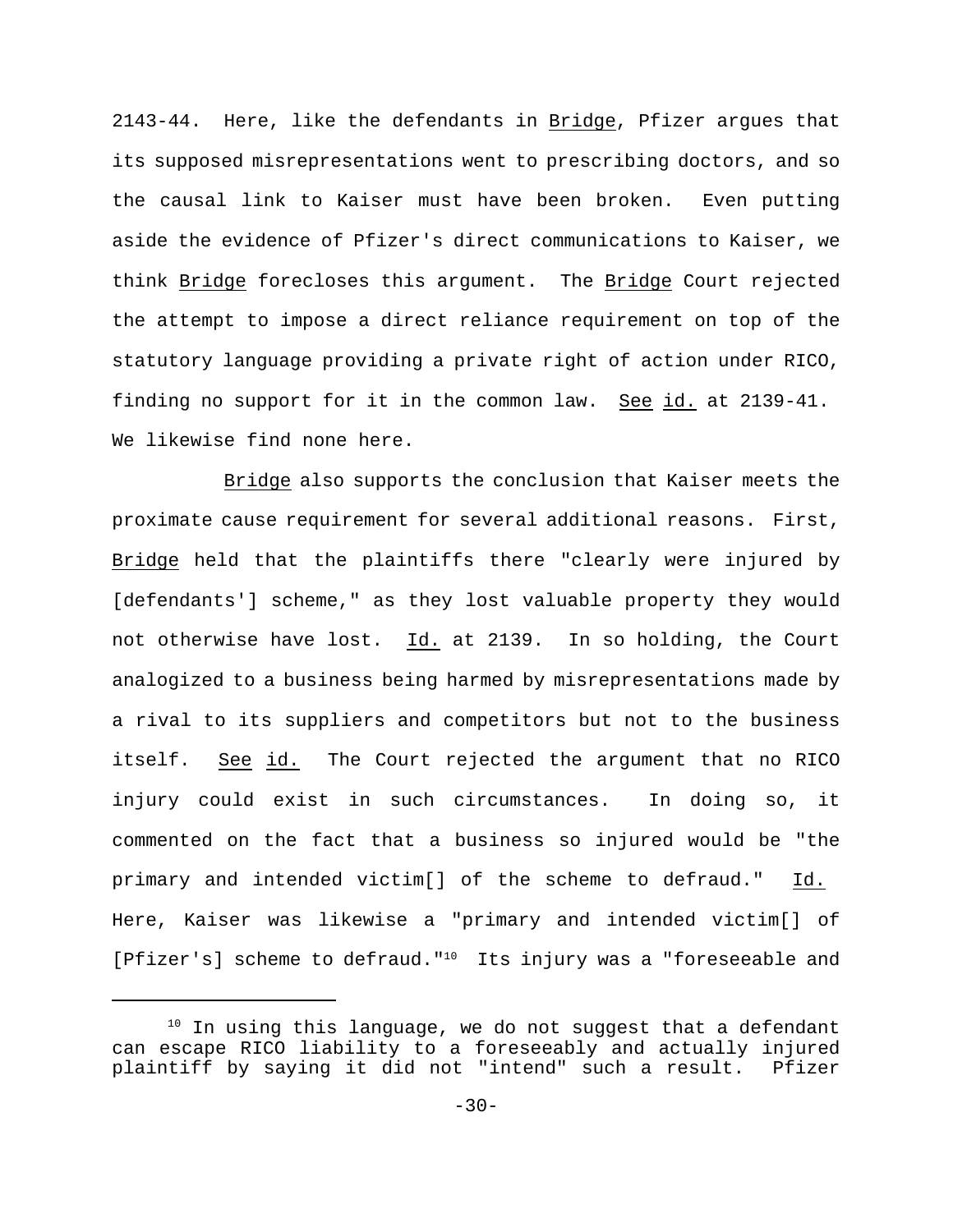natural consequence" of Pfizer's scheme, id. at 2144 -- a scheme that was designed to fraudulently inflate the number of Neurontin prescriptions for which TPPs paid. The evidence that Pfizer had specifically targeted Kaiser for Neurontin sales in general supports the conclusion that Kaiser's injury was a natural consequence of Pfizer's fraudulent scheme, but such evidence was not required, given the mechanisms by which Pfizer's marketing plan operated. As Judge Posner stated in the Bridge case, after remand: "The doctrine of proximate cause . . . protects the ability of primary victims of wrongful conduct to obtain compensation . . . ." BCS Servs., Inc. v. Heartwood 88, LLC, 637 F.3d 750, 756 (7th Cir. 2011). Here Kaiser was a primary victim.

Further, the Bridge Court saw no risk of multiple recoveries or other policy reasons to limit recovery. See 128 S. Ct. at 2144 (citing Holmes, 530 U.S. 258; Anza, 547 U.S. 451). Nor did it see a "more immediate victim . . . better situated to sue." Id. So too here: none of the three functional problems that the Holmes test is meant to avoid are present in this case. To the contrary, the functional interests in justice and administrability work in Kaiser's favor. Because Kaiser was both the natural and foreseeable victim of the fraud and the intended victim of the fraud, there is no risk of duplicative recovery. See id. Neither the individual physicians, nor the DIS members, nor the P & T

could not plausibly make such a claim here in any event.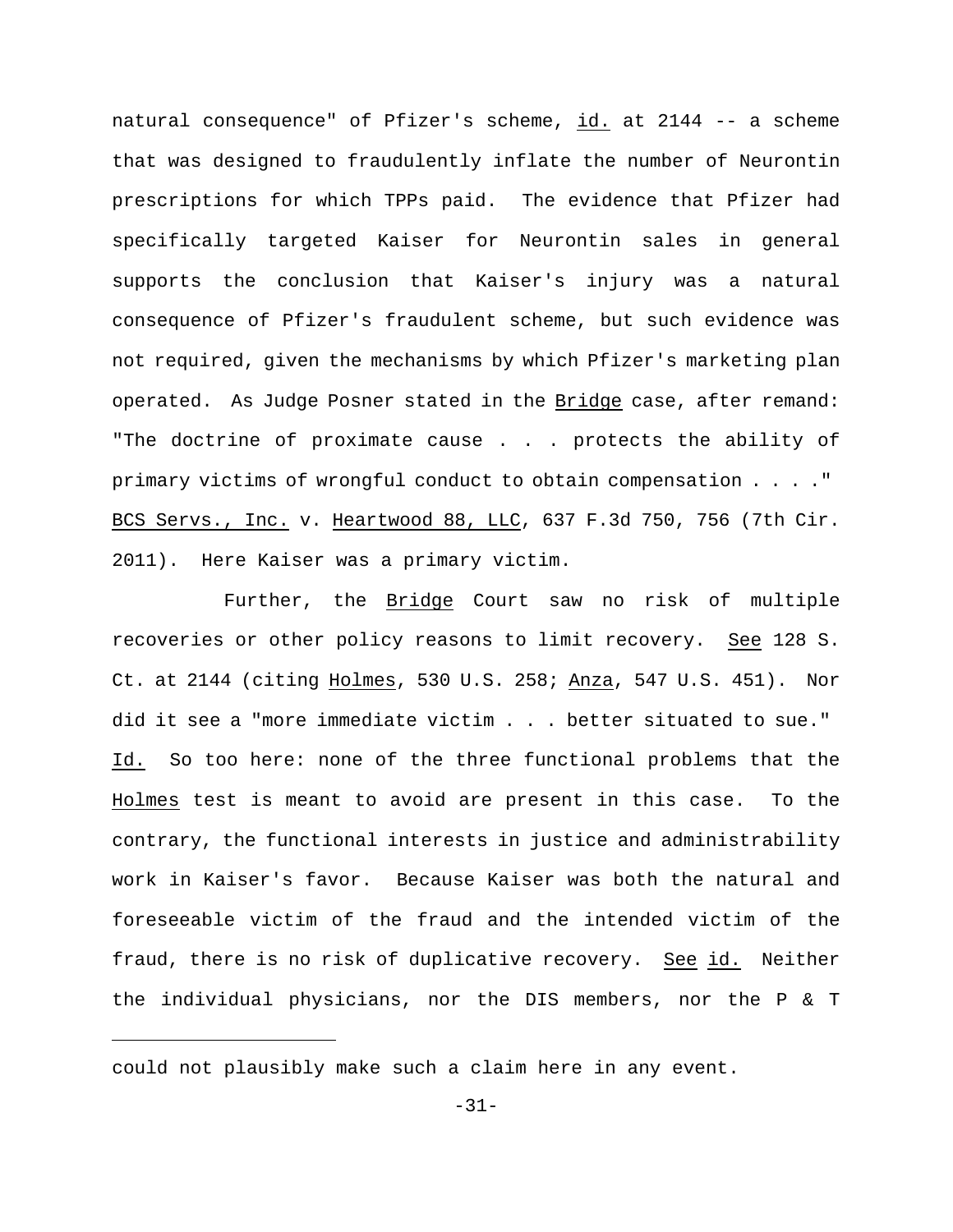Committee members -- the parties to whom Pfizer directly made its misrepresentations -- ever paid anything toward a Neurontin prescription, so there is no risk of multiple recoveries due to a suit by another of those actors. $^{11}$  See Holmes, 503 U.S. at 269. Kaiser is also in the best position to enforce the law because Kaiser is the party that directly suffered economic injury from Pfizer's scheme. See id. at 269-70. And, as we explain below, Kaiser was able to present sufficient evidence to ascertain the amount of its damages attributable to Pfizer's conduct. See id. at 269.

In our view, Kaiser has met both the direct relationship and functional tests articulated in Holmes and its progeny. We reject Pfizer's core defense that there are too many steps in the causal chain between its misrepresentations and Kaiser's alleged injury to meet the proximate cause "direct relation" requirement as a matter of law. Pfizer characterizes this causal relationship as involving at least four steps: Pfizer communicating tainted information about Neurontin to Kaiser's DIS; the DIS producing monographs that rely on the misrepresentations; those monographs

 $11$  There are, of course, other potential victims of Pfizer's scheme, such as uninsured individuals who paid for their own prescriptions. But any such injury would be different in kind from Kaiser's injury and could not be considered "multiple" in that respect. At oral argument, Pfizer raised the possibility that premium payers might also sue as victims of Pfizer's scheme, but the question of whether any injury to such payers was proximately caused by this scheme is not before us in this case.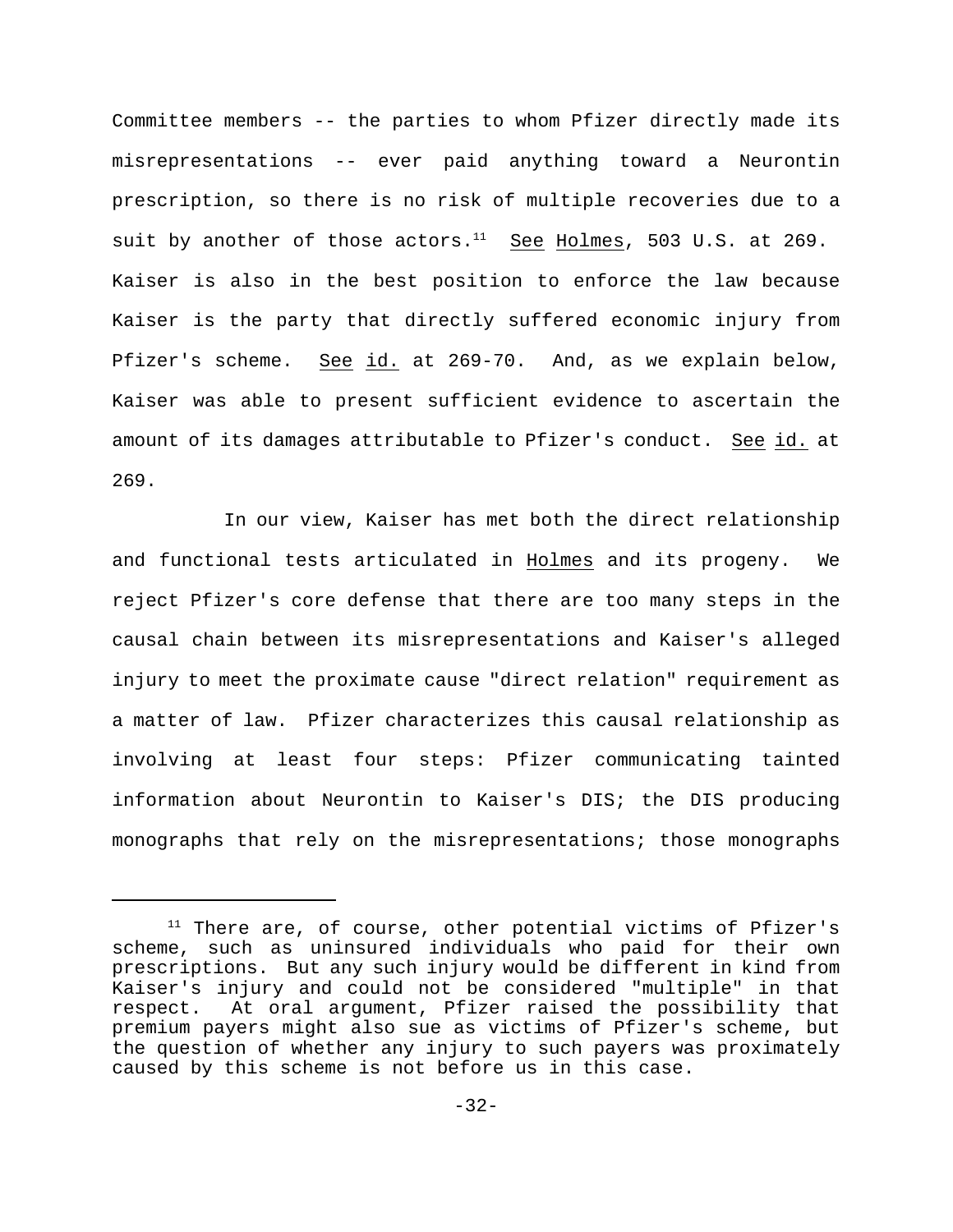influencing the PMGs in their formulary decisions; and the prescribing physicians (who exercise independent medical judgment) acting within the formulary to issue the prescriptions. We think this characterization misconstrues the way in which the Court has framed the direct relation test. Moreover, the adoption of Pfizer's view would undercut the core proximate causation principle of allowing compensation for those who are directly injured, whose injury was plainly foreseeable and was in fact foreseen, and who were the intended victims of a defendant's wrongful conduct.<sup>12</sup>

 $12$  The Supreme Court's recent decision in Hemi Group, LLC v. City of New York, 130 S. Ct. 983, does not, as Pfizer argues, lead to a contrary conclusion. As an initial matter, that case produced a 4-1-3 decision with no majority on the proximate cause question. See id. at 995 (Ginsburg, J., concurring in part and concurring in the judgment) (providing fifth vote to overturn the decision below, "[w]ithout subscribing to the broader range of the Court's proximate cause analysis"). But in any event, the factual situation here is easily distinguished.

In Hemi Group, the defendant's alleged RICO conduct was using the mails to violate the federal Jenkins Act, which requires outof-state cigarette vendors to report customer information to the customers' states of residence. See id. at 987 (plurality opinion). Thus, if the defendant's scheme could even be said to have a foreseen or intended victim, it was New York State (to whom Hemi Group owed the Jenkins Act reports), not the plaintiff New York City. Cf. id. at 990 (identifying the state as a "better situated" plaintiff).

Further, Hemi Group raised a policy problem not at issue here: in that case, allowing the city to bring what was essentially a Jenkins Act claim under the rubric of RICO would have risked "turning RICO into a tax collection statute." Id. at 993 n.2; see id. at 995 (Ginsburg, J., concurring in part and concurring in the judgment) (stating that Justice Ginsburg would have rejected the city's claim because it was an attempt to make an "end-run" around the scope of the Jenkins Act). Kaiser's case involves no such unusual policy risk. If anything, the risk cuts in the other direction: accepting Pfizer's argument on proximate cause as a matter of law would effectively preclude TPPs from bringing suit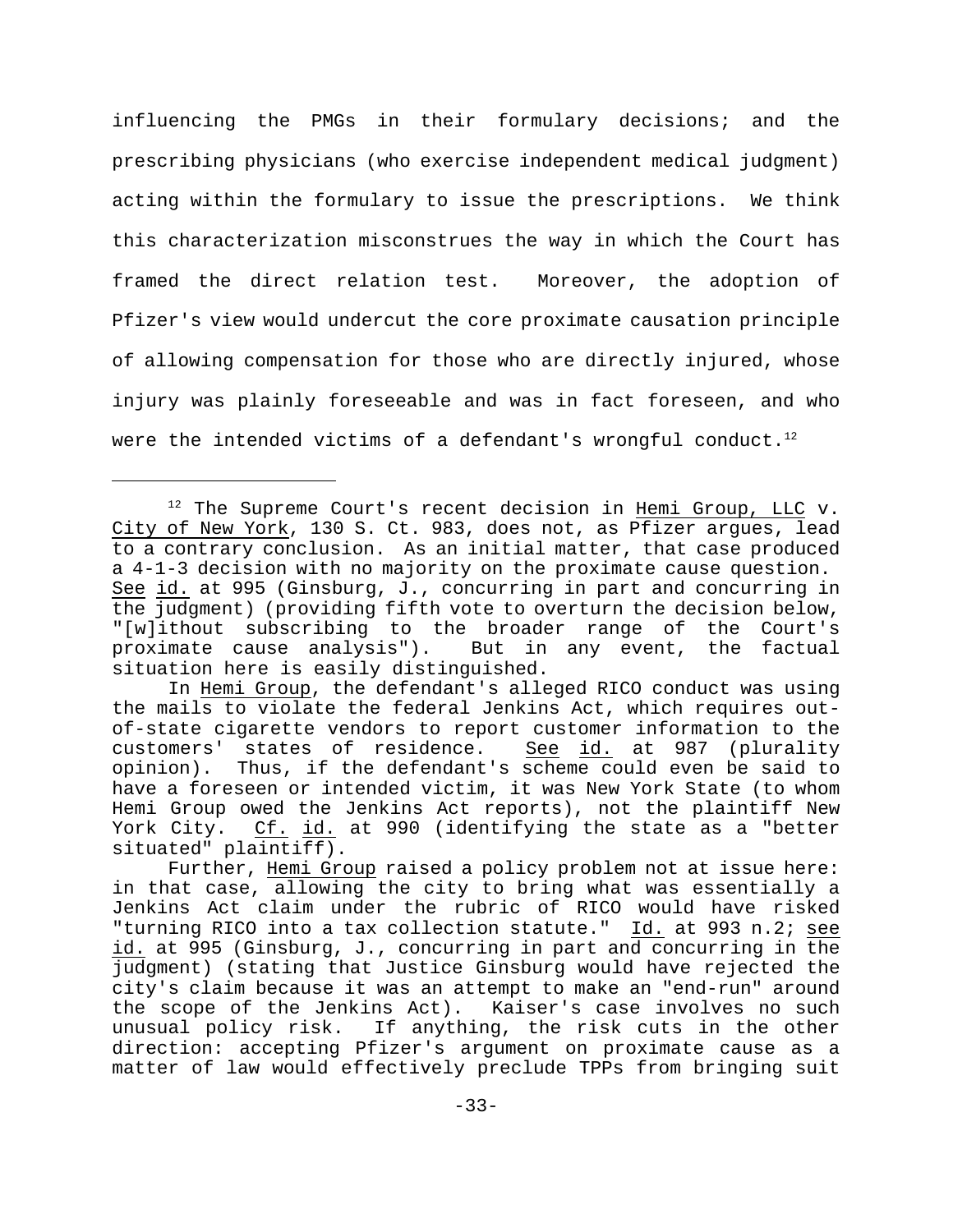In fact, the causal chain in this case is anything but attenuated. Pfizer has always known that, because of the structure of the American health care system, physicians would not be the ones paying for the drugs they prescribed. Pfizer's fraudulent marketing plan, meant to increase its revenues and profits, only became successful once Pfizer received payments for the additional Neurontin prescriptions it induced. Those payments came from Kaiser and other TPPs. See Bridge, 128 S. Ct. at 2144 (noting that other auction bidders, not the county officials who immediately relied on defendants' misrepresentations, were the intended victims of defendants' RICO conduct); BCS Servs., 637 F.3d at 756. Kaiser sought only economic recovery in this case, and its economic injury occurred when it paid for fraudulently induced Neurontin prescriptions.<sup>13</sup>

under RICO as the primary victims of fraudulent off-label drug marketing, and from recovering for their economic injuries. That could mean that no viable plaintiffs would remain to "vindicate the law as private attorneys general." Holmes, 503 U.S. at 269-70. Given the high costs imposed by fraud in our health care system, and Kaiser's status as a primary victim, this result would not be in the service of either justice or accountability.

 $13$  While first-party reliance was not needed, the evidence as to Kaiser's reliance on Pfizer's misrepresentations was particularly strong, and it came directly from Pfizer itself. Pfizer had specifically identified Kaiser as a potential target for increased Neurontin sales and had developed a five-point plan for promoting Neurontin to Kaiser. That plan included making contact with members of the DIS and the P & T Committees. Kaiser Findings, 2011 WL 3852254, at \*11. This strategy shows that Pfizer did not view the various arms within Kaiser as "third and even fourth parties," Hemi Grp., 130 S. Ct. at 992 (plurality opinion); rather, it viewed the Kaiser organization as a single entity to which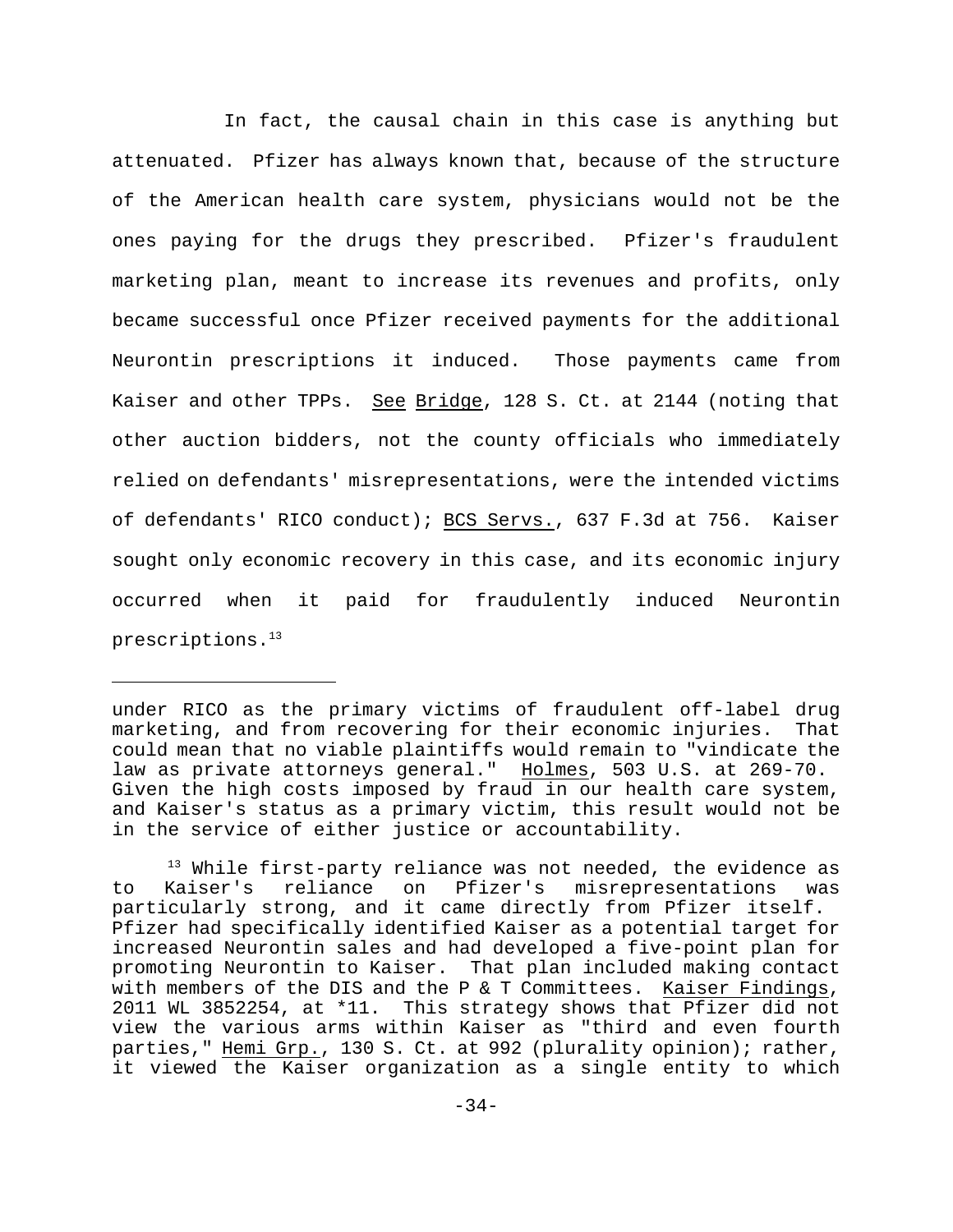With respect to the mechanisms by which Pfizer marketed Neurontin to PMG doctors through detailing and educational programs, Pfizer fraudulently marketed to physicians with the intent that those physicians would write prescriptions paid for by Kaiser. The fraudulent scheme worked as intended, inducing a huge increase in Neurontin prescriptions for off-label uses. Pfizer now argues that because doctors exercise independent medical judgment in making decisions about prescriptions, the actions of these doctors are independent intervening causes. But Pfizer's scheme relied on the expectation that physicians would base their prescribing decisions in part on Pfizer's fraudulent marketing. The fact that some physicians may have considered factors other than Pfizer's detailing materials in making their prescribing decisions does not add such attenuation to the causal chain as to eliminate proximate cause. Rather than showing a lack of proximate causation, this argument presents a question of proof regarding the total number of prescriptions that were attributable to Pfizer's actions. This is a damages question. Cf. Anza, 547 U.S. at 466 (Thomas, J., concurring in part and dissenting in part) ("Proximate cause and certainty of damages, while both related to the plaintiff's responsibility to prove that the amount of damages he

Pfizer could pitch Neurontin in order to create effects that would reach prescribing physicians.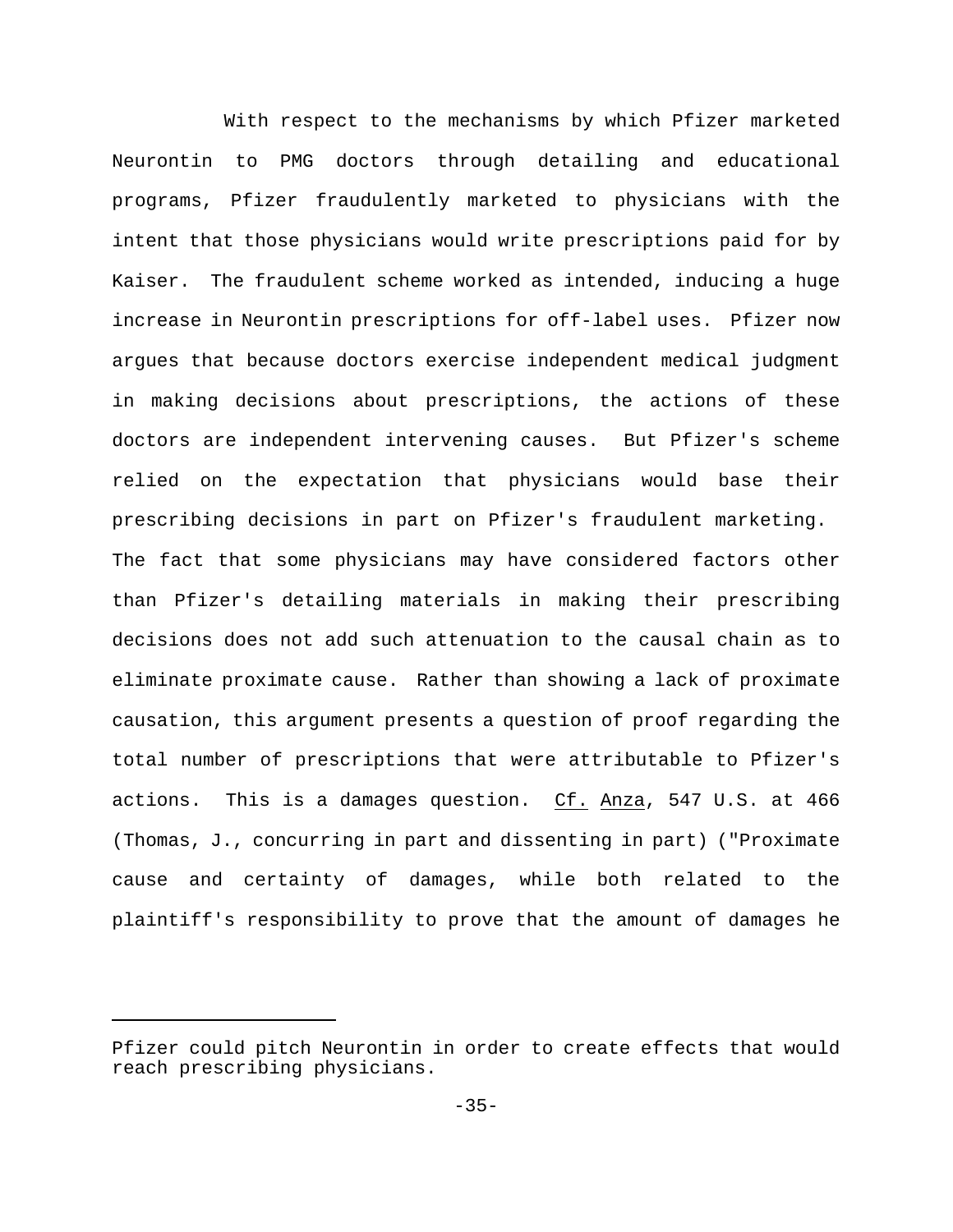seeks is fairly attributable to the defendant, are distinct requirements for recovery in tort.").

The doctrine of proximate cause, as Judge Posner has noted, "does its work" in situations where

> too many unexpected things had to happen between the defendant's wrongdoing and the plaintiff's injury, in order for the injury to occur -- so many unexpected things that the defendant couldn't have foreseen the effect of his wrongdoing and therefore couldn't have been influenced, in deciding how much care to employ in the activity that produced the wrongful act, by the prospect of inflicting such an injury as occurred.

BCS Servs., 637 F.3d at 754. That is not the situation here. Holding Pfizer liable will have an effect in deterring wrongful conduct. And the effect of that wrongful conduct was clear in foresight, not hindsight. See id. at 755. Upholding the finding of proximate cause here will "protect[] the ability of primary victims of wrongful conduct to obtain compensation; simplif[y] litigation; recognize[] the limitations of deterrence . . . and eliminate[] some actual or possible but probably minor causes as grounds of legal liability." Id. at 756. The district court correctly concluded that Kaiser met the proximate causation requirement.

# C. But-For Causation

Kaiser introduced several categories of evidence at trial which clearly demonstrated but-for causation. It produced evidence that (1) its employees directly relied on Pfizer's

-36-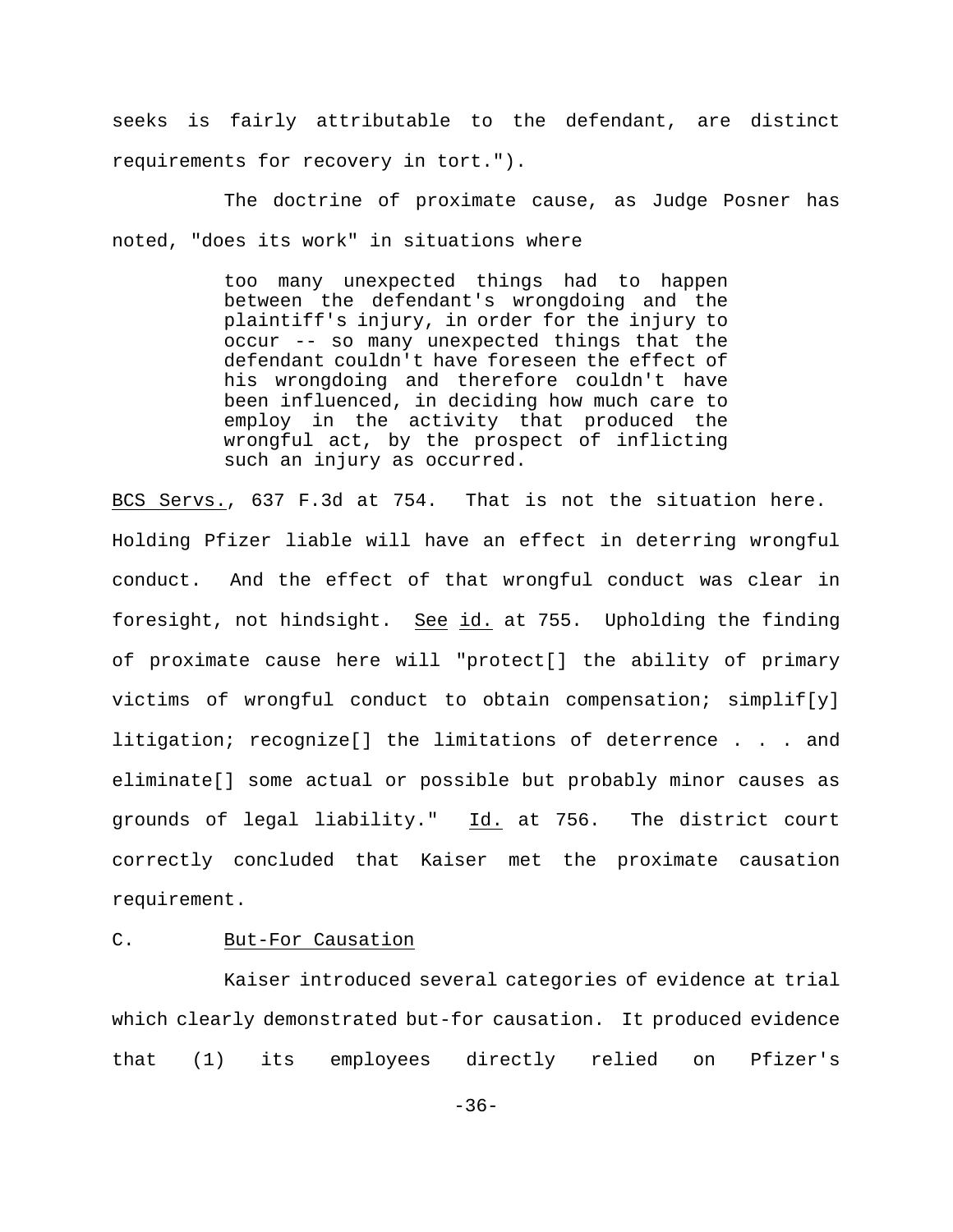misrepresentations in preparing monographs and formularies, which, in turn, influenced doctors' prescribing decisions; and (2) Pfizer's fraudulent off-label marketing directed to physicians caused PMG doctors to issue more Neurontin prescriptions than they would have absent such marketing. The latter type of evidence came from Dr. Rosenthal's report<sup>14</sup> as well as inferences from other data. Pfizer has argued both that the direct reliance evidence was insufficient and that Dr. Rosenthal's aggregate evidence was inadmissible and insufficient. Pfizer's insufficiency claims rest on the argument that certain evidence, introduced at trial and considered by the jury and district court, "falsified" Kaiser's theories of causation. We reject both of Pfizer's arguments.

# 1. But-For Reliance Evidence

Kaiser presented ample evidence of the ways in which its reliance on Pfizer's misrepresentations regarding the effectiveness

 $14$  Kaiser has argued that the district court did not actually use the Rosenthal report as evidence of causation, but rather used it only to quantify damages. The district court's findings are not clear on this point. Compare Kaiser Findings, 2011 WL 3852254, at \*32 ("To meet its burden of proving causation, plaintiffs offered the testimony of Professor Meredith Rosenthal  $\ldots$ . .., with id. at \*54 (describing causation question as "what misrepresentations and omissions Kaiser and DIS relied on[,] . . . whether that reliance caused Kaiser to suffer injury[, and] . . . whether or not PMG physicians would have nonetheless prescribed Neurontin to their patients if DIS had not published monographs recommending Neurontin or if the P & T Committees had added guidelines or restrictions to Neurontin's formulary status"). The jury charge on causation and damages did not mention the aggregate evidence one way or another. We will proceed on the understanding that the aggregate evidence both went to causation and set the basis for damages.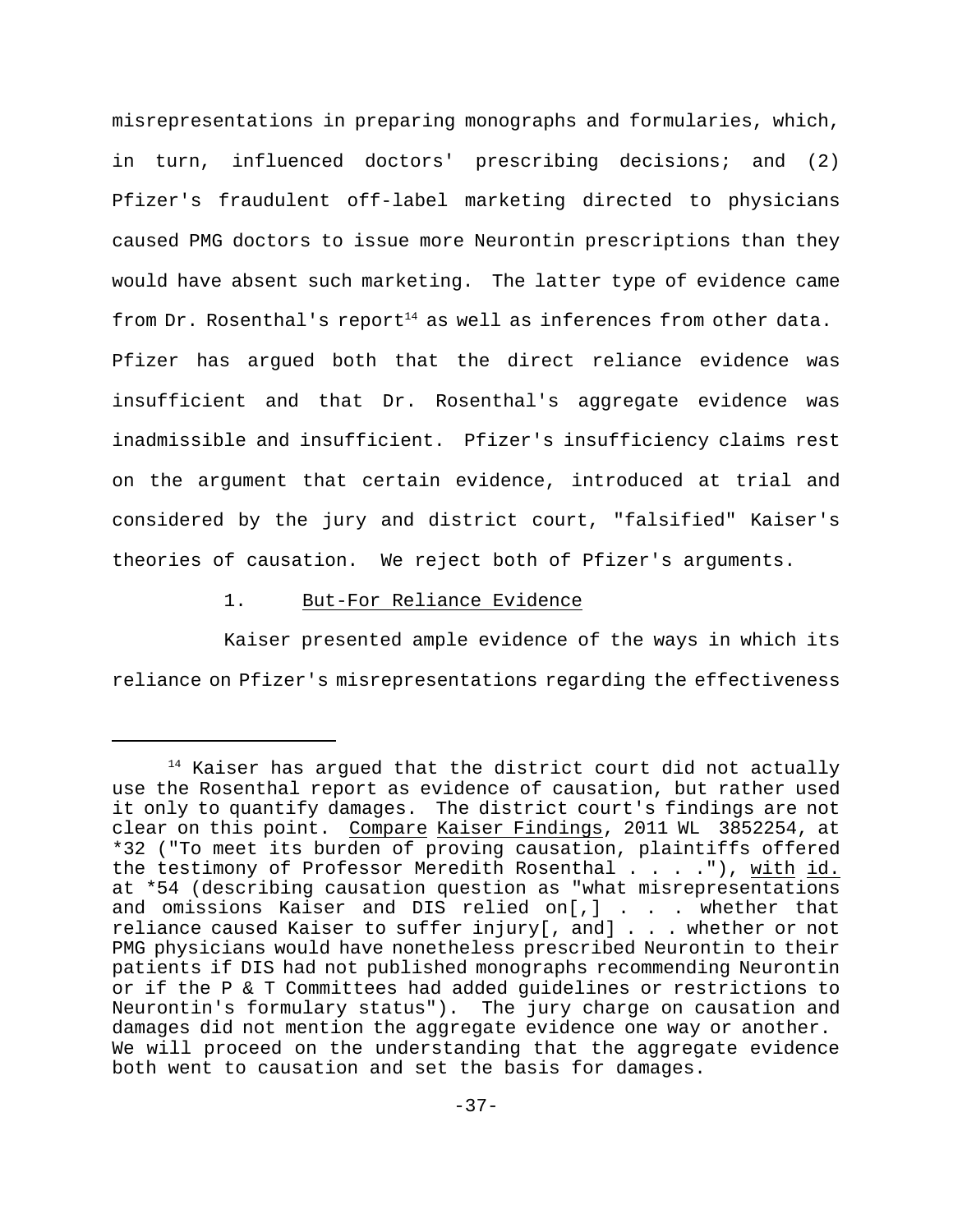of Neurontin for the four relevant off-label uses met the but-for causation requirement. Kaiser received Pfizer's misrepresentations through Pfizer's contacts with Kaiser's DIS, which disseminated information throughout the Kaiser organization. See Kaiser Findings, 2011 WL 3852254, at \*3-4. The DIS also relied on publicly available information about Neurontin, id. at \*3, which, because of Pfizer's publication strategy, omitted important information about negative study results, see id. at \*7-8. A reasonable factfinder could readily conclude that misinformation received by the DIS would be widely disseminated, utilized, and relied upon throughout the Kaiser organization to cause but-for injury.

Kaiser specifically presented evidence that the DIS shared with all regions at least two monographs that recommended Neurontin for bipolar disorder and that recommended removal of any formulary restrictions on Neurontin. See id. at \*28-29. These monographs were compiled without Pfizer having disclosed certain adverse material information. Id. "In making formulary decisions, P & T Committees rely heavily on DIS's monographs," id. at \*3, and PMG physicians comply with the formulary at a 95 percent rate, id. at \*4.

There was also evidence that PMG physicians received and acted upon Pfizer's misrepresentations, both through information sent through the DIS and information provided to them at Pfizer-

-38-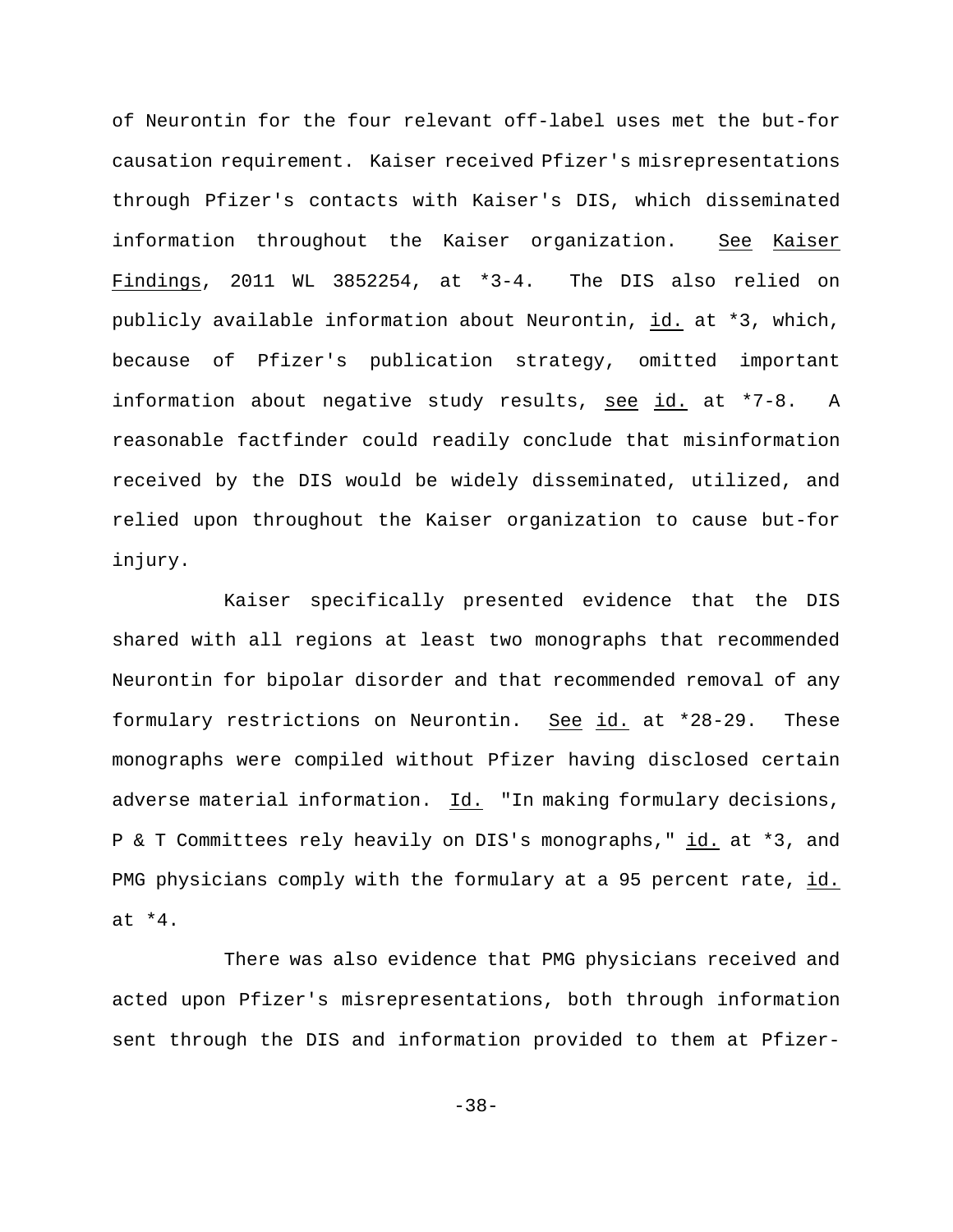sponsored events. For one, when DIS answered physicians' questions through its inquiry service, DIS relied on half-truths communicated to it by Pfizer. See id. at \*29. Second, after PMG physicians attended a medical education conference in May 1999, new Neurontin prescriptions increased by 62 percent. Id. at \*30. And significantly, when Kaiser conducted the DRUG and DUAT campaigns to reduce Neurontin usage after the negative information about Neurontin came to light, new prescriptions of Neurontin fell by about 33 percent. At the same time, such prescriptions continued to rise nationally. Id. at \*31.

From this evidence, the district court concluded that

[t]he publication strategies and the other communications between Pfizer and Kaiser directly affected decisions about Neurontin's placement on formulary without restrictions. In addition, the direct communications to PMG physicians caused Kaiser injury because it reimbursed for Neurontin rather than less costly alternatives. Because Kaiser has a 95% compliance rate with its formulary, formulary restrictions necessarily affect the number of prescriptions written for any given drug. I find that Kaiser was injured as a result of its reliance on Pfizer's intentional misrepresentations and omissions.

Id. at \*30. This finding was not clearly erroneous. Further, a reasonable jury could have reached the same conclusion.

Pfizer argues that Kaiser's DRUG and DUAT campaigns to reduce prescriptions of Neurontin were not evidence of but-for causation because they were motivated by the desire to contain costs, not by concerns about Neurontin's efficacy for off-label

-39-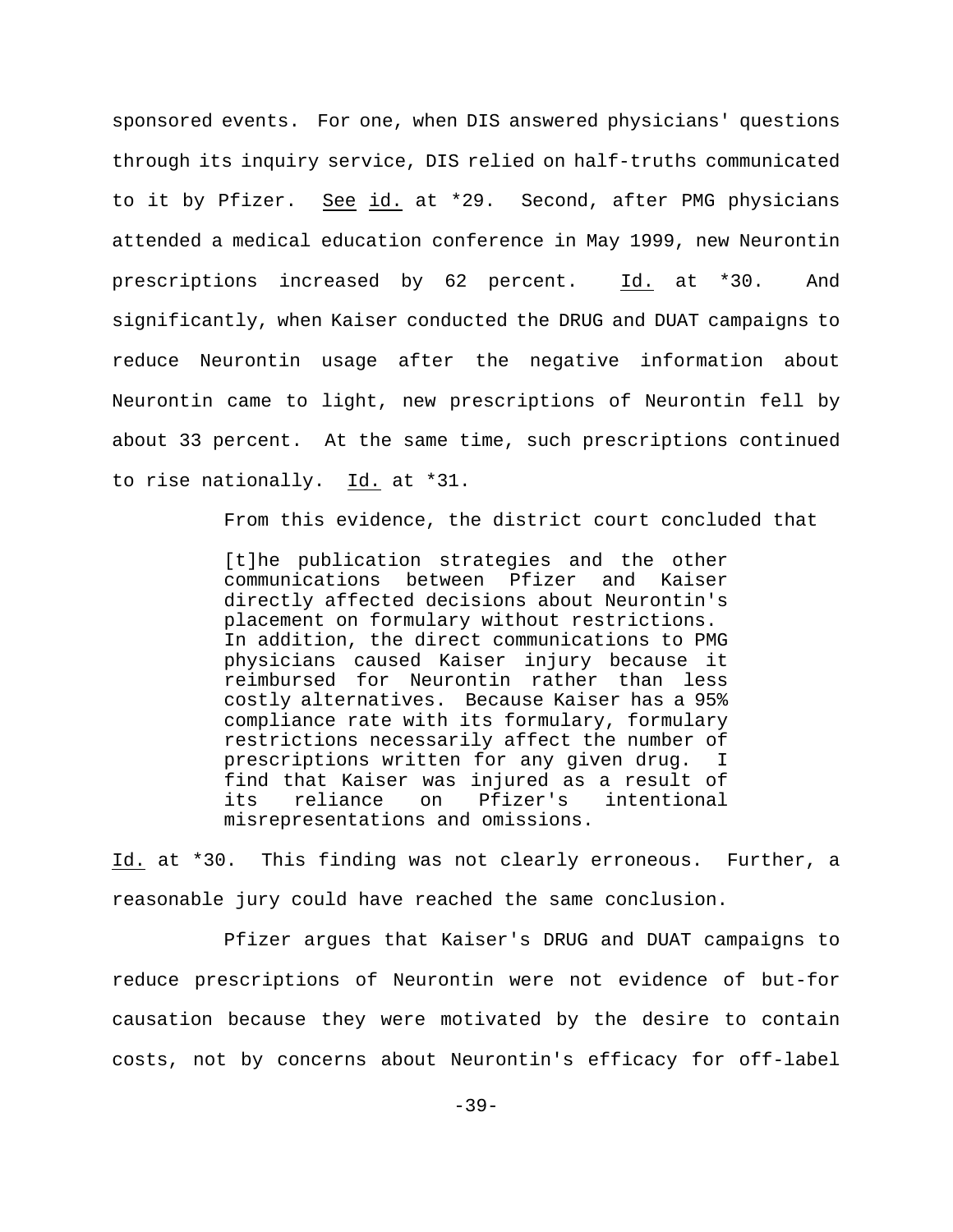uses. Pfizer also argues that once evidence of the DRUG and DUAT campaigns is properly discounted, there is no evidence that the Kaiser PMGs took steps to restrict Neurontin on their formularies, which "falsifies" Kaiser's causal theory of direct reliance.

Pfizer did present evidence that Kaiser continued to permit and even recommend the prescription of Neurontin for certain off-label uses after it became aware of Pfizer's fraud, as well as evidence that Kaiser's efforts to limit Neurontin prescriptions were driven in part by its cost. But Kaiser presented evidence that it did not learn the full scope of Pfizer's fraud until November 2009, Kaiser Findings, 2011 WL 3852254, at \*31, and that its efforts to limit Neurontin prescriptions were motivated by concerns about its efficacy for off-label uses. It was within the factfinder's province to weigh this evidence. Pfizer's evidence did not, as a matter of law or of evidence, "falsify" Kaiser's theory of reliance upon Pfizer's misrepresentations.

# 2. Regression Analysis Aggregate Evidence

Pfizer relies heavily on its argument that the aggregate statistical evidence presented by Dr. Rosenthal was also insufficient to show causation (or injury) as a matter of law, and was inadmissible as well.

## a. Admissibility of Rosenthal Testimony

We review a district court's ruling on the admissibility of an expert witness's testimony for abuse of discretion. In re

 $-40-$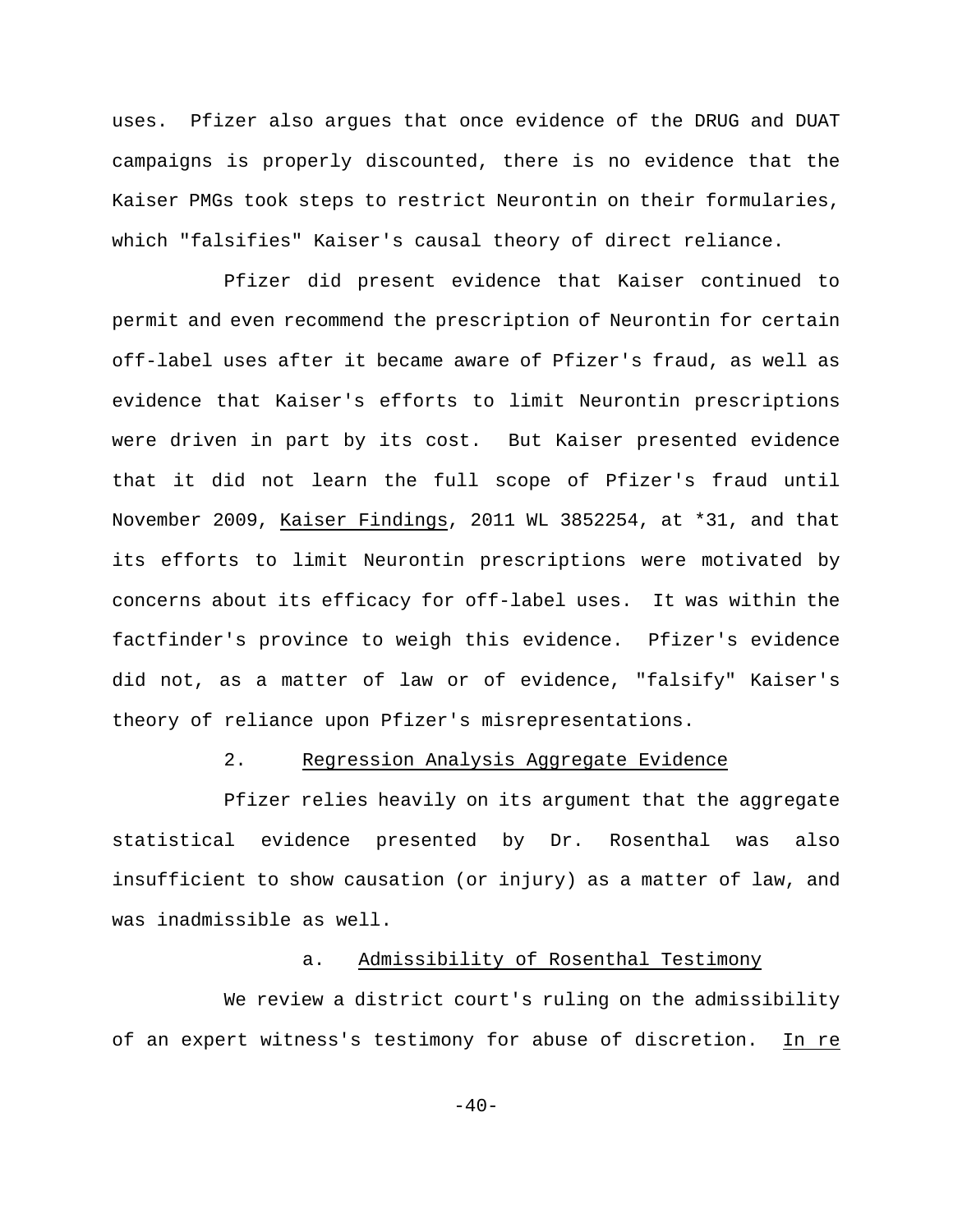Pharm. Indus. Average Wholesale Price Litig. (AWP), 582 F.3d 156, 198 (1st Cir. 2009). Under Daubert v. Merrell Dow Pharmaceuticals, Inc., 509 U.S. 579 (1993), expert testimony must have a "reasoning or methodology" that is "scientifically valid," id. at 592-93, and that methodology must also have a "valid scientific connection to the pertinent inquiry" -- that is, a proper "fit" with the facts of the case, id. at 591-92. Admissibility does not turn on a determination by the trial court of "which of several competing scientific theories has the best provenance," nor does it turn on convincing the trial court that the proffered expert is correct. Milward v. Acuity Specialty Prods. Grp., Inc., 639 F.3d 11, 15 (1st Cir. 2011) (quoting Ruiz-Troche v. Pepsi Cola of P.R. Bottling Co., 161 F.3d 77, 85 (1st Cir. 1998)) (internal quotation mark omitted).

It is clear that Dr. Rosenthal's evidence met several requirements of Federal Rule of Evidence 702. Dr. Rosenthal is a witness with the requisite "knowledge, skill, experience, training, or education," Fed. R. Evid. 702, and her opinion would assist the trier of fact to understand the evidence or to determine a fact in issue, Fed. R. Evid. 702(a). Yet Pfizer argues that Dr. Rosenthal's testimony should have been excluded, attacking both the methodology and the "fit" of the Rosenthal report.

As to the methodology, regression analysis is a well recognized and scientifically valid approach to understanding statistical data, and courts have long permitted parties to use

-41-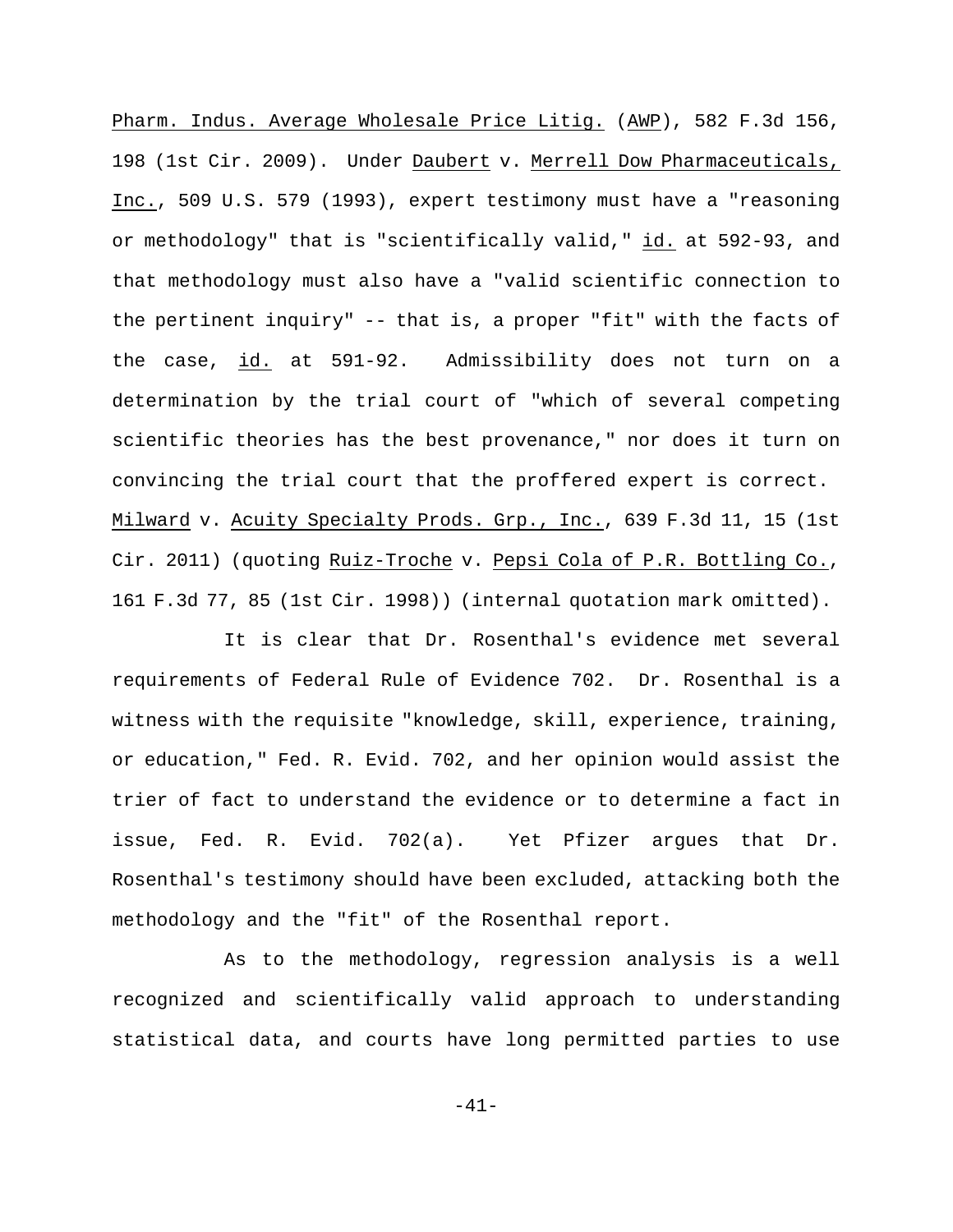statistical data to establish causal relationships. See, e.g., Wards Cove Packing Co., Inc. v. Atonio, 490 U.S. 642, 657-58 (1989) (holding that under Title VII of the Civil Rights Act of 1964, "specific causation" is shown and a "prima facie case" is "establish[ed]" when plaintiff identifies a specific employment practice linked to a statistical disparity); Watson v. Fort Worth Bank & Trust, 487 U.S. 977, 994 (1988) (opinion of O'Connor, J.) (explaining that, to establish a prima facie case under Title VII, "[o]nce the employment practice at issue has been identified, causation must be proved; that is, the plaintiff must offer statistical evidence of a kind and degree sufficient to show that the practice in question has caused the exclusion of applicants for jobs or promotions because of their membership in a protected group"); Duren v. Missouri, 439 U.S. 357, 366-67 (1979) (permitting petitioner to establish prima facie violation of fair cross-section requirement of Sixth and Fourteenth Amendments by using "statistics and other evidence" to show that "the underrepresentation of women, generally and on his venire, was due to their systematic exclusion in the jury-selection process"); Times-Picayune Pub. Co. v. United States, 345 U.S. 594, 621 (1953) (in antitrust case, looking to "economic statistics" to determine whether "demonstrably deleterious effects on competition may be inferred"); In re High Fructose Corn Syrup Antitrust Litig., 295 F.3d 651, 660-61 (7th Cir. 2002) (permitting use of regression analysis to show causation

 $-42-$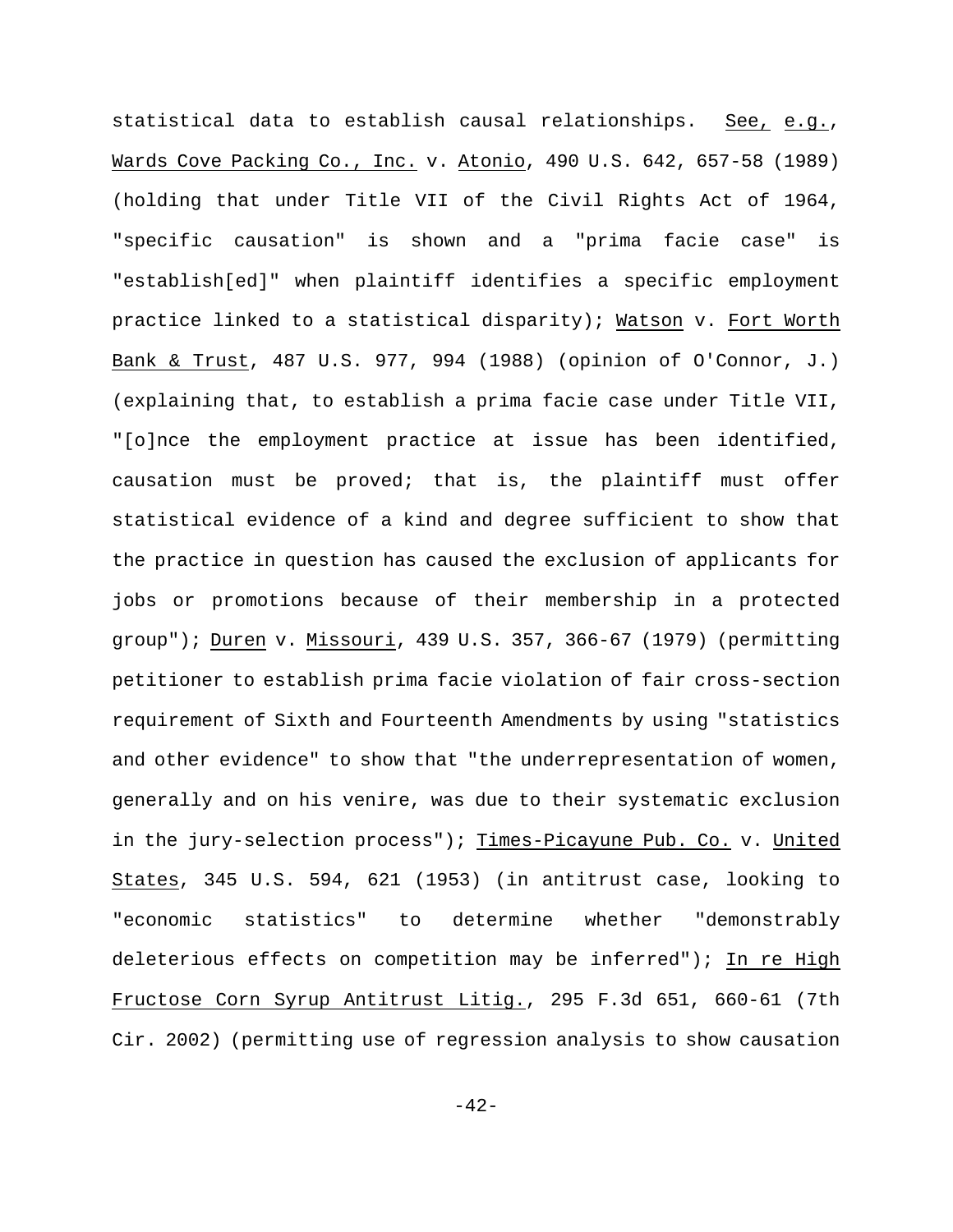in antitrust case); Conwood Co., L.P. v. U.S. Tobacco Co., 290 F.3d 768, 794 (6th Cir. 2002) (finding regression analysis "to be admissible on the issue of causation" in antitrust case (emphasis omitted) (quoting Jahn v. Equine Servs., PSC, 233 F.3d 382, 390 (6th Cir. 2000))).

Pfizer argues that Dr. Rosenthal's analysis is nonetheless unreliable in this instance because it did not account for other factors that may have led a doctor to prescribe Neurontin for off-label use, particularly because the model did not include a "time trend."<sup>15</sup> Pfizer also argues that the methodology must be unsound because the data contradict the results of Dr. Rosenthal's regression in three ways: (1) gabapentin prescriptions continued to grow after October 2004, when marketing spending plummeted as Neurontin lost patent protection; (2) the model improperly controlled for a spike in promotional spending in 2003, when Neurontin prescriptions remained relatively flat; and (3) the model attributed 85% of Neurontin prescriptions for nociceptive pain to alleged fraudulent marketing, but the factfinders found that there was no fraudulent marketing for that indication.

The district court acted well within its discretion in concluding that Dr. Rosenthal's methods met the scientific validity

 $15$  Dr. Rosenthal described a "time trend" as a variable that is "introduced to capture some conglomeration of variables believed to have a pattern over time . . . . [I]t's a hypothetical based on the idea that there are some things [other than promotional spending] over time that drive sales."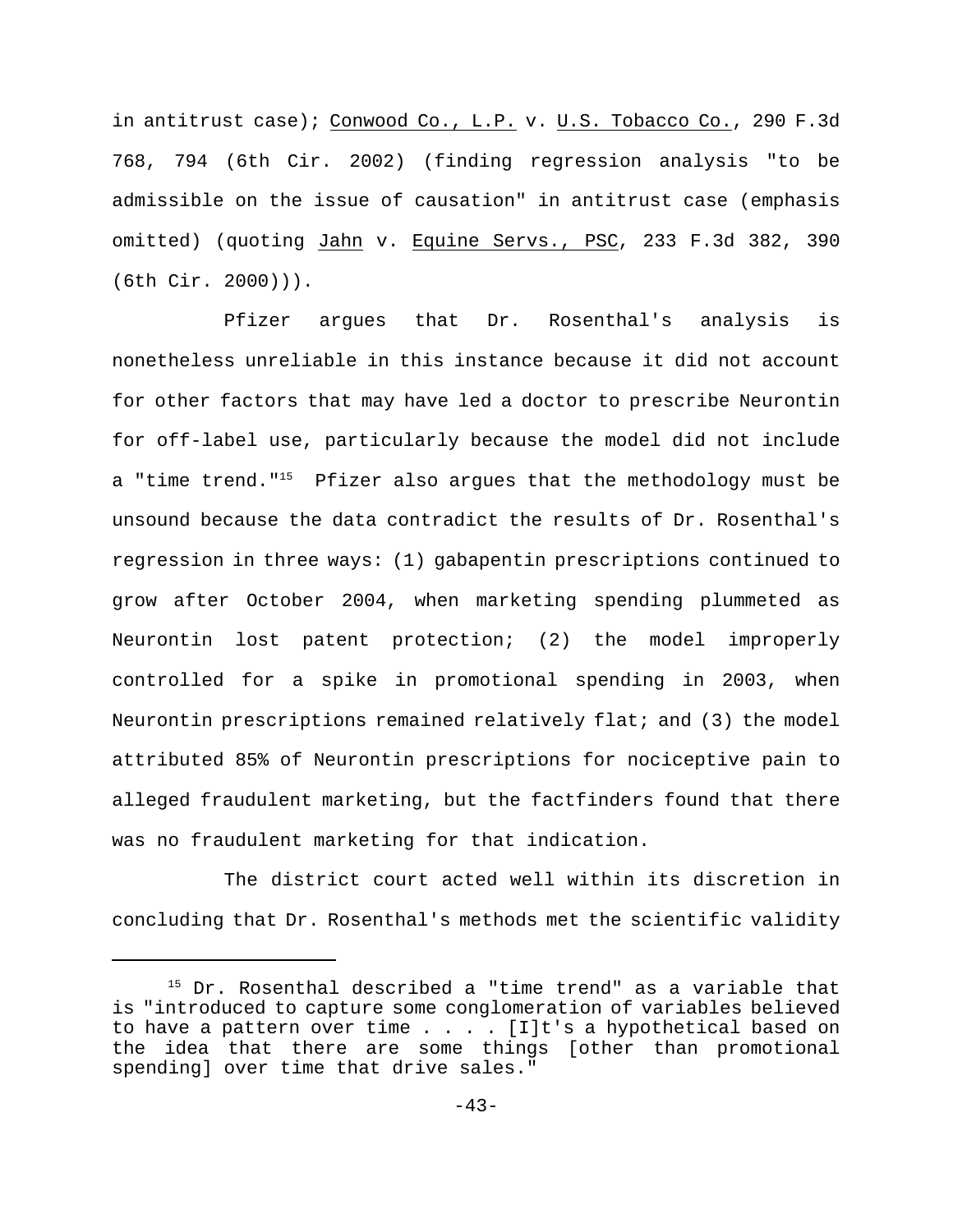standard under Rule 702. "So long as an expert's scientific testimony rests upon 'good grounds, based on what is known,' it should be tested by the adversarial process, rather than excluded for fear that jurors will not be able to handle the scientific complexities." Milward, 639 F.3d at 15 (citation omitted) (quoting Daubert, 509 U.S. at 590). Pfizer's own expert witness admitted that peer-reviewed, published studies do not always contain time trends. Moreover, Dr. Rosenthal explained her reason for declining to use a time trend: because the case involved only a single drug (as opposed to other studies involving multiple drugs), the time trend would likely be a confounding variable, because its inclusion would produce results showing that promotional spending had no statistically significant effect on prescriptions -- a conclusion that would not comport with basic economics. Indeed, Pfizer's own documents and testimony show that it expected and believed that off-label marketing of Neurontin would increase off-label prescriptions, and that its marketing had that result. The choice not to use a time trend did not make Dr. Rosenthal's methodology unreliable.

Pfizer's objections regarding data that allegedly contradict the reliability of the model also do not show that the district court abused its discretion. These objections presented a question for the jury. The post-October 2004 increase in gabapentin prescriptions does not render the regression analysis

 $-44-$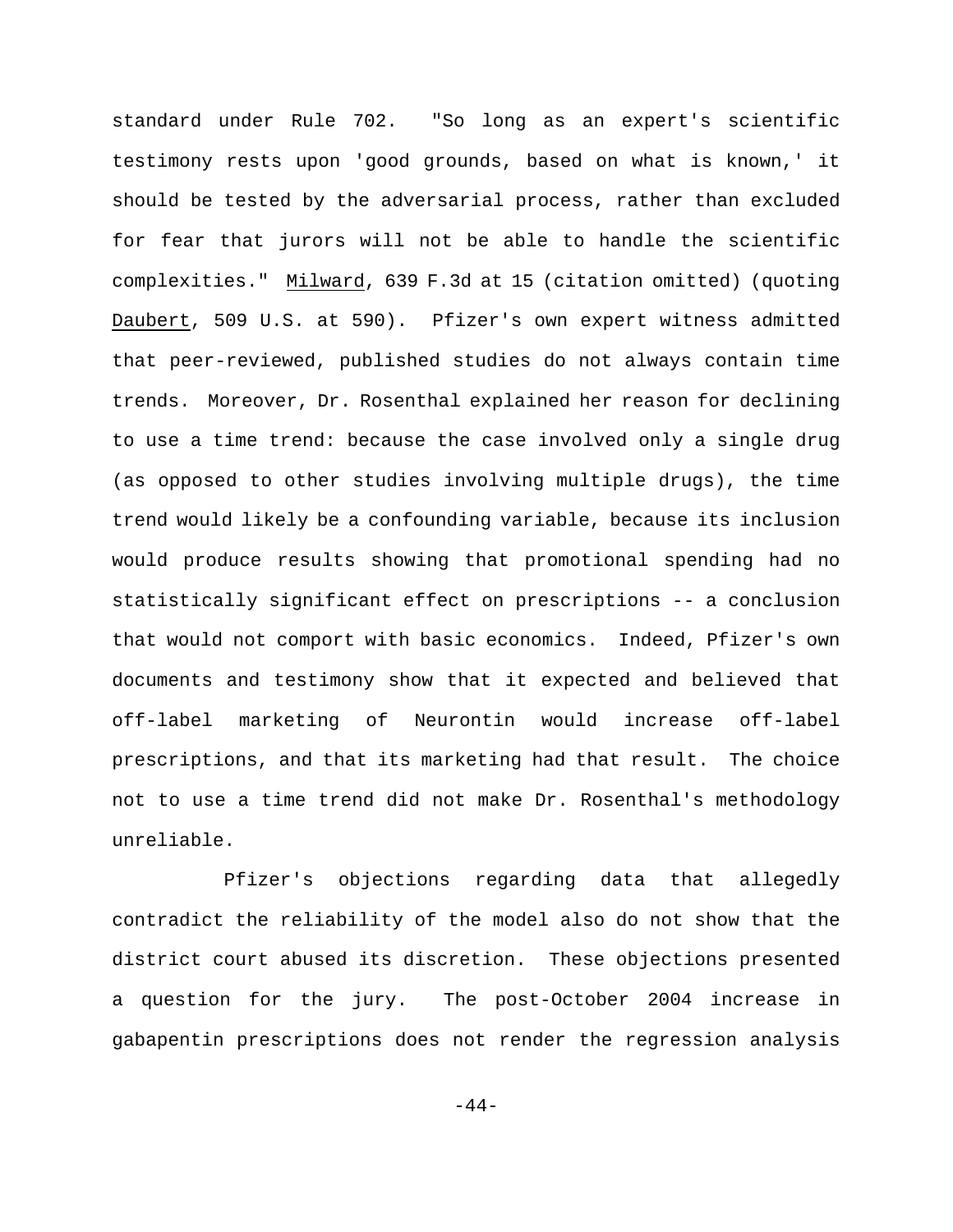inadmissible. Indeed, the increase can be explained by the fact that gabapentin became a generic drug at that time, and the generic's lower price would be expected to increase gabapentin sales even though marketing efforts for Neurontin had ceased. This change in circumstances does not negate the causal relationship between marketing and prescriptions that the model revealed for the pre-October 2004 period.

There was also nothing methodologically suspect about Dr. Rosenthal's controlling for a spike in promotional spending in 2003, because that spike was likely the result of "strategic interaction" between the marketing efforts for Neurontin and for Pfizer's launch of a new anti-epileptic drug, Lyrica. As Dr. Rosenthal explained, this was the most plausible reason why promotional spending for Neurontin would increase even as it neared the end of its patent life.

Finally, Pfizer's argument about the 85% figure for nociceptive pain misunderstands the structure of the model. In conducting her analysis, Dr. Rosenthal assumed -- at the plaintiffs' direction -- that all off-label marketing was fraudulent, $16$  then analyzed the relationship between marketing and prescriptions. Such an approach to proving injury from an underlying assumption of unlawful behavior (to be proven to the fact-finder) is well accepted in the antitrust context from which

 $16$  Her analysis excluded the marketing for on-label uses.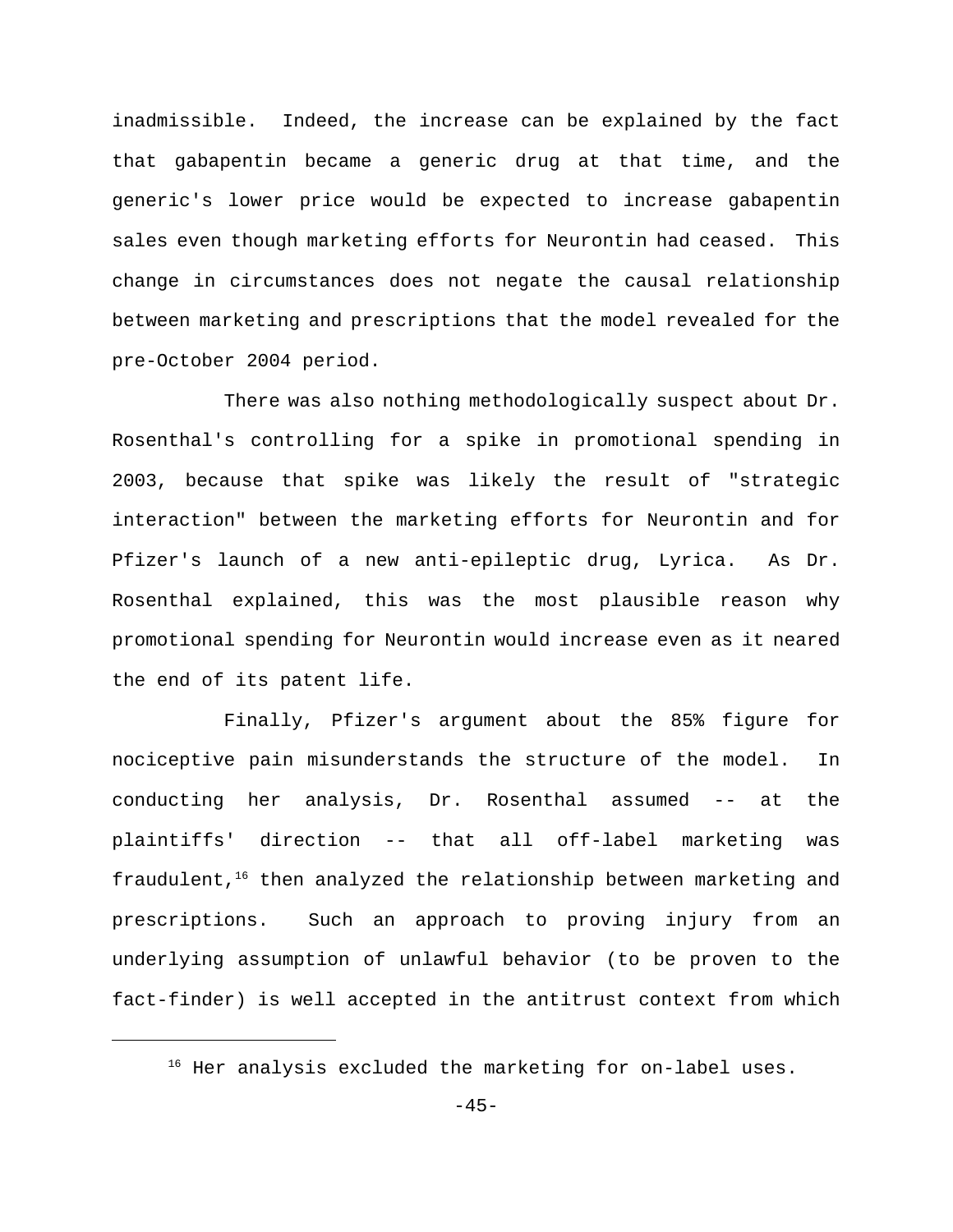RICO has drawn many of its causation principles. See, e.g., Associated Gen. Contractors, 459 U.S. at 528, 535-46 (noting that appellate court had "properly assumed" that defendant's alleged conduct "might violate the antitrust laws," id. at 528, then going on to separately evaluate whether plaintiff had sufficiently alleged antitrust injury). Ultimately, Pfizer's attacks on Dr. Rosenthal's methodology were all grist for the trier of fact; they warranted "test[ing] by the adversarial process, rather than exclu[sion]." Milward, 639 F.3d at 15.

As to the "fit" between Dr. Rosenthal's model and the facts at issue in the case, Pfizer objects that: (1) Dr. Rosenthal did not analyze the effect of the distorted studies or educational events on prescriptions, but rather the effect of promotional spending on prescriptions; (2) she did not analyze the effect of formulary expansion on the number of prescriptions written; (3) the analysis used national drug utilization data, as opposed to drug utilization data of Kaiser; (4) the analysis assumes all off-label marketing expenditures for Neurontin were for fraudulent marketing; and (5) the diagnostic codes used to determine what condition the drug was prescribed for indicate a patient's primary condition, so Neurontin could have been prescribed for an on-label use, but appear to be off-label. The basic thrust of Pfizer's argument is that Dr. Rosenthal's analysis does not provide insight into the

 $-46-$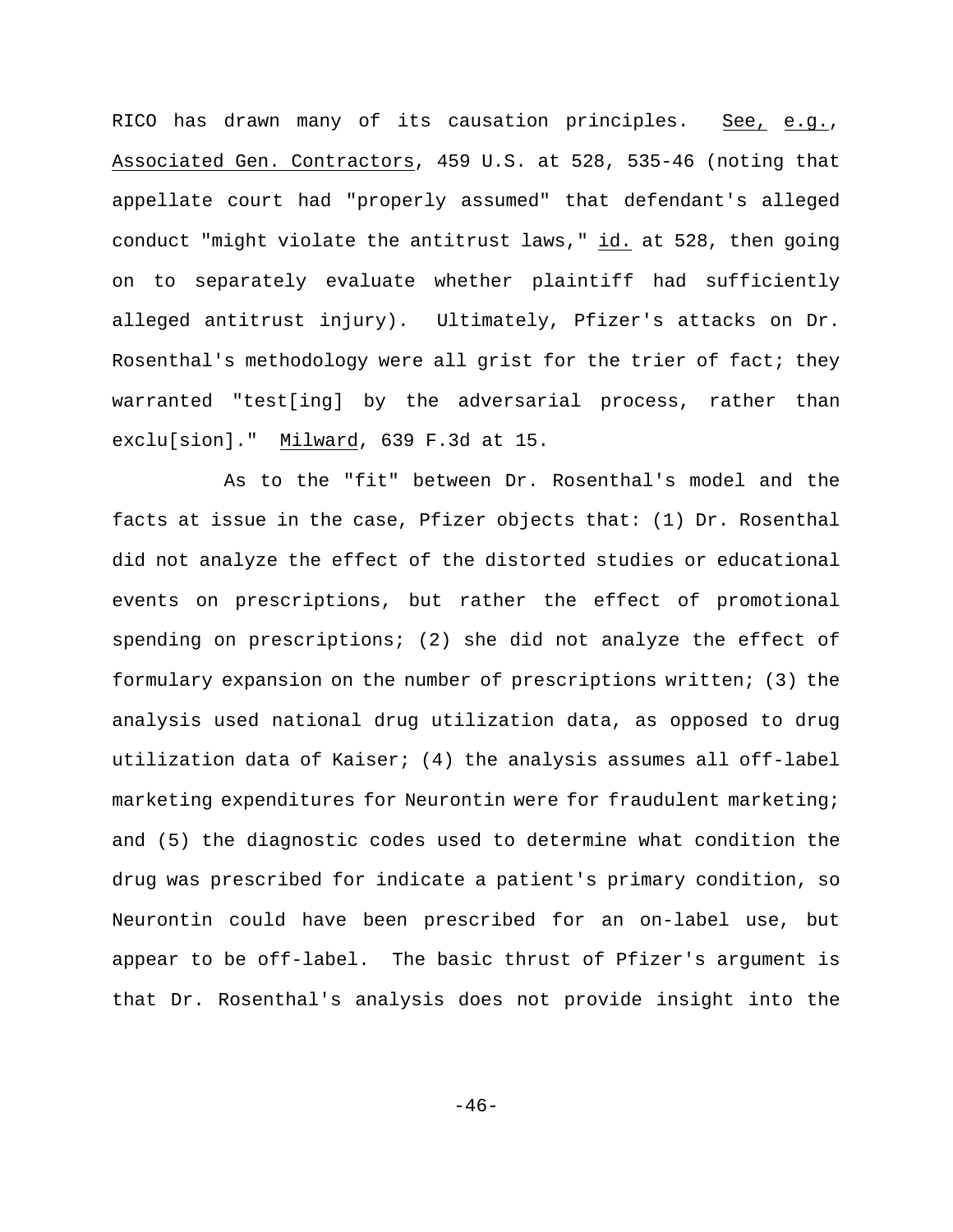quantity of prescriptions written as a result of Pfizer's alleged fraudulent marketing.

None of these arguments demonstrate that the district court abused its discretion under the "fit" criterion in admitting Dr. Rosenthal's testimony. The use of promotional spending as a variable was a reasonable "fit" to represent Pfizer's fraud because Pfizer targeted its promotional activities toward PMG physicians and toward Kaiser itself, and the money it spent on promotion helped to implement its fraudulent publication strategy. See Kaiser Findings, 2011 WL 3852254, at \*11-28. The analysis did not require Kaiser to quantify the "publication strategy" as distinct from other promotional activities in order to effectively model the causal relationship. In fact, if publications and CME events did exert an effect independent of detailing (for instance, an effect on decisions about the formulary), the model would have underestimated the impact of the fraud.

Next, the use of national drug data was reasonable, and the district court did not abuse its discretion in so holding. See id. at \*32. Dr. Rosenthal used data that was prepared by independent consulting companies, and this type of data is used by Pfizer itself in its own strategic planning and marketing efforts. Kaiser did not independently keep track of the usage for which each prescription was written, so Dr. Rosenthal used what she considered the best alternative, derived from national databases that the

 $-47-$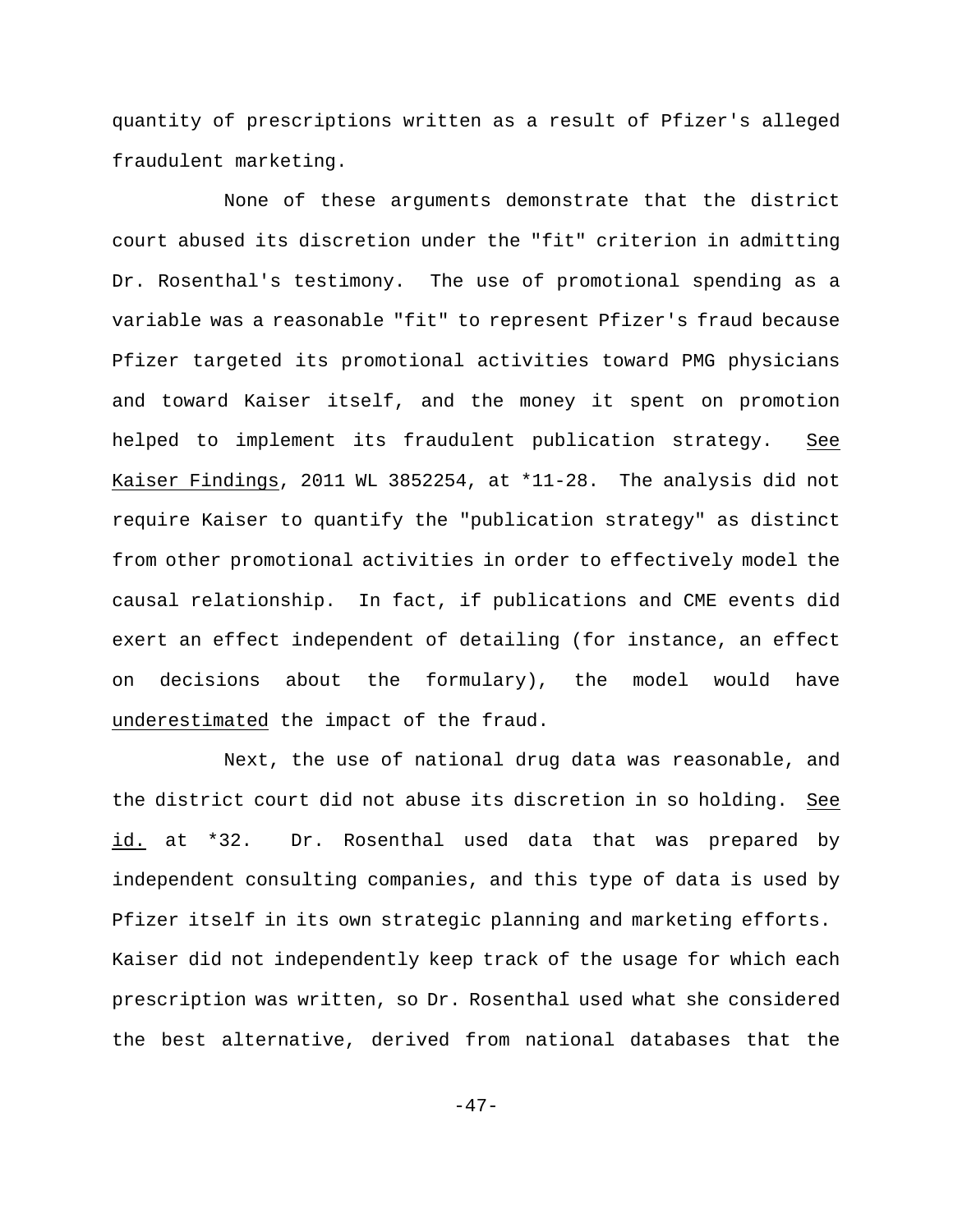district court described as the "gold standard." Id. Pfizer does not challenge the district court's determination that it was reasonable to assume that Kaiser's patient population and physician distribution are similar to the national mix. See id. The district court also permissibly found a "fit" in Dr. Rosenthal's use of the databases' diagnostic codes (particularly with respect to bipolar disorder) to determine the percentage of prescriptions written for each indication. Indeed, Pfizer's own estimate was that bipolar disorder accounted for 14.7 percent of Neurontin prescriptions, which is "quite close" to Dr. Rosenthal's estimate of 16 percent. See id. at \*32 n.20.

Finally, that Dr. Rosenthal's report assumed all of Pfizer's off-label marketing was fraudulent marketing is not a basis to find that the district court erred in admitting the report. Pfizer is incorrect that this assumption means that Dr. Rosenthal was "assum[ing] the very conclusion she was attempting to prove." Dr. Rosenthal's analysis sought to determine whether Pfizer's marketing had a causal effect on prescribing behaviors, not whether the marketing was in fact fraudulent. Pfizer's objection does not go to the question of whether Dr. Rosenthal's regression had a close enough "fit" to satisfy Daubert; rather, it is a question of damages.

 $-48-$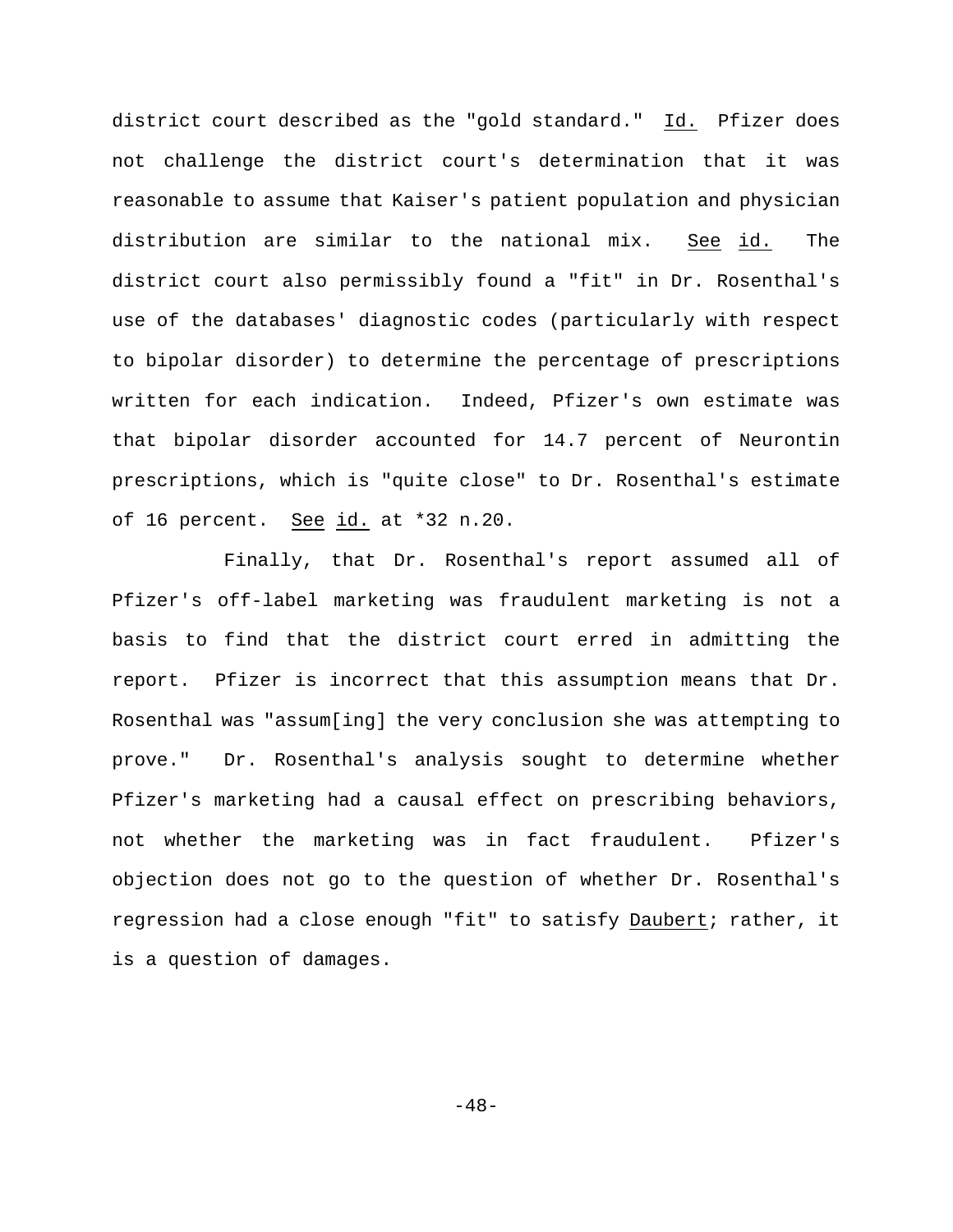# b. Sufficiency of Aggregate Evidence

Having found that Dr. Rosenthal's testimony was admissible, we turn to Pfizer's argument that it was insufficient evidence to support the jury's and district court's findings of causation. We reject the argument, while pointing out that her testimony was not the only evidence of but-for causation.

Pfizer insists that Dr. Rosenthal's testimony cannot be credited because it does not take into account the patientspecific, idiosyncratic decisions of individual prescribing physicians. Thus, according to Pfizer, the report was legally insufficient proof of causation. Indeed, Pfizer purports to find support for its position in the district court's rulings entering summary judgment against Aetna and Harden. See Neurontin Class SJ, 754 F. Supp. 2d at 310-11; Neurontin Coordinated SJ, 677 F. Supp. 2d at 485, 494-95.

A tort plaintiff need not "prove a series of negatives; he doesn't have to 'offer evidence which positively exclude[s] every other possible cause of the accident.'" BCS Servs., 637 F.3d at 757 (alteration in original) (quoting Carlson v. Chisholm-Moore Hoist Corp., 281 F.2d 766, 770 (2d Cir. 1960) (Friendly, J.)). "Once a plaintiff presents evidence that he suffered the sort of injury that would be the expected consequence of the defendant's wrongful conduct," the burden shifts to the defendant to rebut this causal inference. Id. at 758.

 $-49-$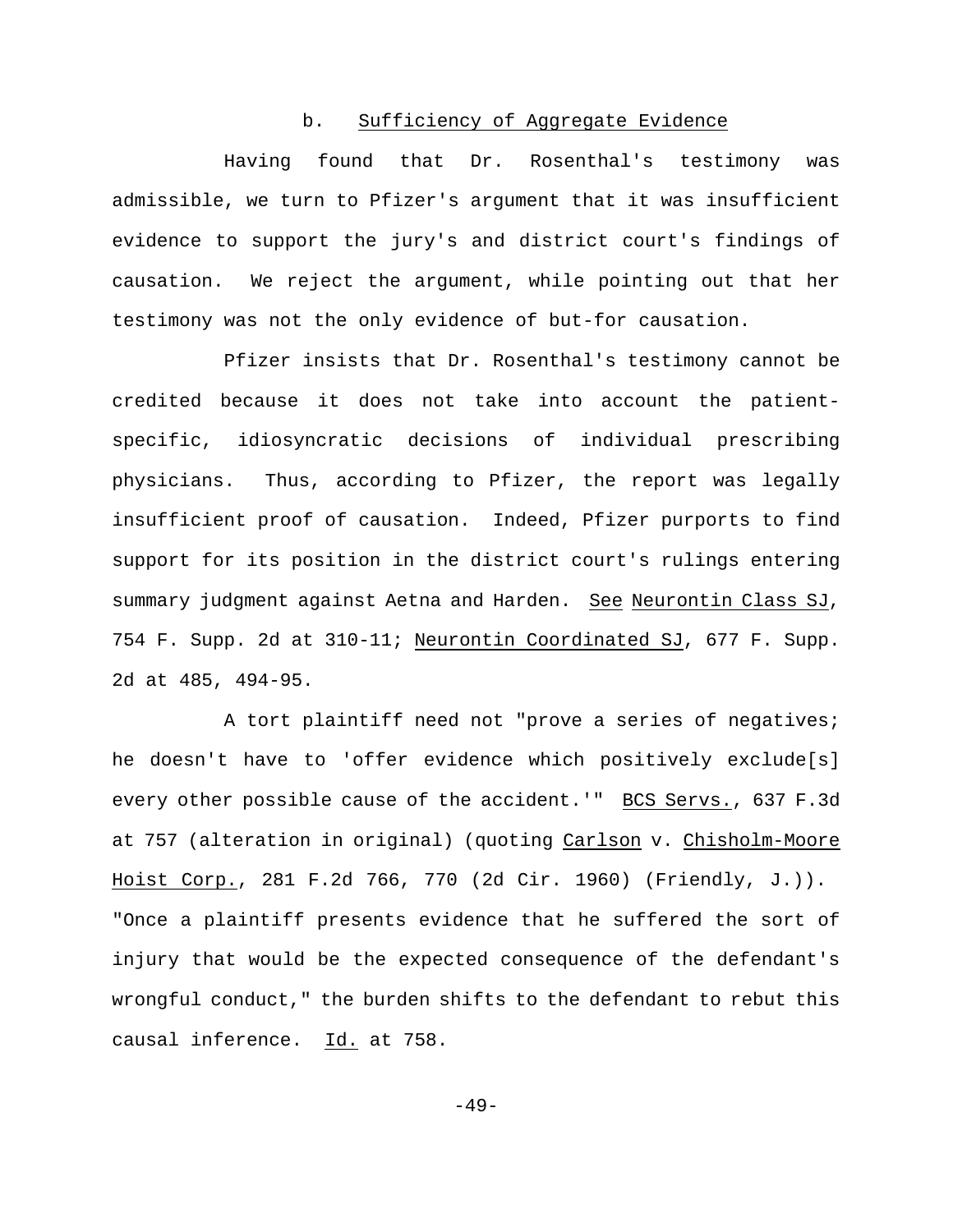Pfizer's argument is a repetition of its assertion that there is an intervening cause -- individual physicians' independent medical judgment -- which precludes a finding of causation based on aggregate evidence. But "the burden of proving an 'intervening cause' -- something which snaps the 'causal chain' (that is, operates as a 'superseding cause,' wiping out the defendant's liability) that connects the wrongful act to the defendant's injury -- is on the defendant." Id. at 757 (citation omitted). Pfizer did offer the testimony of doctors who said that their decisions to prescribe Neurontin were not influenced by Pfizer's fraudulent marketing, and the jury and district court, within their powers, rejected the argument.

Pfizer also argues that its testimony from doctors who stated that they prescribed Neurontin for off-label uses without relying on Pfizer's misrepresentations "falsified" Kaiser's statistical analysis. Not so. The existence of some doctors who purportedly were not influenced by Pfizer's misinformation would not defeat the inference that this misinformation had a significant influence on prescribing decisions which injured Kaiser. Indeed, Dr. Rosenthal noted the scientific invalidity of looking to physician-by-physician accounts of their prescribing decisions. Weighing the individual testimony presented by Pfizer against the aggregate evidence presented by Kaiser was a task for the jury and district court.

 $-50-$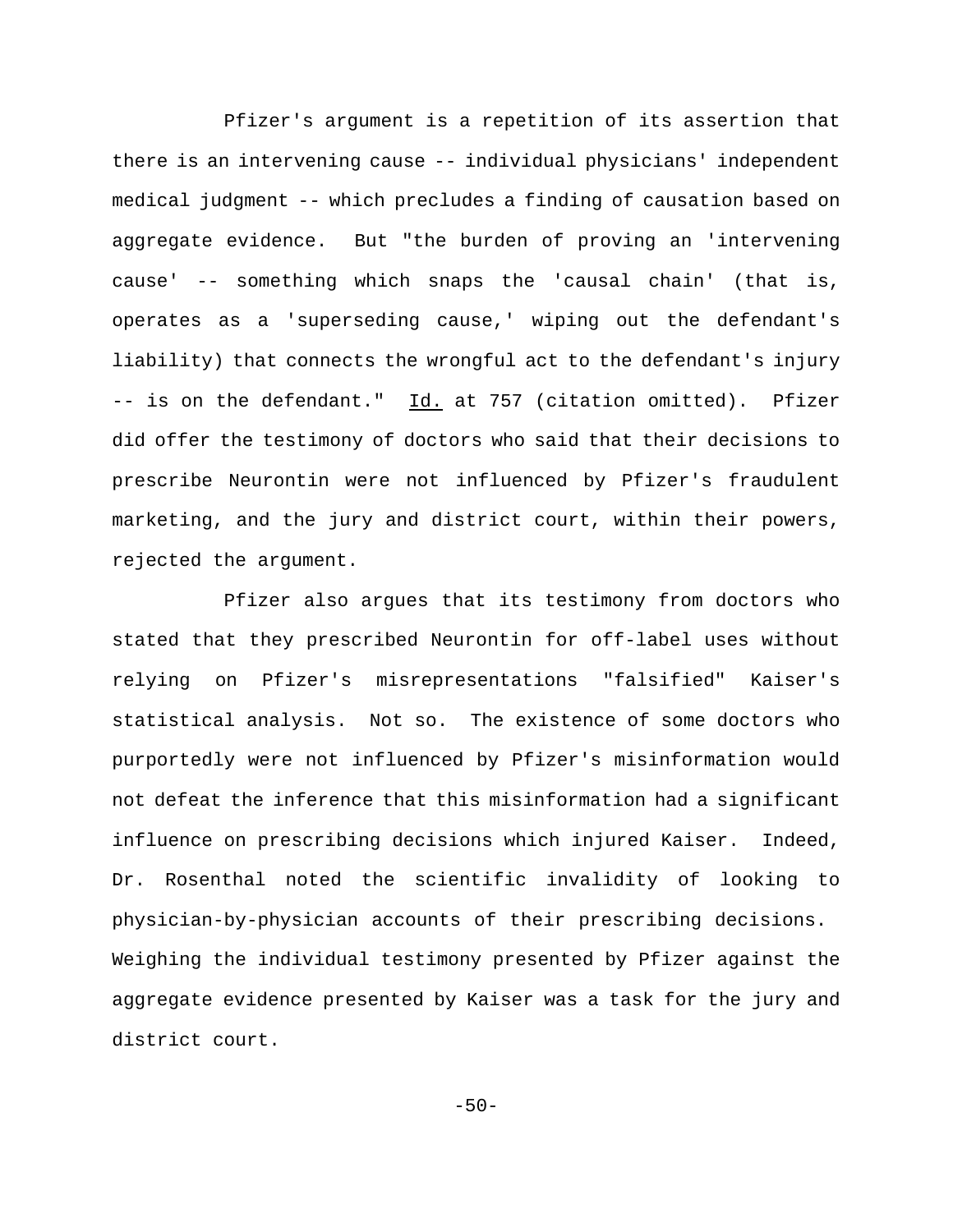Pfizer next argues that the Rosenthal report merely demonstrated "correlation" and not "causation." But if Pfizer's information could not be expected to affect a single doctor's decisionmaking, the company's choice to undertake the marketing campaign would be inexplicable. Cf. id. at 758 ("The object of [the defendants'] conspiracies was to obtain liens that would otherwise go to [the plaintiffs and other] bidders -- there could be no other reason for wanting to pack the room in violation of the County's rule. . . . How likely is it that [plaintiffs] lost no bids to bidders who had 13 arms in the room but should have had only three?").

More generally, Pfizer argues that Kaiser's use of aggregate evidence is precluded by the decisions of other courts in pharmaceutical marketing RICO fraud cases. Pfizer relies on a series of cases that it argues have rejected evidence like Kaiser's. See, e.g., In re Schering Plough Corp. Intron/Temodar Consumer Class Action, 678 F.3d 235 (3d Cir. 2012); Ironworkers Local Union 68 v. AstraZeneca Pharm., LP, 634 F.3d 1352 (11th Cir. 2011); UFCW Local 1776 v. Eli Lilly & Co., 620 F.3d 121 (2d Cir. 2010); Se. Laborers Health & Welfare Fund v. Bayer Corp., 655 F. Supp. 2d 1270 (S.D. Fla. 2009). But we disagree with Pfizer's characterization of these cases and find them either supportive of our result or inapposite. We see no split in authority.

-51-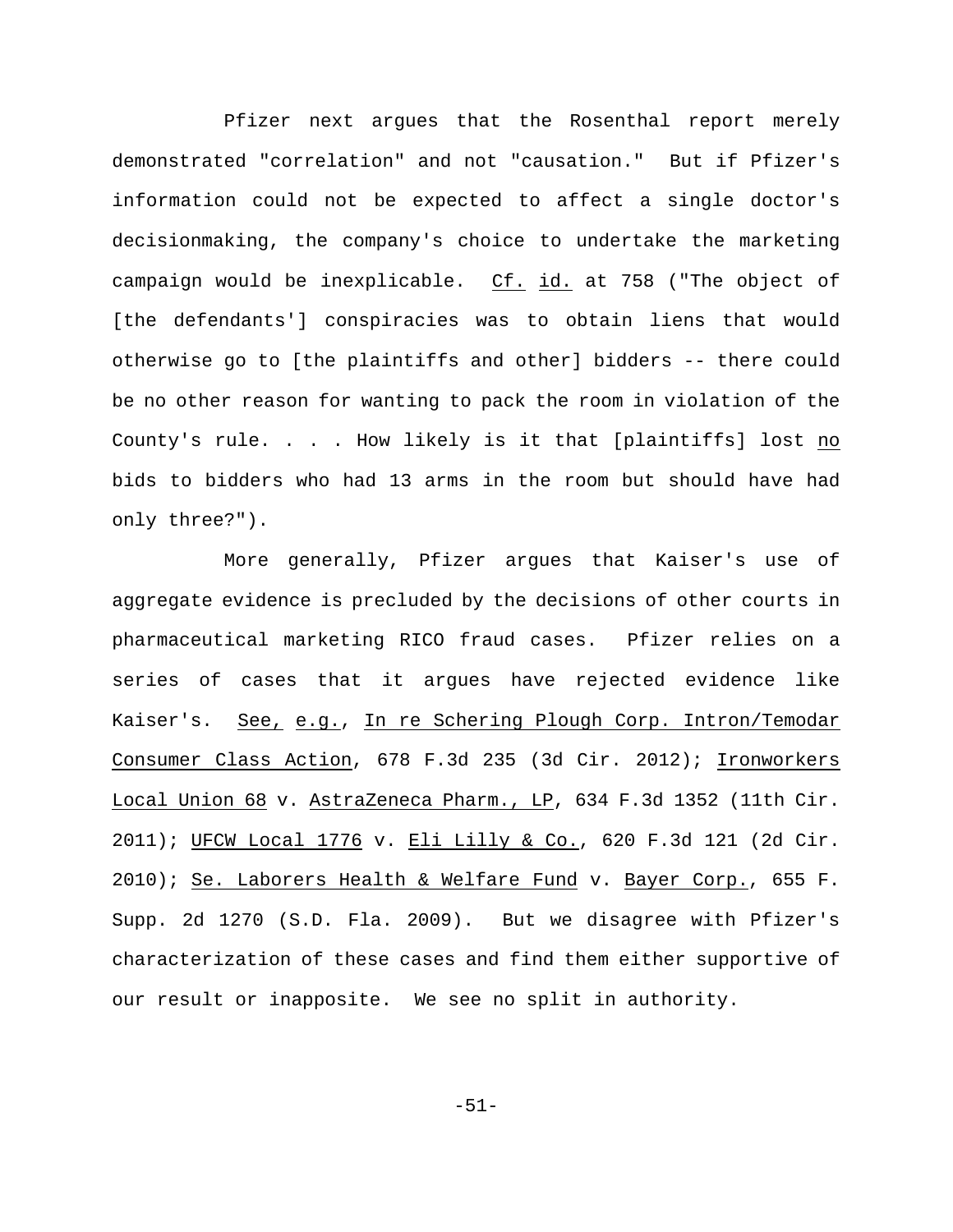In particular, Pfizer leans heavily on the Second Circuit's decision in UFCW Local 1776 v. Eli Lilly & Co., 620 F.3d 121, which reversed a district court's certification of a class of TPP plaintiffs who claimed that Eli Lilly's fraudulent marketing of Zyprexa caused them to pay an inflated price for that drug and to pay for prescriptions that would not have otherwise been written. Id. at 123, 137. To begin, the district court in Eli Lilly granted class certification on the former (excess pricing) claim, and the Second Circuit reversed on that basis. See id. at 133. By contrast, the claimed injury to Kaiser resembles the latter (excess quantity) theory. The Second Circuit found a lack of but-for causation only on the excess pricing theory, because doctors do not generally consider the price of a drug when they make prescribing decisions. Id. at 133-34. On the other hand, doctors would certainly consider information about the efficacy of a drug when deciding whether to prescribe it for their patients.

As to the excess quantity theory, the Second Circuit described the plaintiffs' aggregate evidence of causation as involving only an extrapolation from the fact that the number of off-label prescriptions for Zyprexa fell after Eli Lilly's fraud became known. See id. at 135. This does not come close to resembling Dr. Rosenthal's evidence, which examined contemporaneous data that reflected what was actually happening with regard to spending and prescriptions while Pfizer's fraud was ongoing.

-52-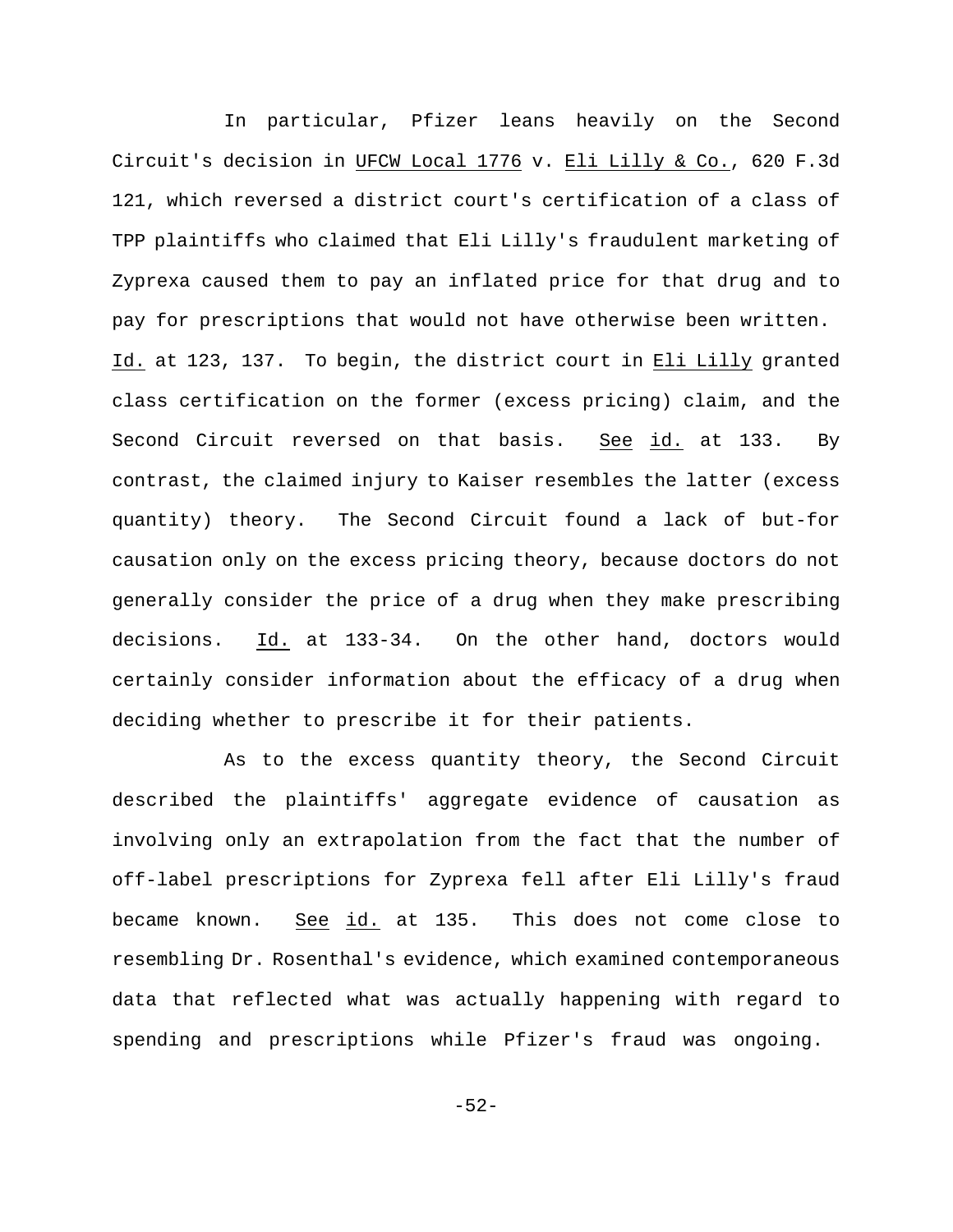Finally, the Second Circuit specifically noted that, "while [the excess quantity] theory cannot support class certification, it is not clear that the theory is not viable with respect to individual claims by some TPPs."  $Id.$  at 136. Kaiser's case, of course, is just such an individual claim by a TPP.

The other cases on which Pfizer relies are distinguishable. The Eleventh Circuit, addressing alleged fraudulent marketing claims involving the drug Seroquel, specifically declined to decide the case on causation grounds. Ironworkers, 634 F.3d at 1359-60. Instead, that court held that the TPP plaintiffs had failed to show economic injury because the prescriptions at issue were merely less cost-effective than the alternatives, rather than being "medically unnecessary or inappropriate."<sup>17</sup> Ironworkers, 634 F.3d at 1360. Kaiser, in contrast, staked much of its case on proving that Neurontin was ineffective for the promoted off-label uses, and the district court so found. See Kaiser Findings, 2011 WL 3852254, at \*34-45.

The Third Circuit addressed the causation question as a matter of Article III standing rather than RICO doctrine. In re Schering Plough, 678 F.3d at 246. It also did not address the use

 $17$  The Eleventh Circuit also decided that the TPPs had assumed the risk of paying for all prescriptions of covered drugs, even those induced by fraud, through the process of setting and collecting premiums. Ironworkers, 634 F.3d at 1364. Without commenting on such a theory, we note that neither party in this litigation has raised it.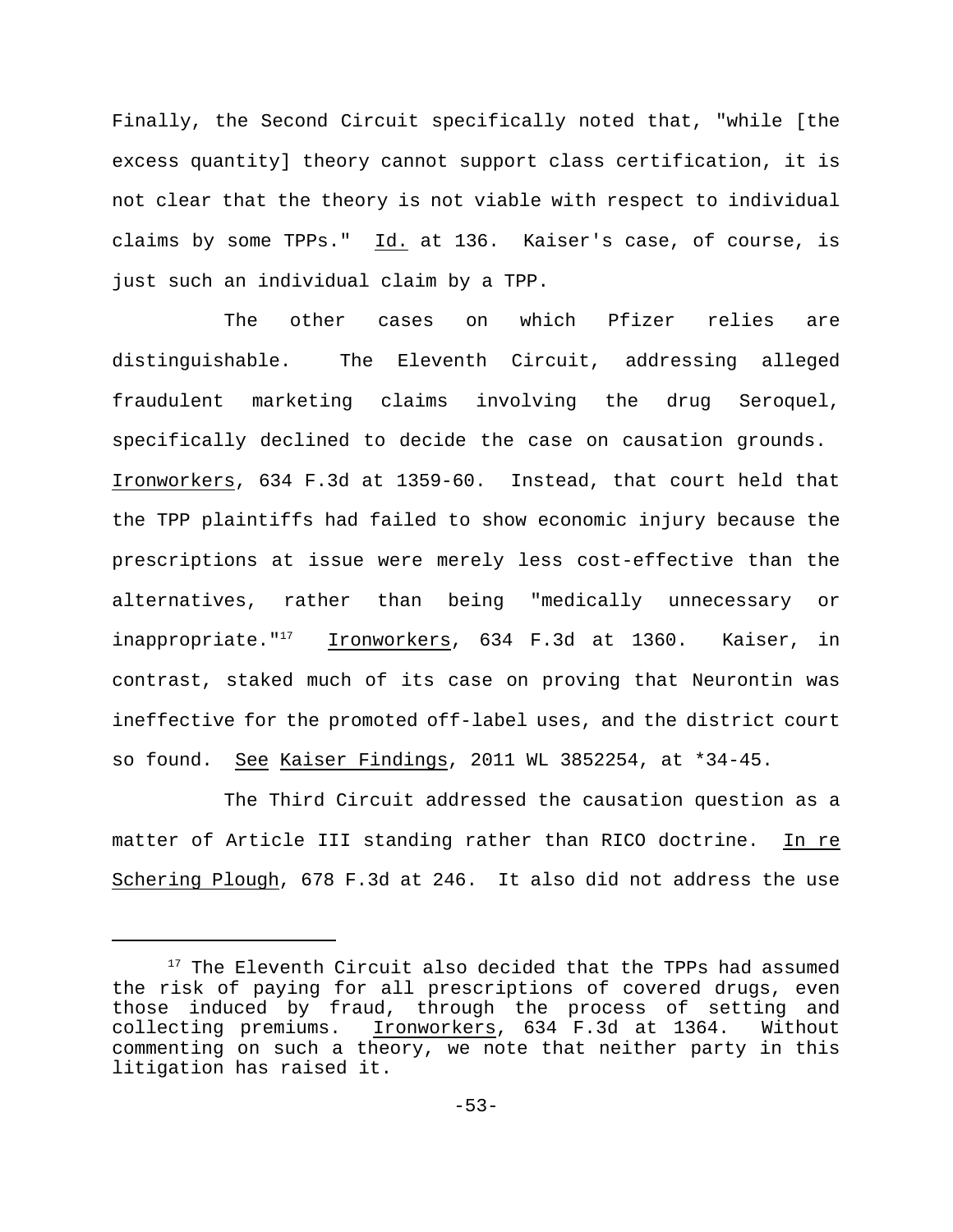of aggregate evidence at all, finding merely that the TPP plaintiff in that case had not connected the pharmaceutical company's alleged fraudulent marketing scheme as to two drugs to the TPP's payment for a third drug owned by the same company. Id. at 247-48. The Ninth Circuit, in an unpublished decision, did not mention aggregate evidence. United Food & Commercial Workers Cent. Pa. & Reg'l Health & Welfare Fund v. Amgen, Inc., 400 F. App'x 255, 257-58 (9th Cir. 2010).<sup>18</sup>

Courts' treatment of aggregate evidence is not as Pfizer represents. Earlier we cited to the use of such aggregate evidence to show causation under several causes of action. We see no reason to reach a different conclusion for the specific subset of RICO claims based on fraudulent marketing.

# IV.

At trial, Pfizer argued that it had not committed fraud because Neurontin was effective for the off-label uses at issue. The jury and court rejected the argument, and on appeal Pfizer does not contest the finding of fraud. Nonetheless, it uses the

 $18$  Further, some courts appear to have conflated the proximate and but-for causation inquiries in evaluating aggregate evidence and the role of doctors' medical judgments. See, e.g., Se. Laborers, 655 F. Supp. 2d at 1280-81 (stating that court was performing proximate cause inquiry, but proceeding to analyze butfor cause question of whether doctors would have prescribed drug at issue in the absence of misrepresentations). And to the extent that some district courts may have endorsed Pfizer's position that aggregate evidence is legally insufficient to prove but-for causation, we disagree, at least on the facts of this case.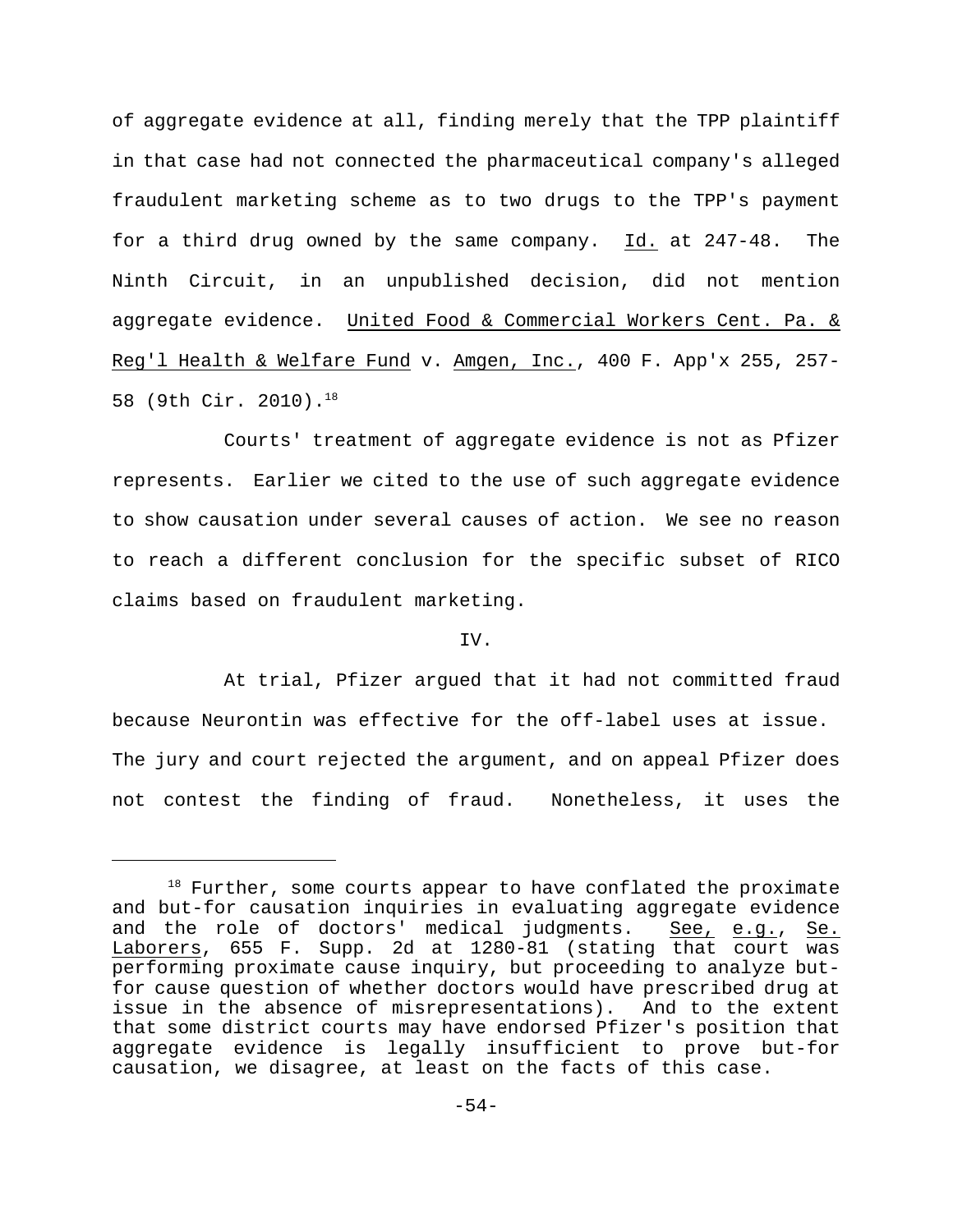question of Neurontin's effectiveness to argue that Kaiser failed to prove that it suffered economic injury. Pfizer contends that because Neurontin was actually effective for the off-label uses at issue, Kaiser suffered no economic injury from paying for prescriptions for these uses. Pfizer claims that the court applied an erroneous burden of proof and an erroneous medical standard in making its findings as to Neurontin's effectiveness.<sup>19</sup> We disagree.

Pfizer asserts that the district court erroneously shifted the burden of proof to it when the court allowed Kaiser to prove its economic injury by showing that "there is no reliable scientific evidence that Neurontin is effective" for the conditions at issue, Kaiser Findings, 2011 WL 3852254, at \*34, rather than requiring Kaiser to show that Neurontin was actually ineffective for these conditions in all cases.<sup>20</sup> See, e.g., In re Schering

 $19$  Pfizer also advances a somewhat confusing argument about the lack of jury instructions on efficacy. Because we decide that, for the purpose of proving injury, Kaiser adequately proved Neurontin's inefficacy for the relevant indications, we need not determine exactly what standard the jury may have used.

 $20$  Pfizer also argues, briefly, that Kaiser presented another theory of injury: that cheaper, alternative drugs could have been used even if Neurontin was effective. Pfizer asserts that this theory has been rejected by numerous courts, citing, for example, Ironworkers, 634 F.3d at 1360; and Dist. 1199P Health & Welfare Plan v. Janssen, L.P., 784 F. Supp. 2d 508, 520 (D.N.J. 2011). Kaiser does not explicitly defend the cheaper alternative drug theory in any detail, devoting only one footnote in its brief to the theory and relying on only one case, Desiano v. Warner-Lambert Co., 326 F.3d 339 (2d Cir. 2003), without delving into the trial evidence. Because neither party has properly briefed the issue, and because we can dispose of the damages question on the fully briefed effectiveness theory instead, we do not pass on the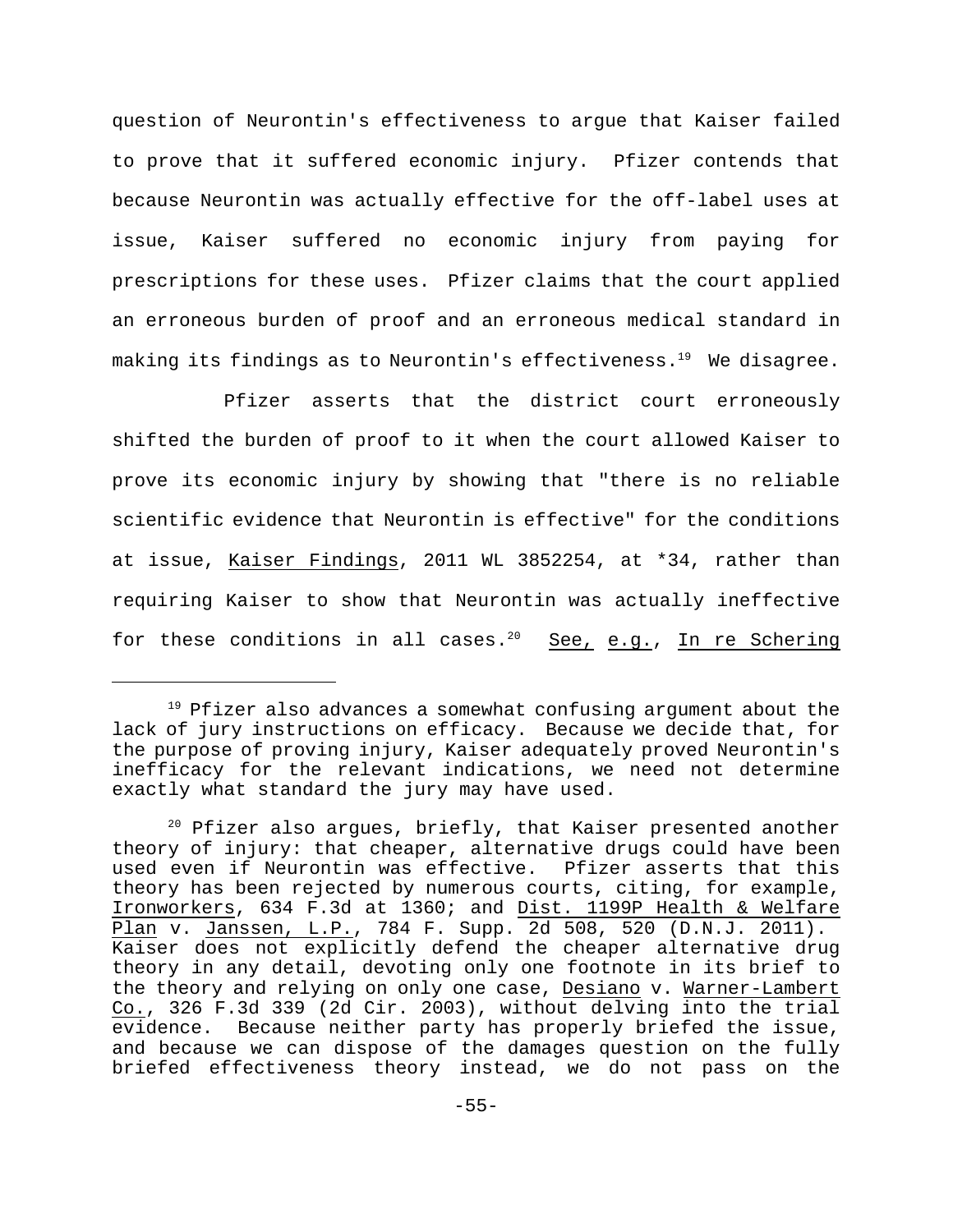Plough Corp. Intron/Temodar Consumer Class Action, No. 2:06-cv-5774, 2010 WL 2346624, at \*4 (D.N.J. June 9, 2010) ("[A] lack of data or evidence affirmatively proving that a Subject Drug was effective in treating a condition [is] not the same as the actual ineffectiveness of the Subject Drug.").

The district court did not place the burden on Pfizer to show that Neurontin was effective. Kaiser produced expert witnesses and evidence showing that Neurontin was no more effective than placebo for the indications at issue -- i.e., that it was ineffective. See Kaiser Findings, 2011 WL 3852254, at \*35-45 (reviewing such evidence). Pfizer then produced its own evidence to attempt to rebut Kaiser's evidence.

Pfizer's second argument asserts that the district court rested its conclusion on the FDA approval standard -- two positive DBRCTs showing efficacy -- to determine whether Neurontin was effective, and that this meant the court's conclusion was fatally flawed. Pfizer argues that the proper standard was the standard governing the practice of medicine, not the standard for FDA approval.<sup>21</sup> In clinical practice, Pfizer argues, FDA-type trials are not dispositive; instead, physicians rely on their own experience, other doctors' positive clinical experiences, and other

<sup>&</sup>quot;cheaper alternatives" theory.

 $21$  We acknowledge the brief of amicus curiae Pharmaceutical Research and Manufacturers of America on this issue.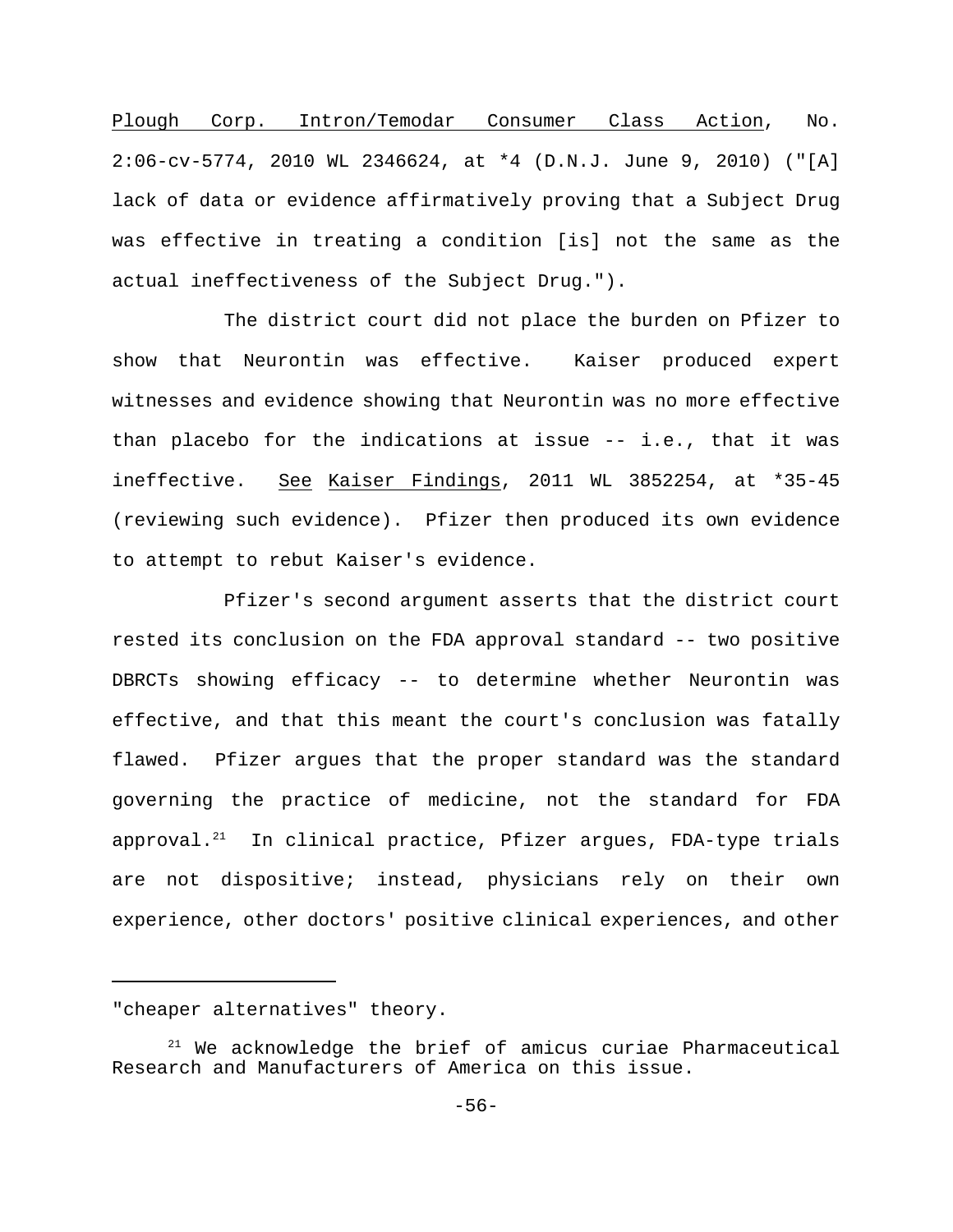evidence. Relatedly, Pfizer argues that Kaiser's use of "negative" studies to show ineffectiveness was not legally sufficient because such studies do not "establish the drug's inefficacy for treating the condition in all other patients and circumstances."

Kaiser responds that the district court did not frame the issue of ineffectiveness only in terms of DBRCTs, but rather considered a number of different types of evidence, including clinical trials that did not meet the DBRCT requirements and reports of clinical judgments such as case studies. The court was aware of Pfizer's critique of DBRCTs; it was also aware that, due to the placebo effect, some patients would report improvements regardless of whether the drug was scientifically effective for their conditions, making non-DBRCT evidence less probative of effectiveness. Kaiser argues that the court properly chose the weight to give each type of medical evidence. Kaiser's is the more accurate description of the record. We conclude that the totality of the evidence supported the district court's ultimate conclusion that Kaiser met its burden of showing that Neurontin was ineffective for the four off-label indications.

Randomized controlled studies like DBRCTs are widely accepted as "ideally suited" for showing causation and as a "good measure of the treatment effect." D. Kaye & D. Freedman, Reference Guide on Statistics, in Federal Judicial Center, Reference Manual on Scientific Evidence 211, 218, 220 (3d ed. 2011). Where, as

-57-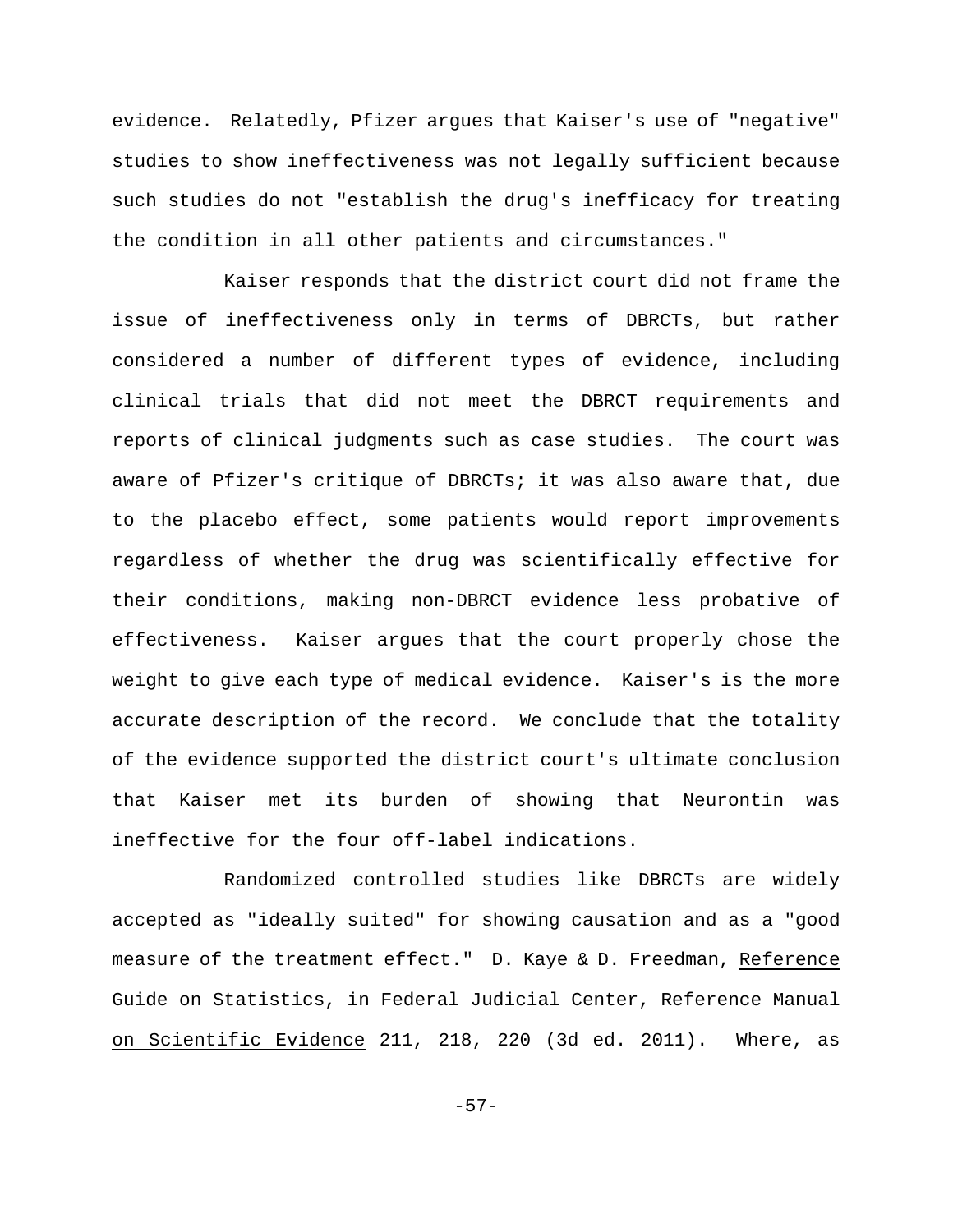here, numerous DBRCTs indicate that a drug is ineffective, that provides powerful scientific evidence of inefficacy, particularly as compared to anecdotal experiences, which can be tainted by the placebo effect. As one witness in this trial testified, "the default position [in medical decisionmaking] is that a drug is ineffective unless it's proven otherwise." Experiments start with a null hypothesis that the drug is no more effective than placebo. In this case, DBRCTs repeatedly showed that there was not enough evidence to reject the null hypothesis for the indications at issue. See Kaiser Findings, 2011 WL 3852254, at \*35-45. Pfizer's claimed evidence of Neurontin's efficacy came from less convincing sources.

Thus, the totality of the evidence strongly supports a conclusion that Neurontin was not effective for the four off-label conditions as to which the district court and jury found liability. We need not address what the standard for efficacy would be if there were no DBRCTs in existence, or if the results of DBRCTs were equivocal, or if there were a different mix of DBRCT and non-DBRCT evidence.

V.

Because Kaiser met both causation requirements with legally sufficient evidence and proved that it suffered economic injury from Pfizer's fraudulent scheme, we move to the separate challenges to the amount of damages awarded. "On that phase of the

-58-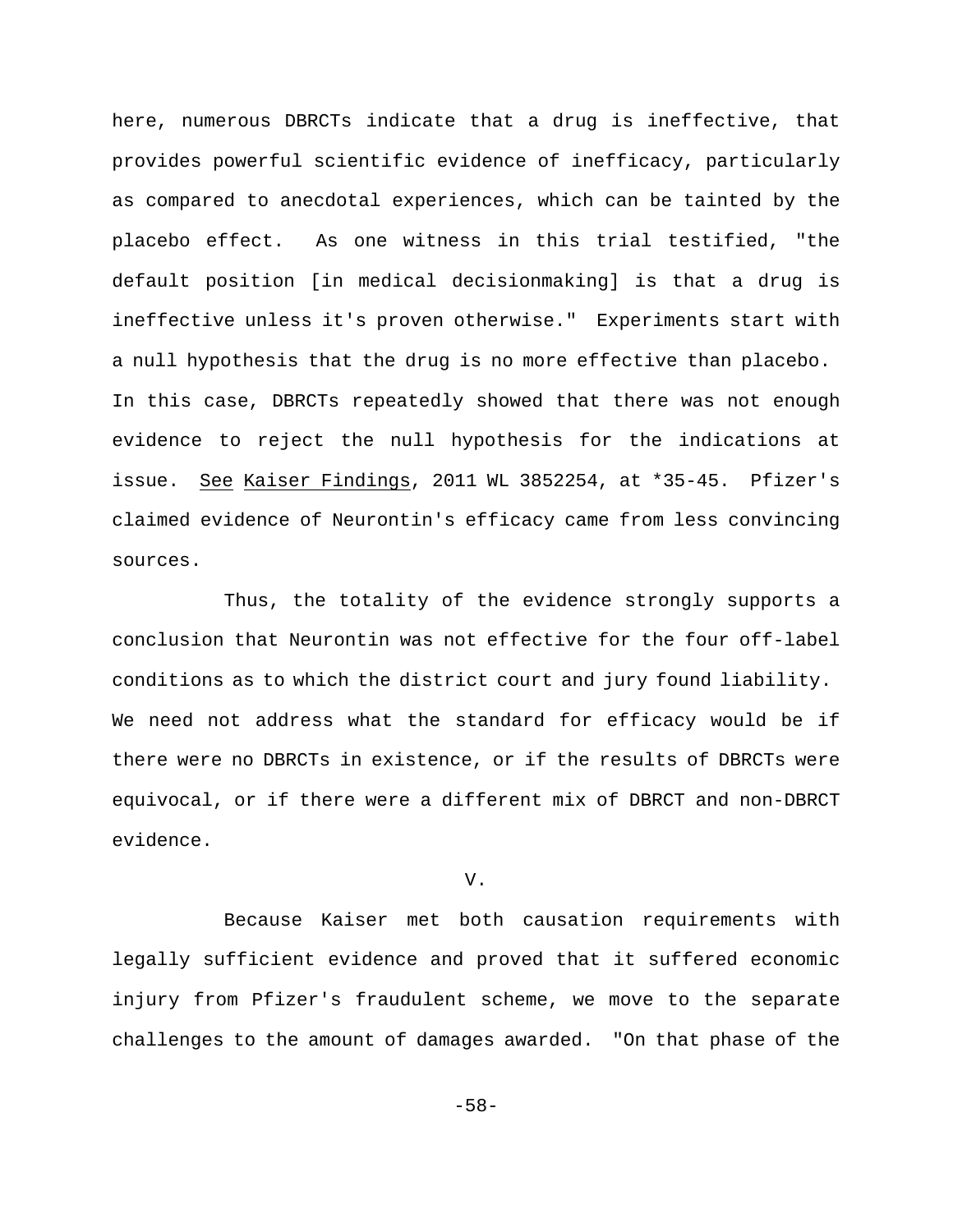case the plaintiff has a more relaxed burden of proof . . . , especially if as in this case the defendants' conduct has made it difficult for the plaintiff to prove the precise extent of his damages." BCS Servs., 637 F.3d at 759; see also Thermo Electron Corp. v. Schiavone Constr. Co., 958 F.2d 1158, 1166 (1st Cir. 1992). Under such circumstances, damages do not need to be proven "with mathematical certainty, provided an award has a rational basis in the evidence." Thermo Electron, 958 F.2d at 1166 (quoting Jay Edwards, Inc. v. New Eng. Toyota Distrib., Inc., 708 F.2d 814, 819 (1st Cir. 1983)) (internal quotation mark omitted); see Restatement (Second) of Torts § 912 cmt. a. "Otherwise 'the more grievous the wrong done, the less likelihood there would be of a recovery.'" BCS Servs., 637 F.3d at 759 (quoting Bigelow v. RKO Radio Pictures, Inc., 327 U.S. 251, 265 (1946)).

Pfizer argues that the district court erred in its calculation of damages, primarily because Dr. Hartman used a list of alternatives to Neurontin created by Dr. Millares (the chairman of the DIS) but no expert testified that the drugs on the list were at least as effective or as well tolerated as Neurontin. Moreover, Pfizer argues, there was no evidence that PMG doctors would have prescribed those lower-cost alternative drugs but for Pfizer's conduct; indeed, those doctors may have prescribed more expensive drugs instead of Neurontin. Pfizer claims that these assumptions made the estimation of damages too speculative. See Irvine v.

-59-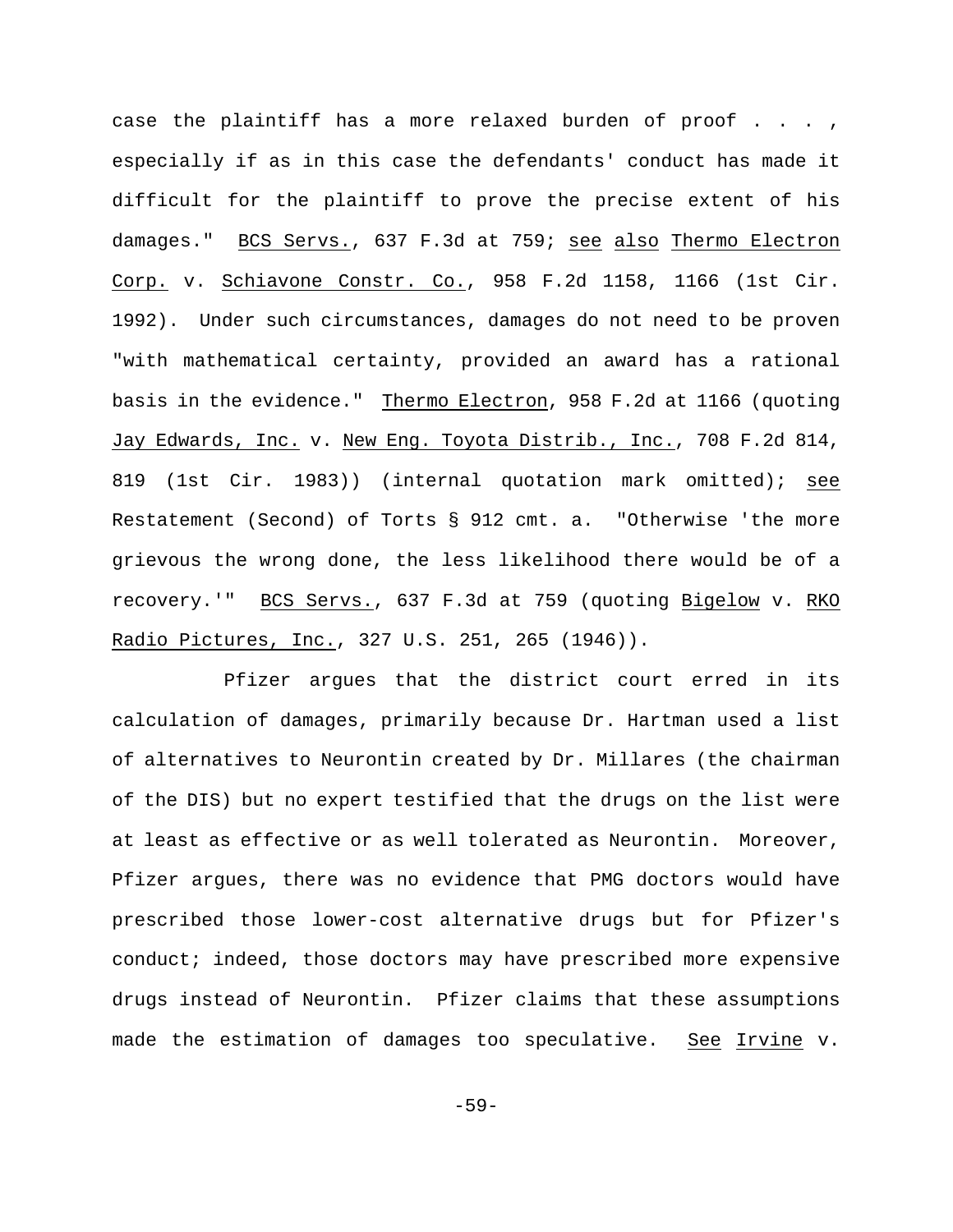Murad Skin Research Labs, Inc., 194 F.3d 313, 320 (1st Cir. 1999). Our review of the district court's admission of Dr. Hartman's testimony is for abuse of discretion, AWP, 582 F.3d at 197, and there was none here.

The burden of proof as to damages is lower than that for causation, and the factfinder is afforded a greater deal of freedom to estimate damages where the defendant, as here, has created the risk of uncertainty. See Ocean Spray Cranberries, Inc. v. PepsiCo, Inc., 160 F.3d 58, 63 (1st Cir. 1998). The damages inquiry does not allow a defendant to benefit from the scope of its wrongdoing; this is why "[e]ven 'speculation has its place in estimating damages, and doubts should be resolved against the wrongdoer.'" BCS Servs., 637 F.3d at 759 (quoting Mid-Am. Tablewares, Inc. v. Mogi Trading Co., 100 F.3d 1353, 1365 (7th Cir. 1996)).

The district court did not err in accepting Dr. Hartman's methodology for calculating damages. In fact, Pfizer never offered an alternative: it did not provide its own list of substitute drugs, nor did it offer testimony about the Kaiser list's exclusion of lamotrigine (the only drug Pfizer names on appeal as improperly excluded).

VI.

Pfizer raises two other issues on appeal, concerning the district court's denial of Pfizer's motion to transfer venue before trial and its denial of Pfizer's motion for a new trial.

 $-60-$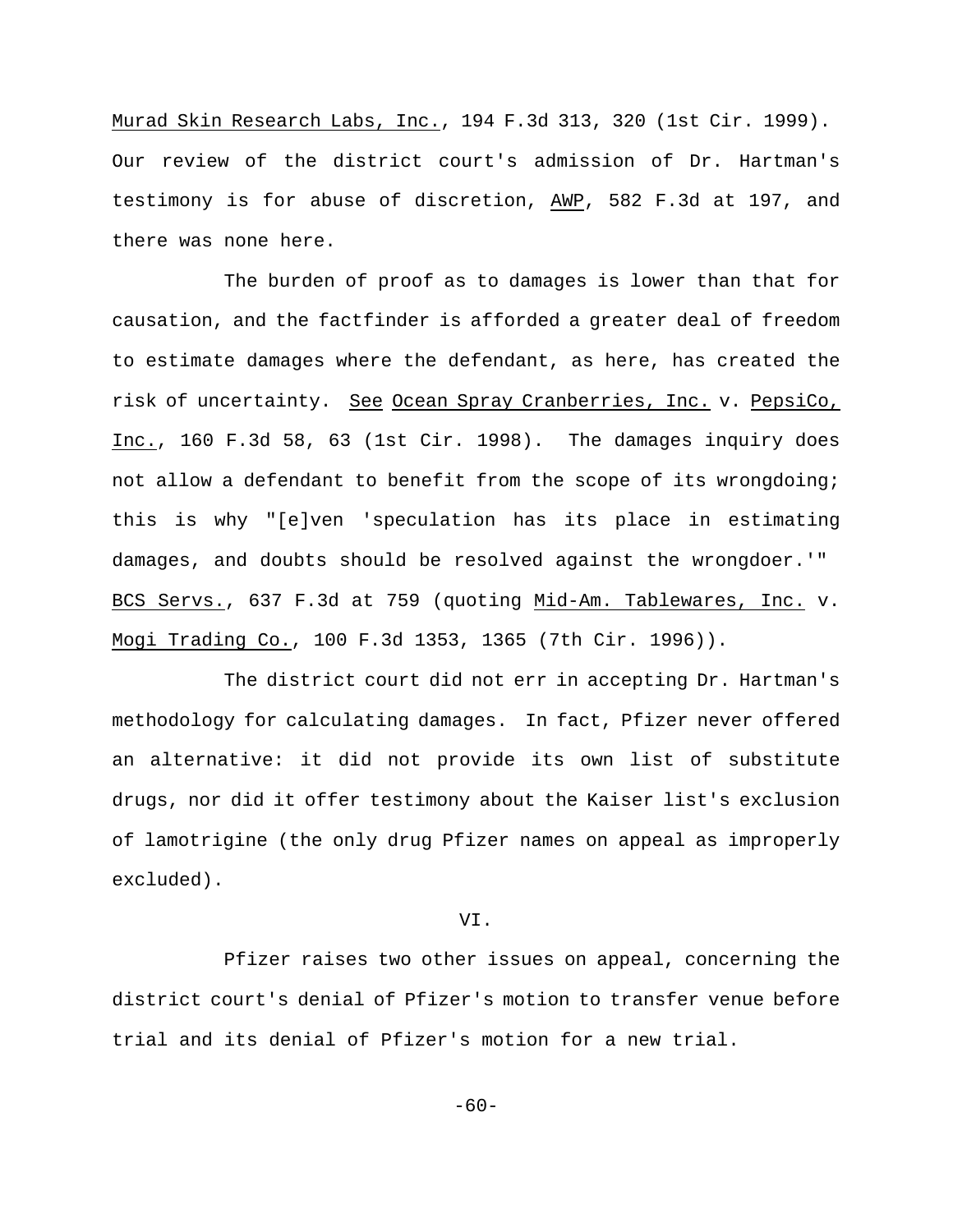# A. Denial of Pfizer's Motion to Transfer Venue

The coordinated plaintiffs filed their complaint in the Massachusetts district court on February 1, 2005. More than four years later, on December 4, 2009, Pfizer filed a motion to transfer venue to California pursuant to 28 U.S.C. § 1404.

Pfizer's motion followed more than two months of discussions among the coordinated plaintiffs, the defendants, and the Massachusetts district court regarding the possibility of holding a bellwether trial as to one TPP's claims against the defendants. The court stated on September 18, 2009, that it favored holding a trial on Kaiser's claims, a view joined by plaintiffs on October 2, 2009.<sup>22</sup> Defendants opposed, saying that any bellwether trial should not be on Kaiser's claims because "Kaiser is the most atypical of the named TPPs." During none of these discussions did Pfizer suggest that venue should be transferred to California.

On November 12, 2009, the district court ordered that "[t]he trial in the action brought by coordinated plaintiff Kaiser will begin [before it] on February 22, 2010." About a month later, Pfizer moved to transfer venue pursuant to 28 U.S.C. § 1404, arguing for the first time that transfer was favored by (1) Kaiser's residence in California, (2) California's greater interest

 $22$  While the coordinated plaintiffs represented that they would prefer to all proceed to trial at one time, they agreed that if the court were to initially hold only one trial, it should be Kaiser's.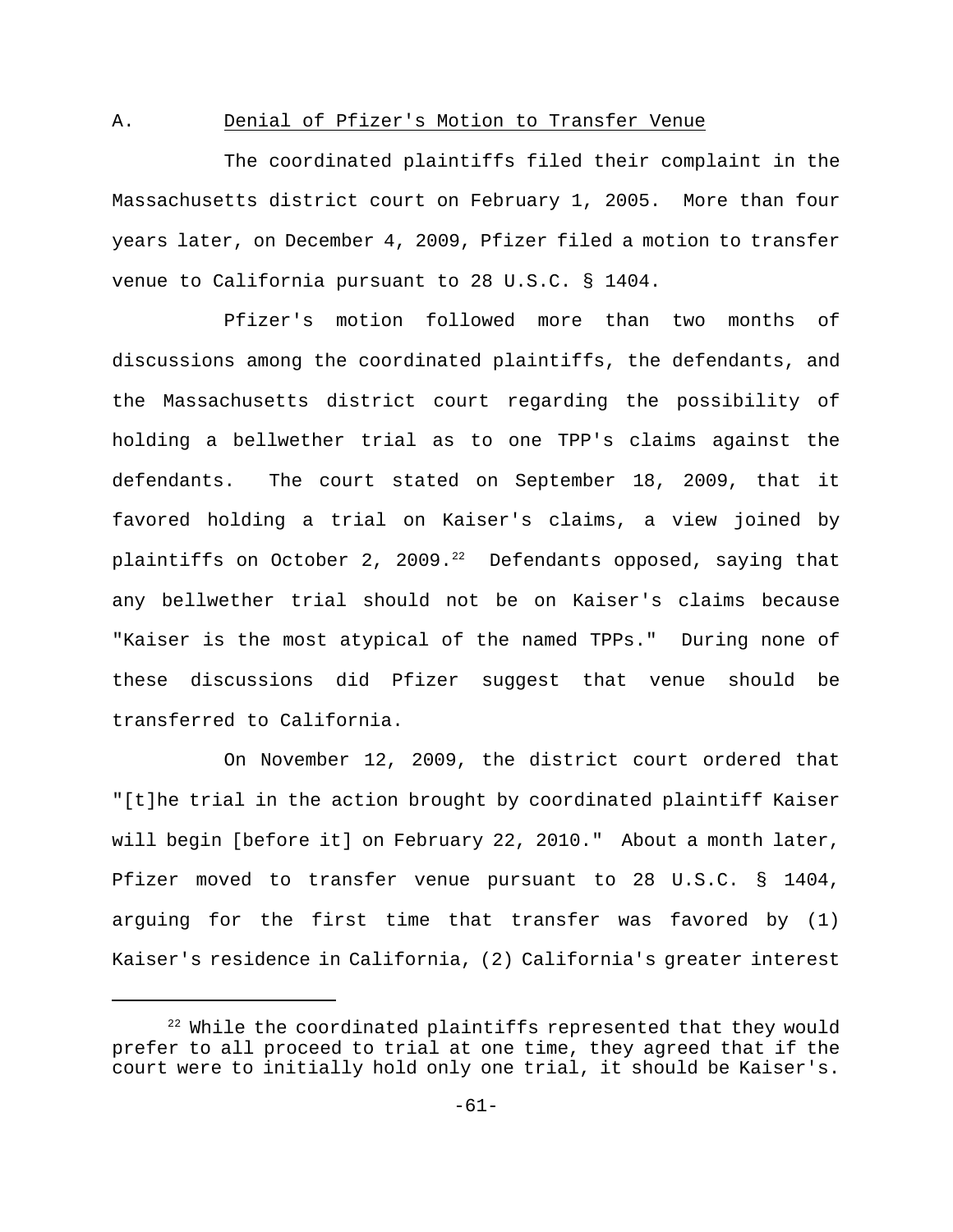in the litigation, (3) the greater familiarity of California federal courts with the California UCL, and (4) the convenience of witnesses. The district court, with years of experience in the case, denied this motion, explaining that (1) Kaiser did not wish to transfer venue; (2) transfer would result in considerable delay as any transferee judge familiarized herself with the case; and (3) defendants would not be prejudiced, since they had access to videotaped deposition testimony of non-party witnesses. Kaiser Findings, 2011 WL 3852254, at \*11 n.6.

On appeal, Pfizer argues that this was error because it violated the MDL transfer requirements pursuant to 28 U.S.C. § 1407(a) and the rule of Lexecon Inc. v. Milberg Weiss Bershad Hynes & Lerach, 523 U.S. 26 (1998), and because it was an abuse of discretion, in any event, under 28 U.S.C. § 1404.

Pfizer is wrong on the law. Section 1407(a) provides that an action "transferred to any district for coordinated or consolidated pretrial proceedings . . . shall be remanded by the panel at or before the conclusion of such pretrial proceedings to the district from which it was transferred unless it shall have been previously terminated." The Court held in Lexecon that a district court conducting such pretrial proceedings could not "invoke § 1404(a) to assign a transferred case to itself for trial." 523 U.S. at 28. The coordinated plaintiffs filed their complaint in the District of Massachusetts; it was not transferred

-62-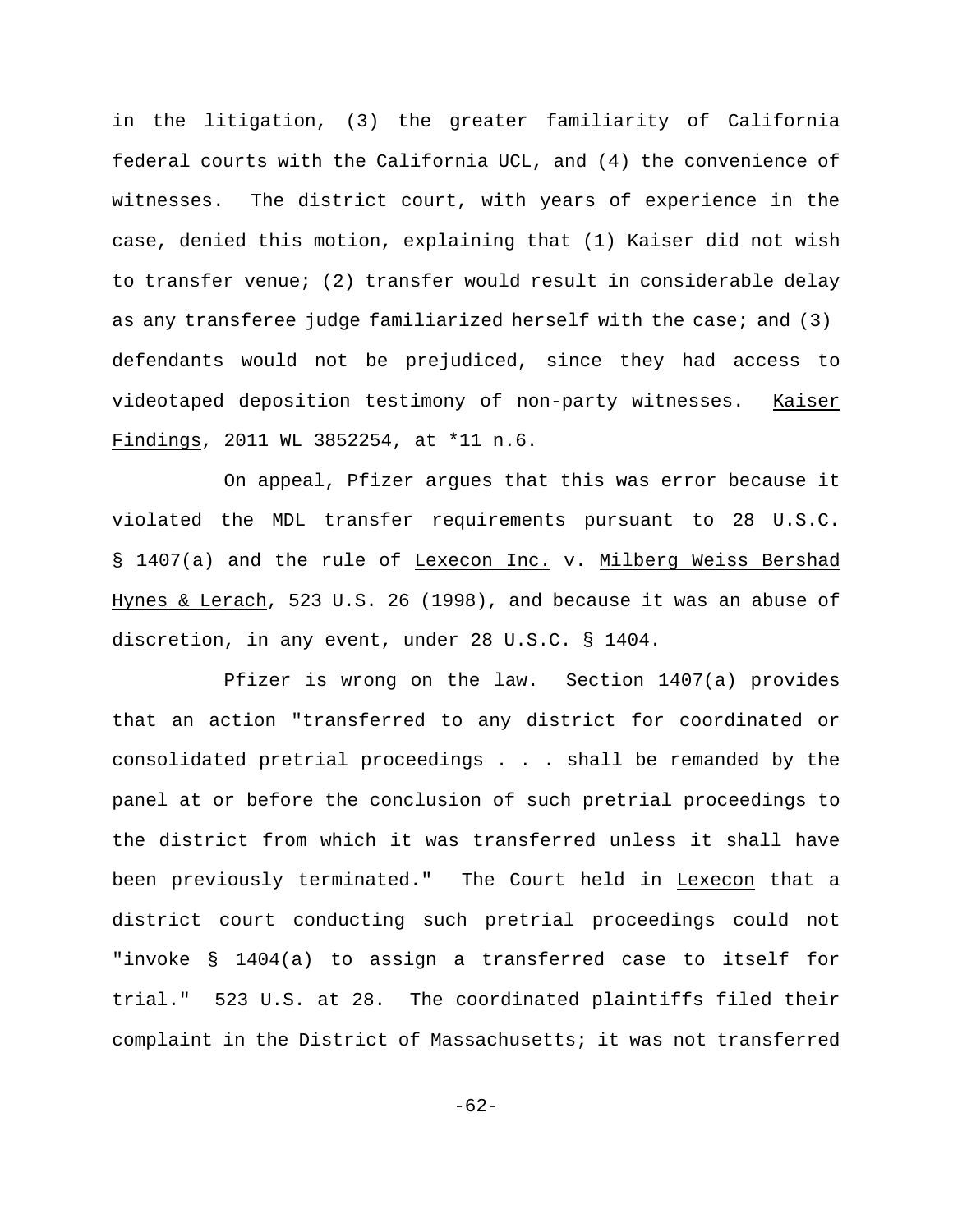to this district for pretrial proceedings, and so § 1407(a) and Lexecon do not govern here.

There was no abuse of discretion as to § 1404. See Coady v. Ashcraft & Gerel, 223 F.3d 1, 11 (1st Cir. 2000). Kaiser opposed defendants' motion to transfer, and coordinated plaintiffs Aetna and Guardian were domiciled in New York and Connecticut, respectively. The Massachusetts district court had considerable experience with complex claims against defendants arising out of the fraudulent marketing of Neurontin, and coordinated plaintiffs' claims were national in scope, not localized to California.

B. Senial of Pfizer's Motion for New Trial Based Purportedly New Evidence Regarding the Cochrane Review of Neuropathic Pain

There was no abuse of discretion in the district court's denial of defendants' March 22, 2011 motion for new trial. At trial, Pfizer had presented expert testimony that Neurontin was effective for the broad treatment of neuropathic pain, which relied in part on a 2005 review by the Cochrane Collaboration, an independent organization, that concluded that adequate evidence supported Neurontin's efficacy for neuropathic pain. Kaiser Findings, 2011 WL 3852254, at \*42. The district court discounted this testimony because the 2005 Cochrane Review was based on incomplete information, given defendants' suppression of negative information about Neurontin's efficacy for the broad treatment of neuropathic pain. Id. at \*42-43.

-63-